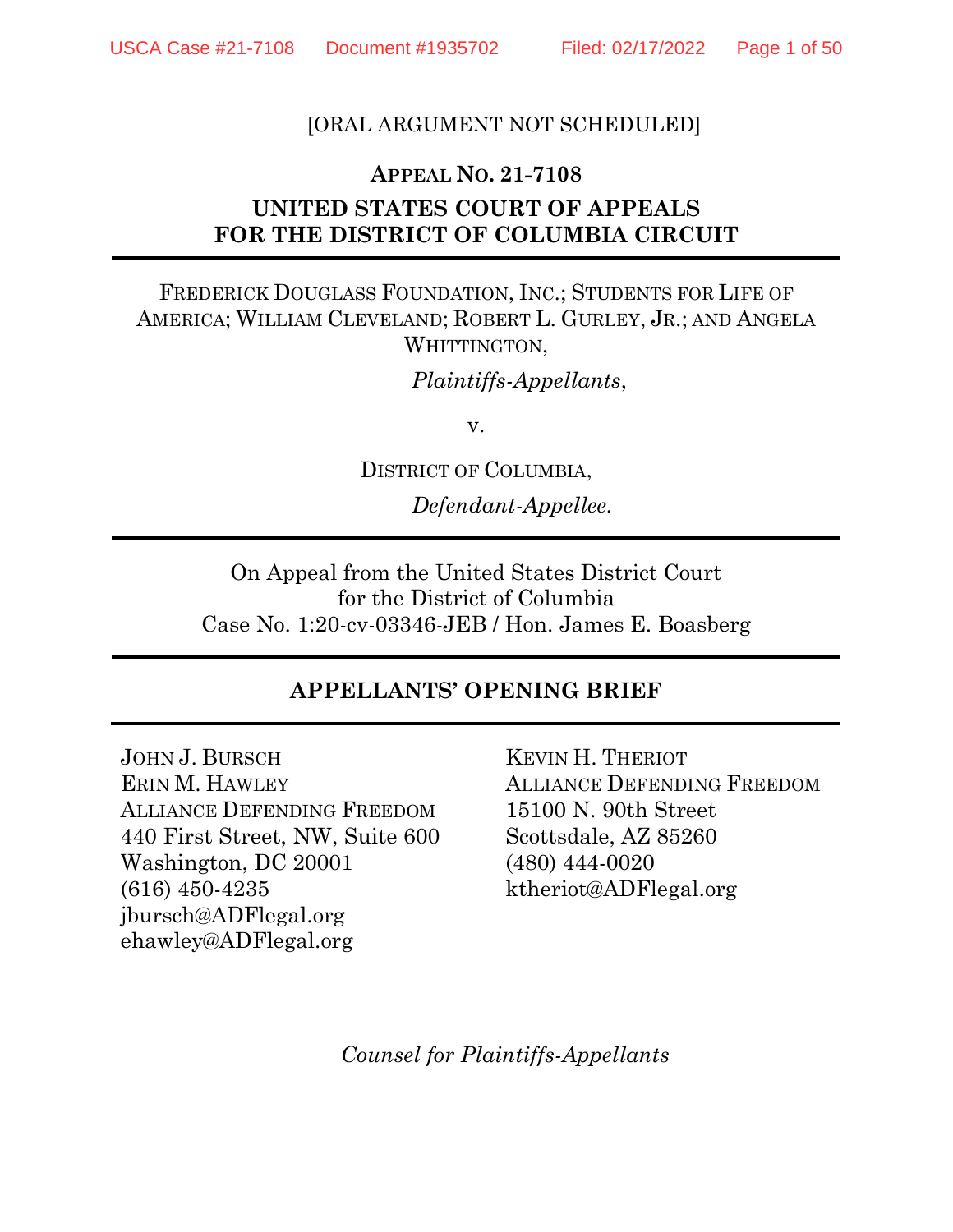#### <span id="page-1-0"></span>**CERTIFICATE AS TO PARTIES, RULINGS, AND RELATED CASES**

#### **A. Parties and Amici**

The following parties and amici appeared before the district court in this matter or will be appearing in the appeal before this court:

Plaintiffs:

Frederick Douglass Foundation, Inc.

Students for Life of America

William Cleveland

Robert L. Gurley, Jr.

Angela Tina Whittington

#### Counsel for Plaintiffs:

Kevin H. Theriot, Alliance Defending Freedom

Elissa M. Graves, Alliance Defending Freedom

David A. Cortman, Alliance Defending Freedom

Zachary S. Kester, Charitable Allies

John J. Bursch, Alliance Defending Freedom

Erin M. Hawley, Alliance Defending Freedom

Defendant:

District of Columbia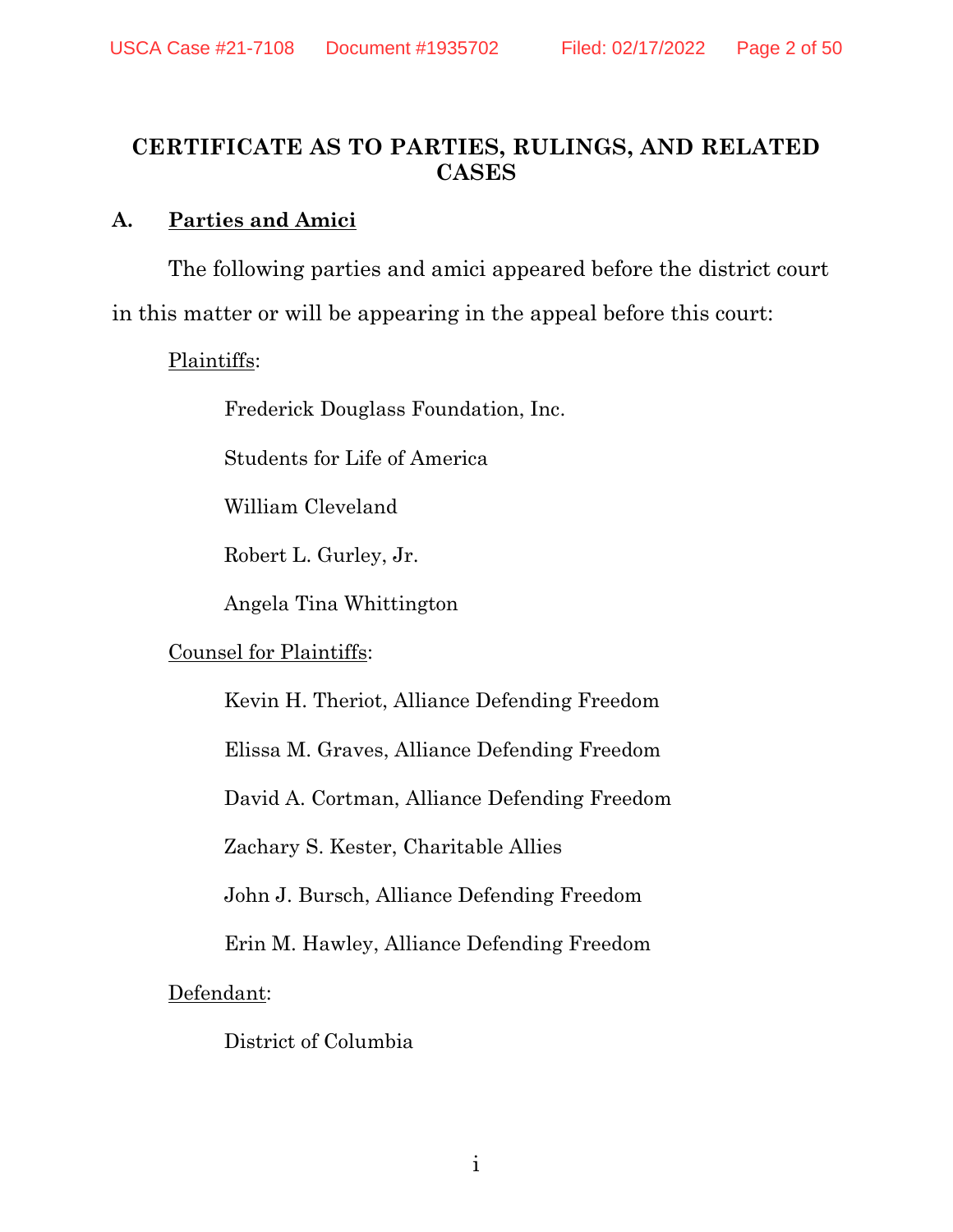Counsel for Defendant:

Pamela A. Disney, Office of the Attorney General Gavin Noyes Palmer, Office of the Attorney General

#### **B. Rulings Under Review**

The ruling at issue in this appeal is the U.S. District Court for the District of Columbia Memorandum and Opinion and Order Granting Defendant's Motion to Dismiss dated September 1, 2021.

#### **C. Related Cases**

Plaintiffs/Appellants are not aware of any related cases currently pending before this court.

# **D. Corporate Disclosure Statement**

There are no parent companies, subsidiaries or affiliates of any of the named Appellants with outstanding public securities.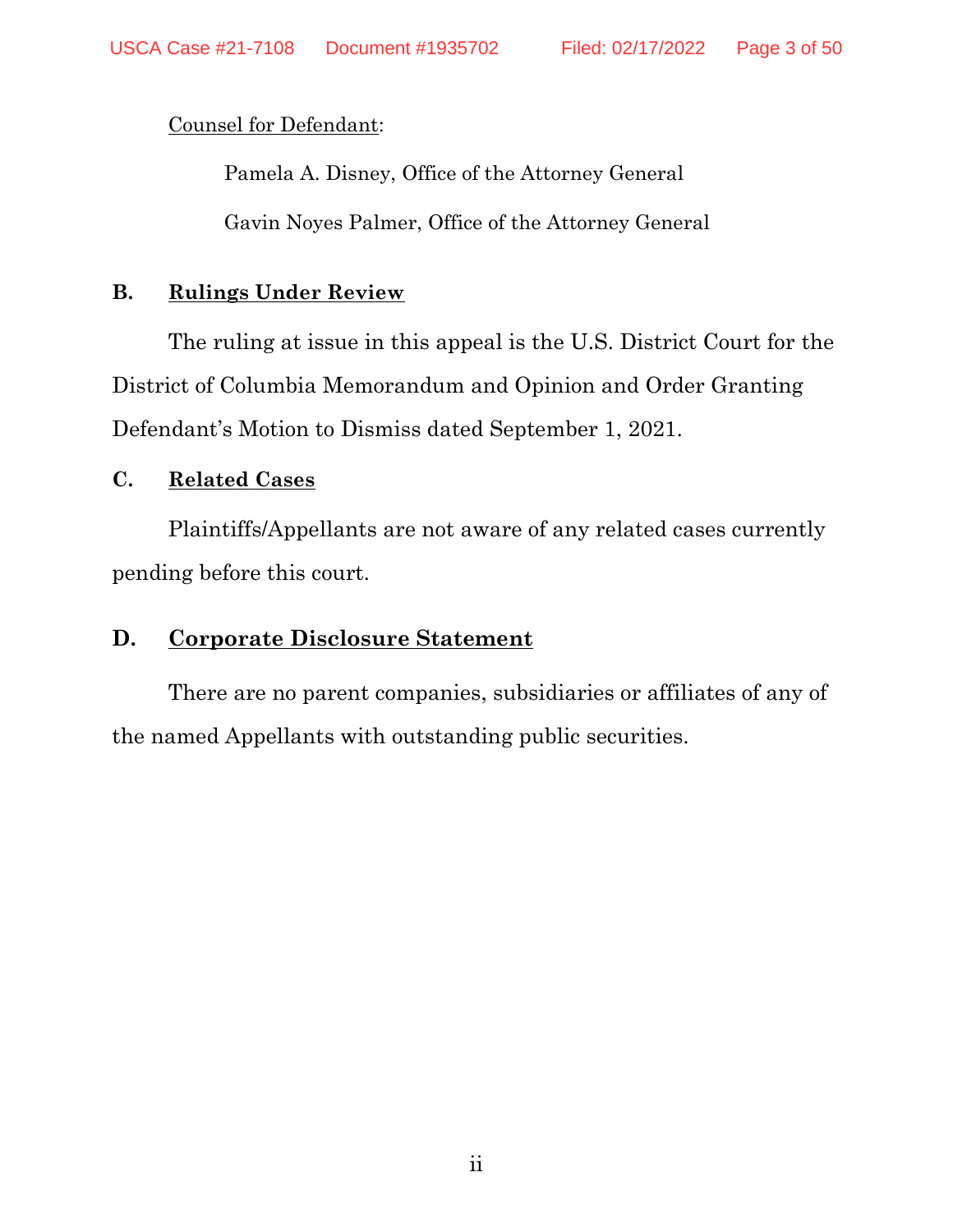# **TABLE OF CONTENTS**

|             |           | CERTIFICATE AS TO PARTIES, RULINGS, AND RELATED                                                                        |
|-------------|-----------|------------------------------------------------------------------------------------------------------------------------|
|             |           |                                                                                                                        |
|             |           |                                                                                                                        |
|             |           |                                                                                                                        |
|             |           |                                                                                                                        |
|             |           |                                                                                                                        |
|             |           |                                                                                                                        |
|             |           |                                                                                                                        |
|             |           |                                                                                                                        |
|             |           |                                                                                                                        |
| $I_{\cdot}$ |           | The district court erred in granting Defendant's motion to<br>dismiss Plaintiffs' as-applied, viewpoint-discrimination |
|             | A.        | The District Court erred by eliding Plaintiffs' viewpoint-                                                             |
|             | <b>B.</b> | The District Court erred by holding that evidence of as-<br>applied viewpoint discrimination cannot be shown by a      |
|             | C.        | Plaintiffs allege an unlawful pattern of favoritism22                                                                  |
| II.         |           | The District Court erred in dismissing Plaintiffs' selective-                                                          |
|             | А.        | Plaintiffs plausibly alleged they were singled out for<br>prosecution among others similarly situated26                |
|             | Β.        | The Complaint plausibly alleges discriminatory intent28                                                                |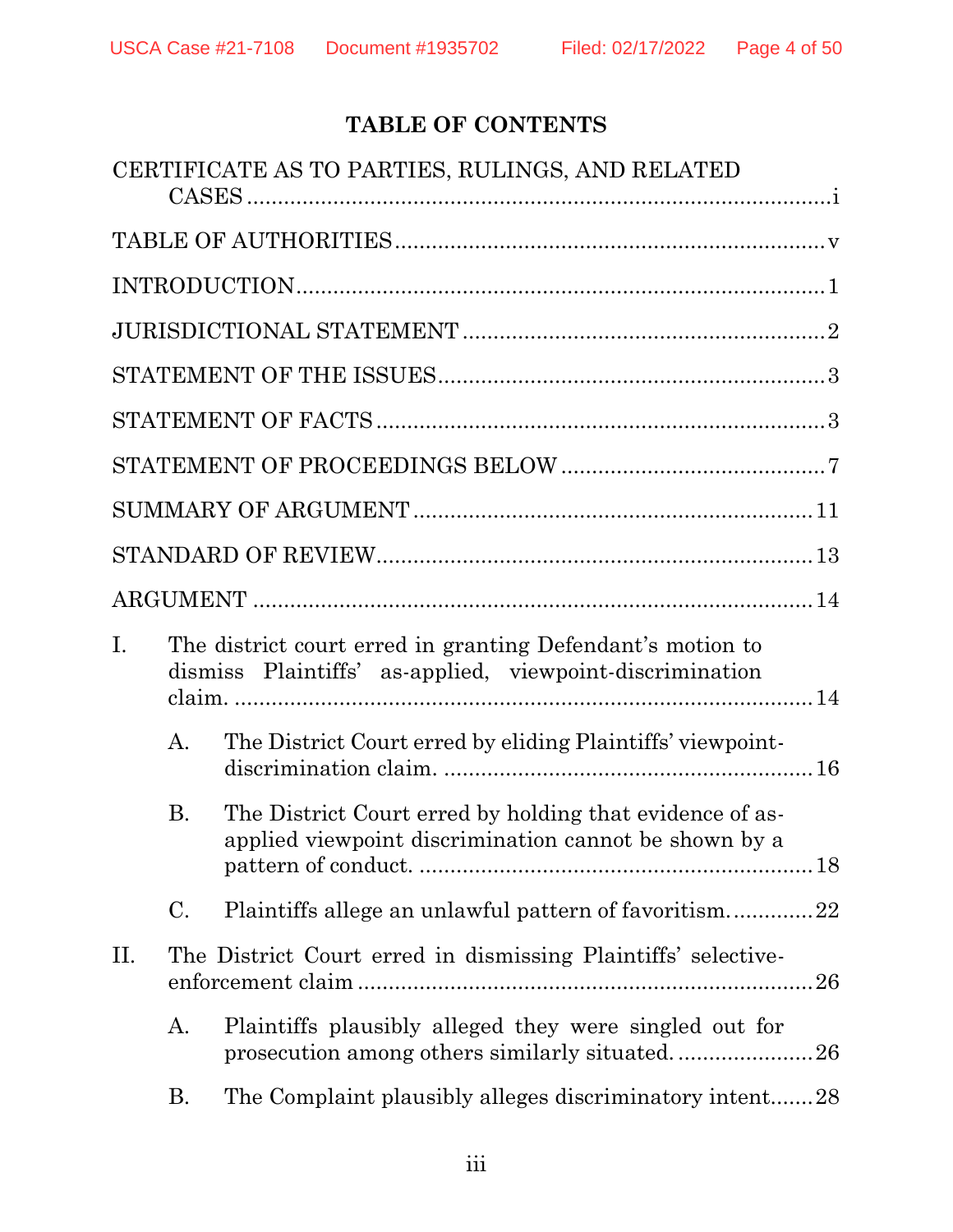|  | C. Plaintiffs sufficiently pled a policy or practice30 |  |
|--|--------------------------------------------------------|--|
|  |                                                        |  |
|  |                                                        |  |
|  |                                                        |  |
|  |                                                        |  |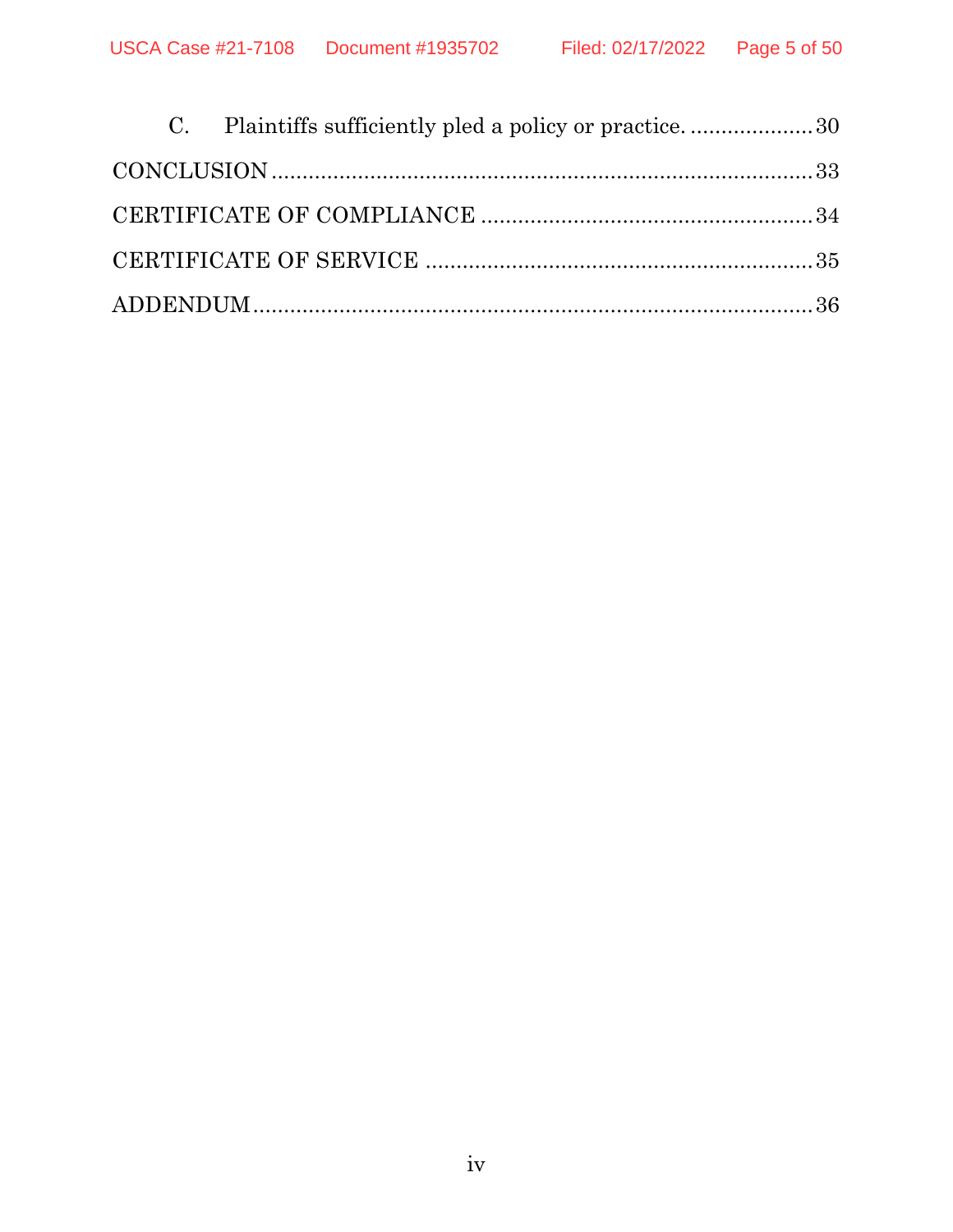# **TABLE OF AUTHORITIES**

# <span id="page-5-0"></span>**Cases**

| American Freedom Defense Initiative v. Washington Metropolitan<br>Area Transit Authority,      |  |
|------------------------------------------------------------------------------------------------|--|
|                                                                                                |  |
| Ashcroft v. Iqbal,                                                                             |  |
| Baker v. District of Columbia,                                                                 |  |
| Banneker Ventures, LLC v. Graham,                                                              |  |
| Barr v. Clinton,                                                                               |  |
| Bell Atlantic Corp. v. Twombly,                                                                |  |
| Berg v. Village of Scarsdale,<br>No. 20-4130-CV, 2021 WL 5751385 (2d Cir. Dec. 3, 2021) 17, 18 |  |
| Boy Scouts of America v. Wyman,                                                                |  |
| Branch Ministries v. Rossotti,                                                                 |  |
| Brown v. City of Pittsburgh,                                                                   |  |
| Central Radio Company, Inc. v. City of Norfolk,                                                |  |
| Chicago Acorn v. Metropolitan Pier and Exposition Authority,                                   |  |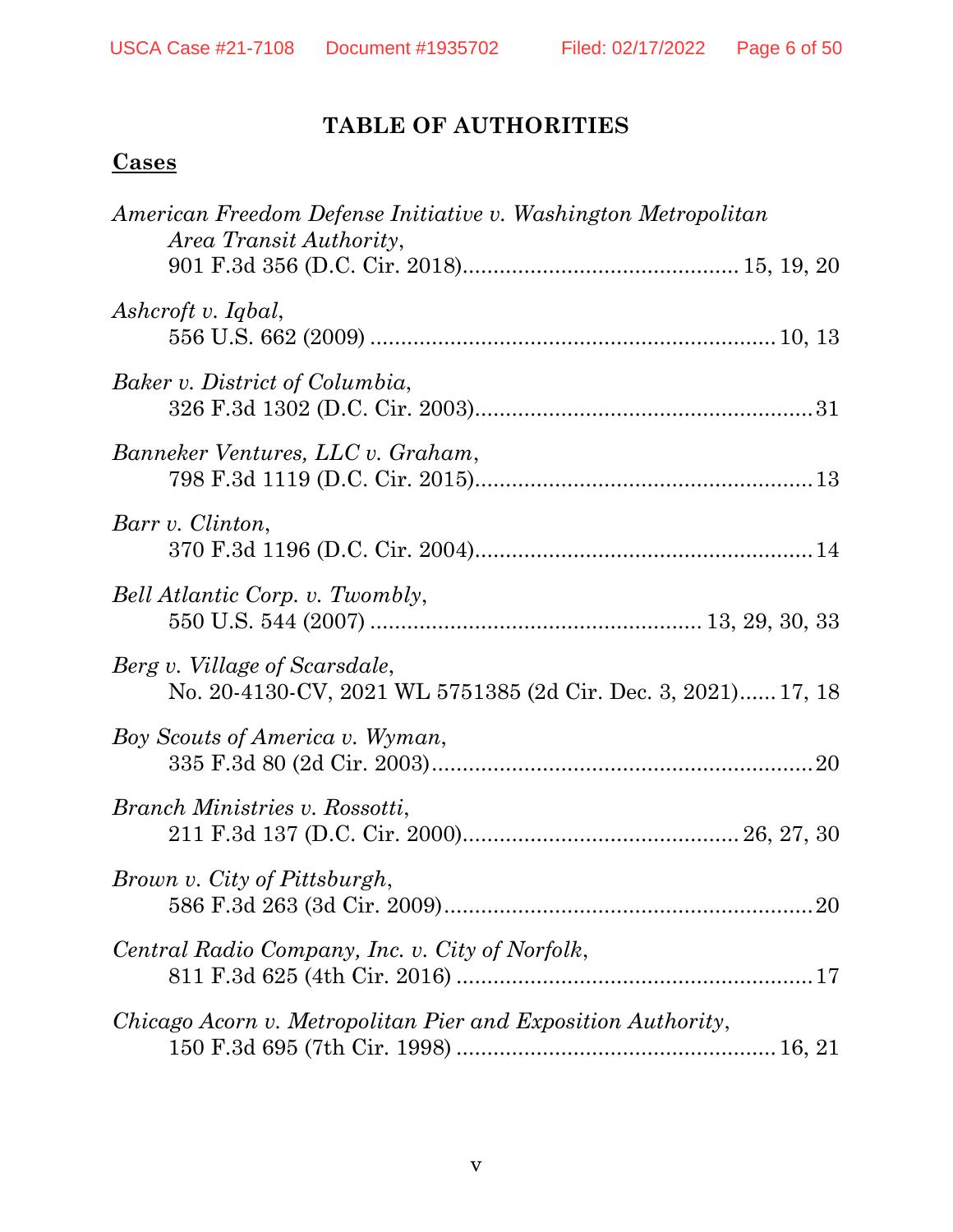| Connick v. Thompson,                                                   |
|------------------------------------------------------------------------|
| Foti v. City of Menlo Park,                                            |
| Gerlich v. Leath,                                                      |
| Hoye v. City of Oakland,                                               |
| Hurley v. Irish-American Gay, Lesbian and Bisexual Group of<br>Boston, |
| Mahoney v. Babbitt,                                                    |
| Mahoney v. Doe,                                                        |
| Matal v. Tam,                                                          |
| McCullen v. Coakley,                                                   |
| <i>McGuire v. Reilly,</i>                                              |
| National Institute of Family and Life Advocates v. Becerra,            |
| Pahls v. Thomas,                                                       |
| Phelps-Roper v. Ricketts,                                              |
| Reed v. Town of Gilbert,                                               |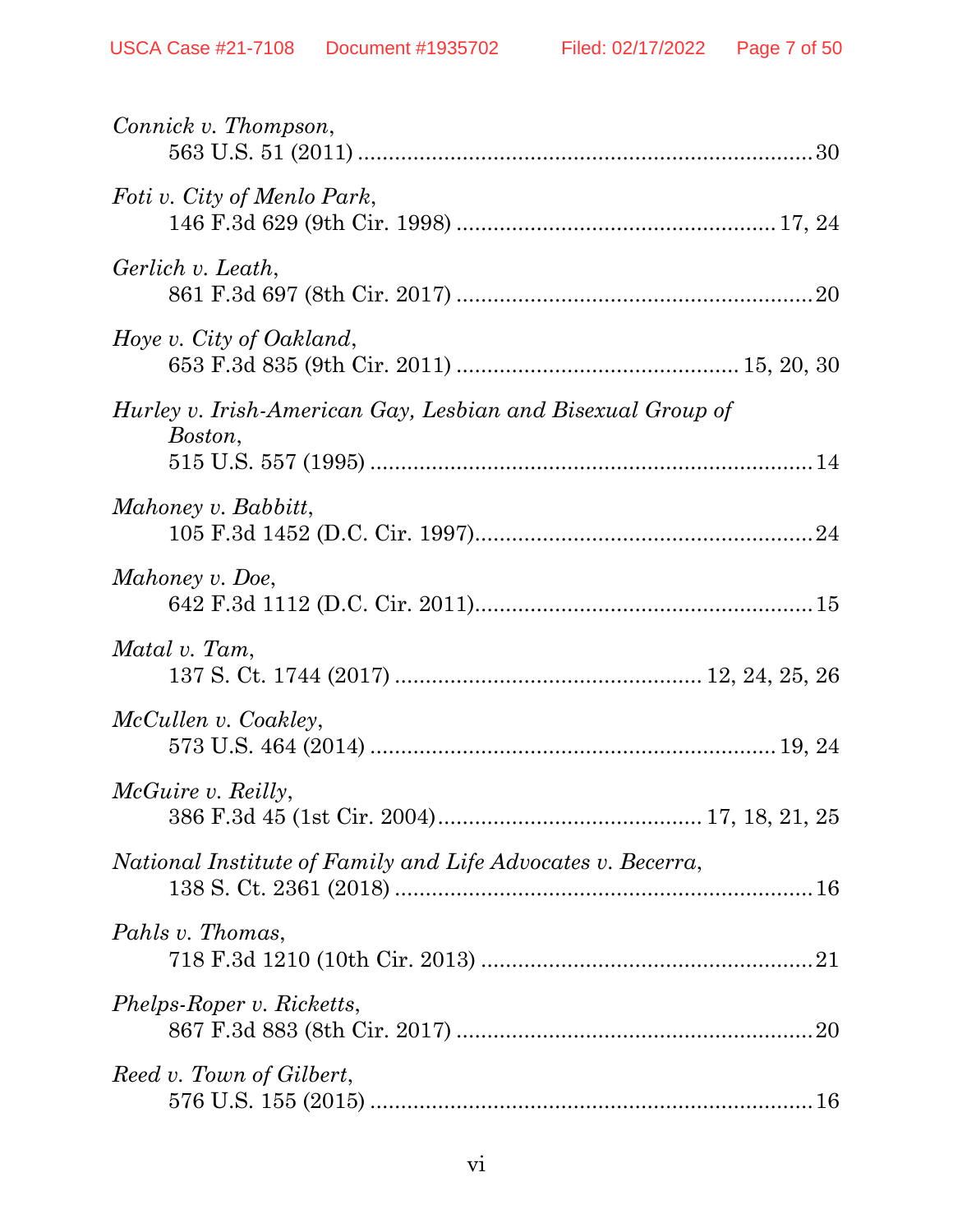| Rosenberger v. Rector & Visitors of University of Virginia,                                   |  |
|-----------------------------------------------------------------------------------------------|--|
| Sanjour v. EPA,                                                                               |  |
| Thomas v. Chicago Park District,                                                              |  |
| Women Prisoners of District of Columbia Department of Corrections<br>v. District of Columbia, |  |
| Zukerman v. United States Postal Service,                                                     |  |
| <b>Statutes</b>                                                                               |  |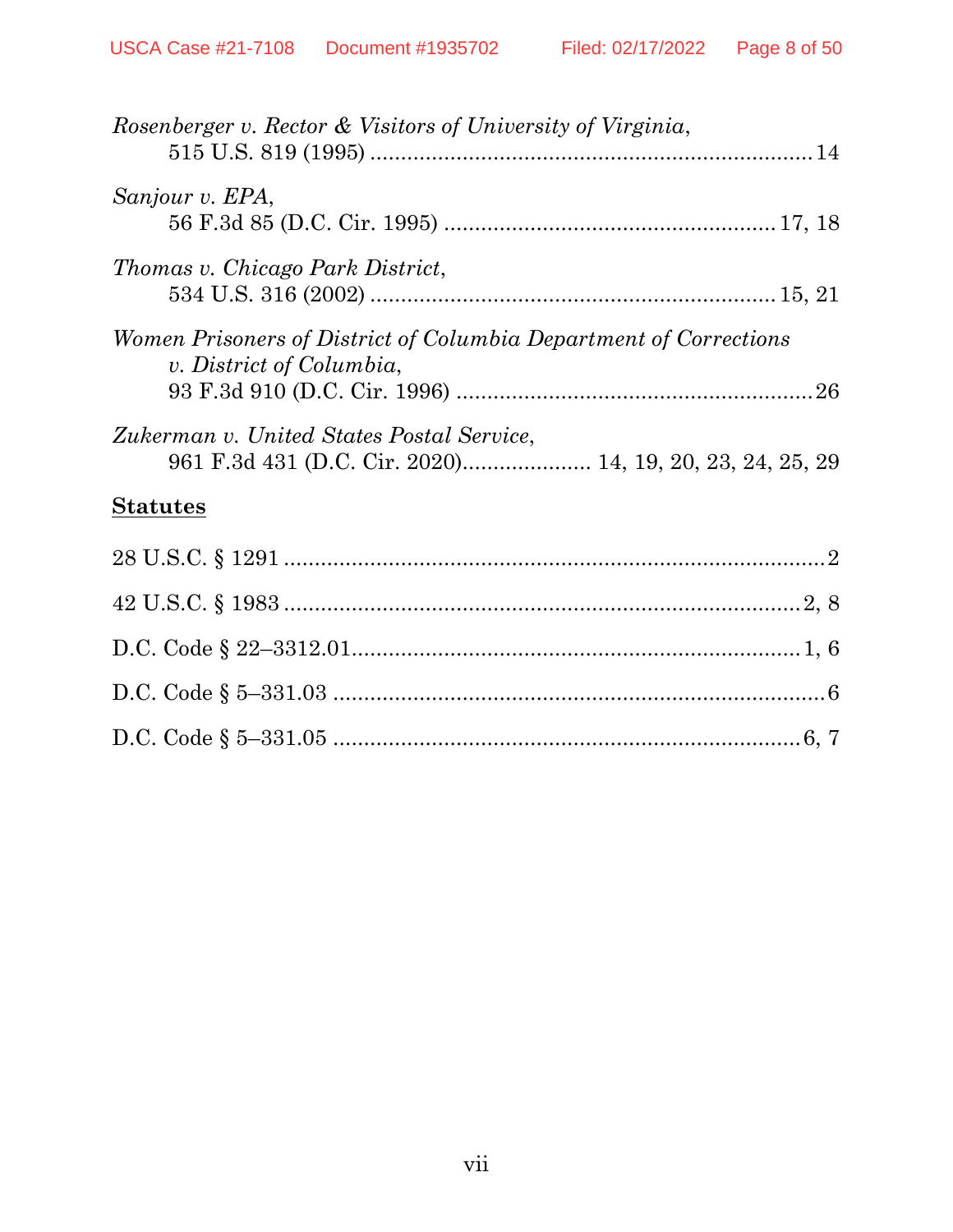#### **INTRODUCTION**

<span id="page-8-0"></span>This case is about the constitutionality of government officials taking sides in a public debate.

The District of Columbia was a hotbed of political expression in the summer of 2020 following George Floyd's tragic death. Individuals and organizations flooded the Capitol, protesting and painting messages like "Black Lives Matter" and "Defund the Police" on the District's streets, sidewalks, buildings, and monuments. The Metropolitan Police Department observed the creation of much of this so-called street art—such as the painting of a huge "Defund the Police" mural on city streets—but did nothing.

Yet when a handful of pro-life supporters gathered outside Planned Parenthood's Carole Whitehill Moses Center intending to paint "Black Pre-Born Lives Matter," in a manner identical to prior protest paintings, the District suddenly remembered District of Columbia Code § 22–3312.01, which prohibits the defacement of public and private property. The Department threatened all the Plaintiffs with arrest should they paint their disfavored message on City streets and arrested two Plaintiffs when they began to write a pro-life statement in washable chalk. The District twice used the Defacement Ordinance to stifle Plaintiffs' pro-life speech while allowing at least three similar instances of speech expressing a favored viewpoint.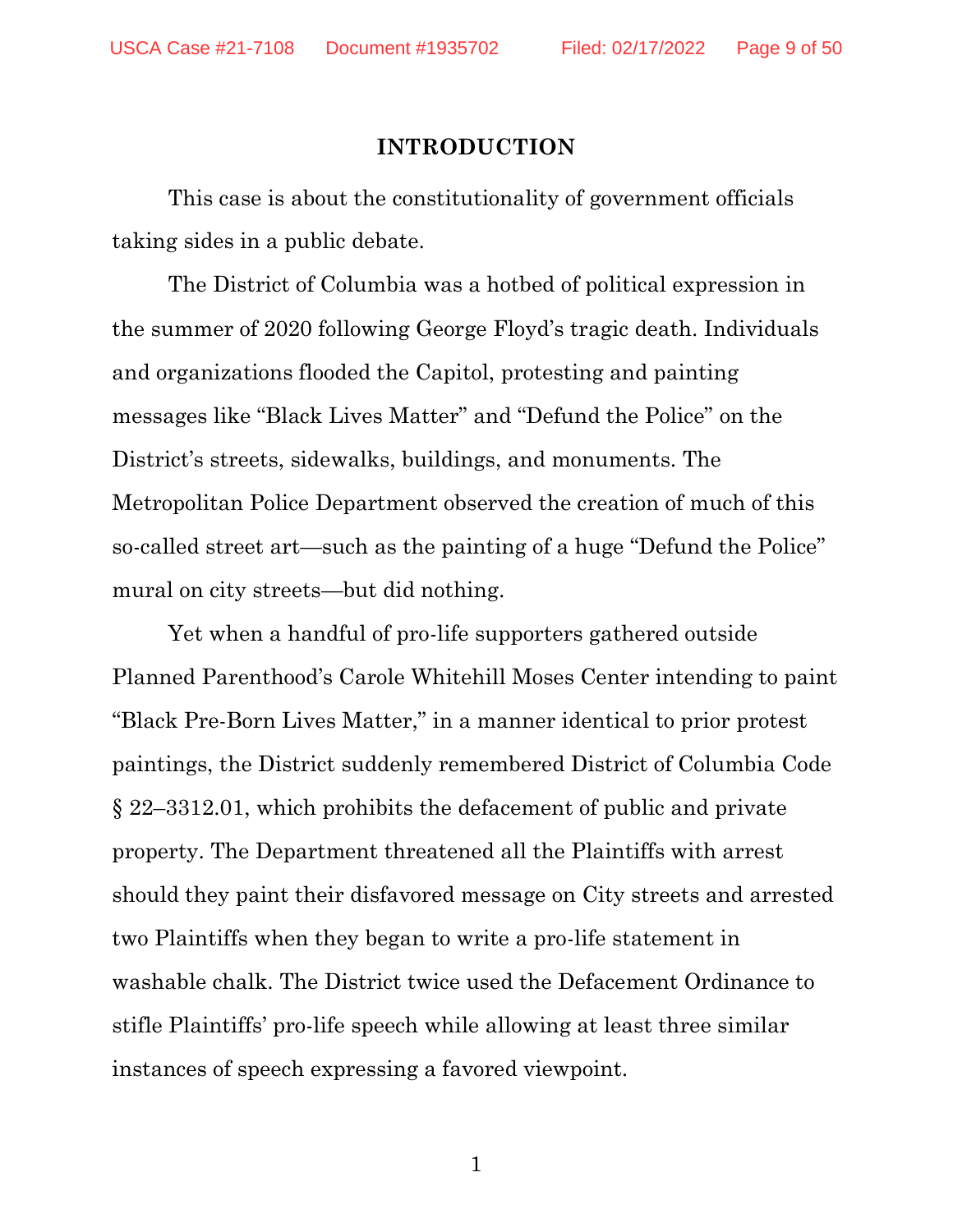Plaintiffs' First Amended Complaint states at least a plausible claim of viewpoint discrimination in violation of the First Amendment and selective enforcement in violation of the Fifth Amendment. The Complaint establishes that the District singled out pro-life messages for discriminatory treatment, subjecting them alone to its Defacement Ordinance. As enforced, the Ordinance reflects the government's disapproval of a subset of messages. The Metropolitan Police Department turned a blind eye towards favored speech while shutting down speech with which it disagreed. This is the essence of viewpoint discrimination and selective enforcement in violation of the First and Fifth Amendments. Plaintiffs' First Amended Complaint easily meets the low bar required to survive a motion to dismiss.

#### **JURISDICTIONAL STATEMENT**

<span id="page-9-0"></span>Appellants brought viewpoint-discrimination and selectiveenforcement claims in the district court pursuant to 42 U.S.C. § 1983. The district court granted Defendant's motion to dismiss in a memorandum opinion and order filed on September 1, 2021. Appellants timely filed a notice of appeal on September 30, 2021. This Court has jurisdiction pursuant to 28 U.S.C. § 1291.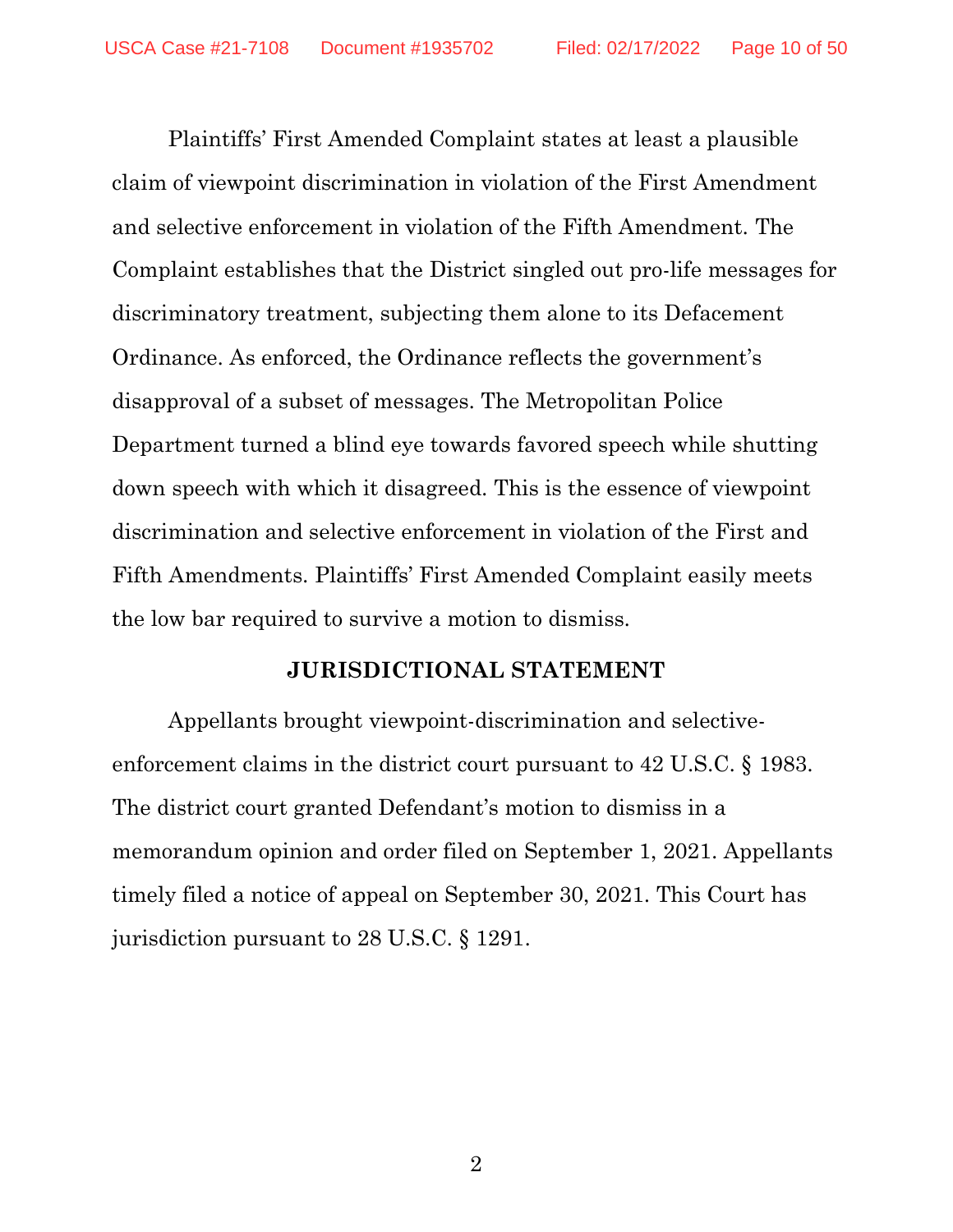#### **STATEMENT OF THE ISSUES**

<span id="page-10-0"></span>1. Whether Plaintiffs/Appellants stated a claim for municipal liability arising out of the violation of their First and Fifth Amendment rights?

# **STATEMENT OF FACTS**

<span id="page-10-1"></span>In the summer of 2020, the District of Columbia erupted in massive protests. In June, Mayor Muriel Bowser commissioned a mural stating "Black Lives Matter" in permanent yellow paint. Plaintiffs' First Amended Complaint ¶¶ 2, 35 ("F.A.C.") (JA59, 68). The mural extended the length of a city block, covering the width of the street and featured the D.C. flag (three stars over two bars). *Id*.



Less than one day after the mural was painted, protestors gathered and defaced the mural, blotting out the stars at the top of the D.C. flag and adding a new message "= Defund the Police" in large font alongside it. F.A.C. ¶ 2, ¶¶ 40–41 (JA59, 70). These protestors did not obtain a permit or give the Department notice. Rivera Decl. ¶ 6 (JA11).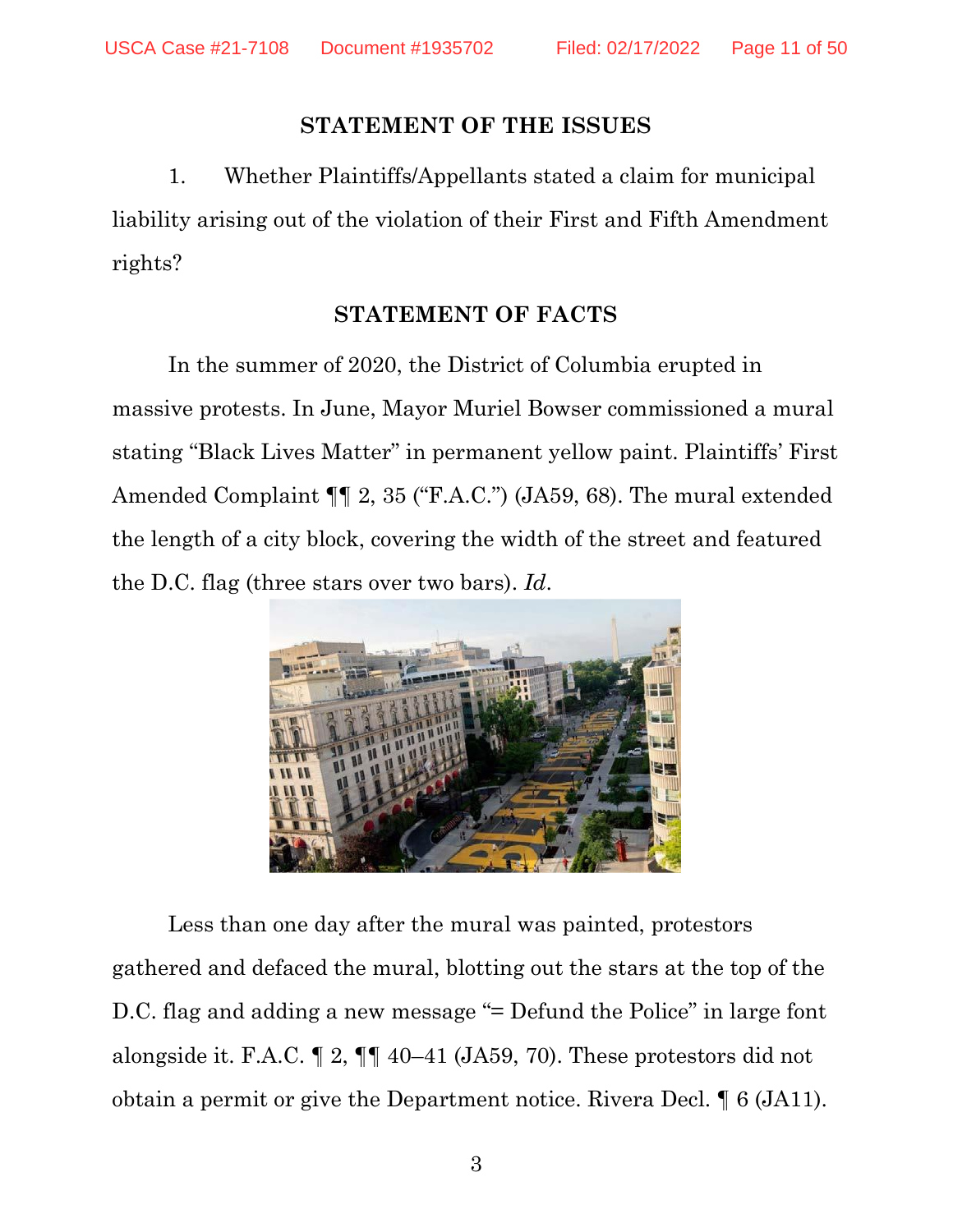And while Department officers were present, they did nothing to stop protestors from painting their message in large, permanent paint. F.A.C. ¶ 38 (JA69).

The effect, as the District Court found, was that the entire mural read "Black Lives Matter = Defund the Police." JA16. City employees restored the stars on top of the D.C. flag but did not remove the activists' "Defund the Police" mural until planned road work approximately two months later. JA16–17. During this litigation, the District expressed agreement with the message and attempted to adopt it as its own speech. JA120 (Mem. in Supp. Mot. to Dismiss).



Protests continued throughout the summer months accompanied by protest art, street art, chalking, and graffiti on numerous public sidewalks and streets. F.A.C. ¶¶ 35–49 (JA68–73). Construction scaffolding on the southern side of the U.S. Chamber of Commerce became a "gallery wall for a wide array of protest art." *Id*. ¶ 44 (internal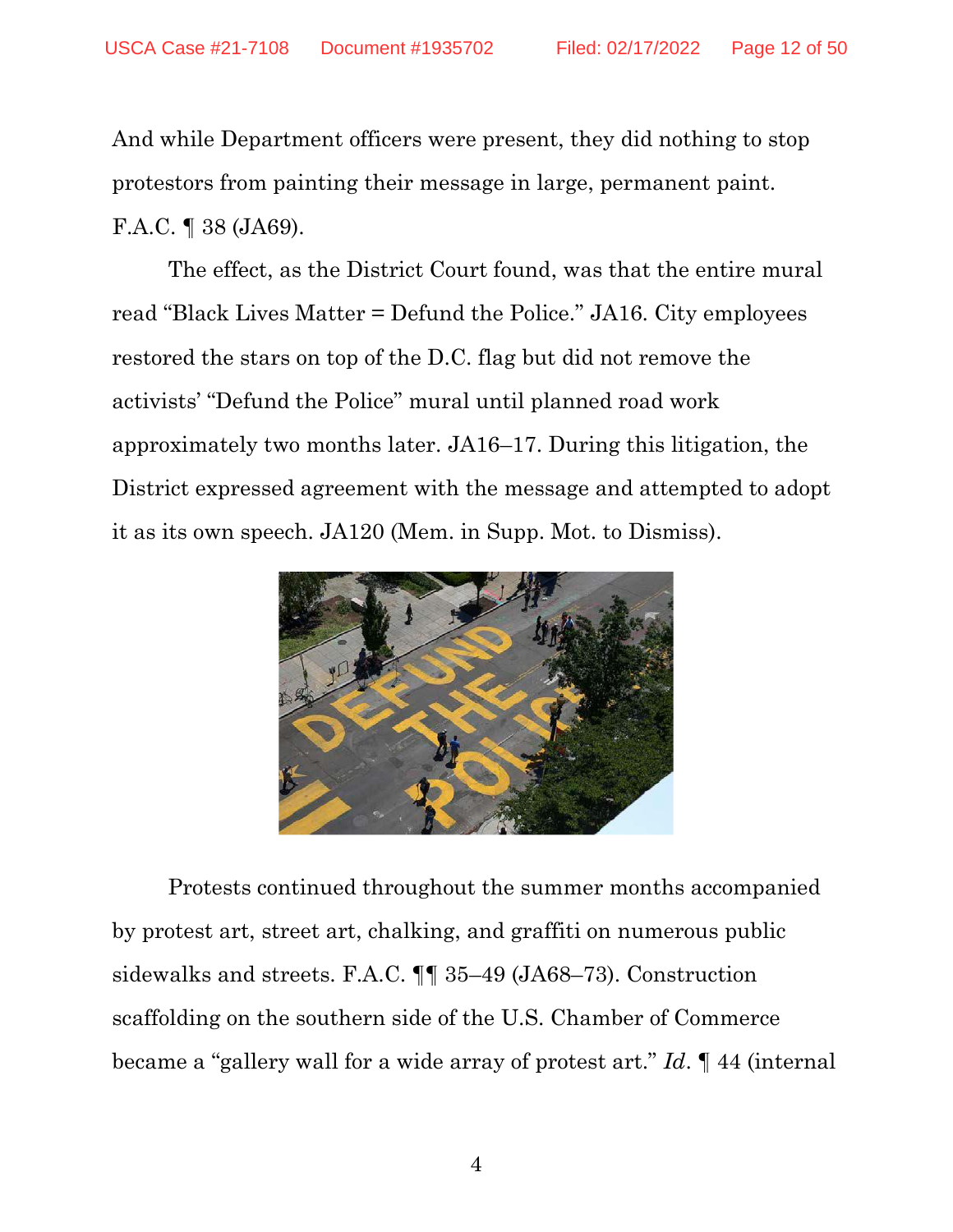citations omitted) (JA71–72). Protest art also covered the adjacent street. The Chamber consented to the protest art after the fact, and it remained until August 2020. *Id*.

Later that summer, public sidewalks and city streets were again "marked with graffiti, street art, and street chalking." JA153. Protestors organized a "Reclaim DC" event, inviting individuals to create street art and "reclaim[ ] the H Street Art Tunnel at BLM Plaza." F.A.C ¶ 48 (JA72). On August 16th, graffiti was observed at numerous locations including 17th Street, NW, H Street, NW, and again near the Chamber's Building. F.A.C. ¶ 49 (JA72–73).



Plaintiffs allege that the protesters did not seek advance permission from the District or the owners of private property to mark the streets and sidewalks, *id.* ¶¶ 40–41, 45–46, 50–51 (JA70, 72, 74), that members of the Metropolitan Police Department were present during the painting of "Defund the Police" and the August 2020 street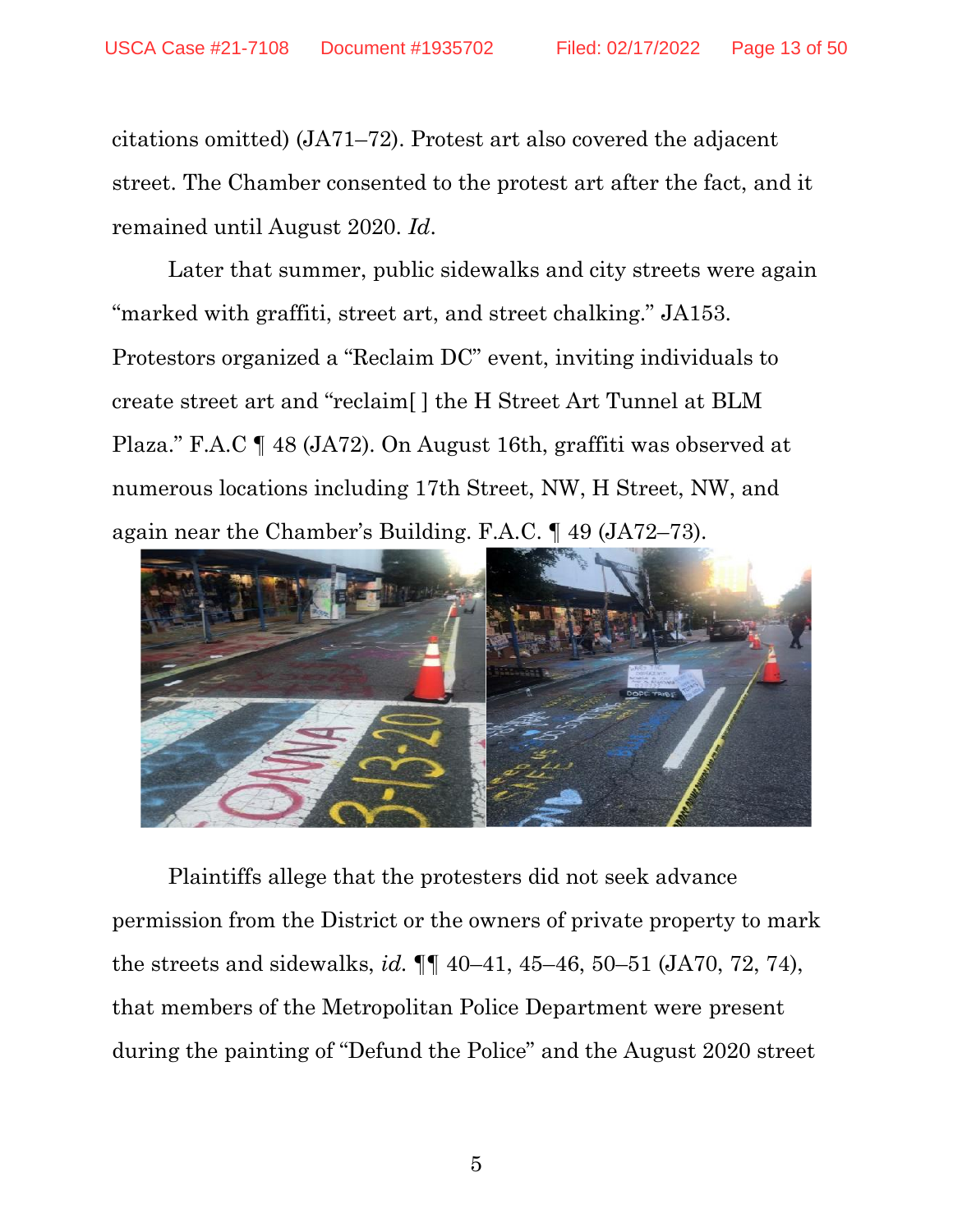art, *id.* ¶¶ 38, 52–53 (JA69, 74–75), and that no one was punished for these actions, *id.* ¶¶ 42, 47, 52 (JA70, 72, 74–75).

The District allows "peaceful First Amendment assemblies on the streets, sidewalks, and other public ways." D.C. Code § 5–331.03. But a group wishing to assemble is required to provide notice to the District and seek prior approval. D.C. Code  $\S$  5–331.05(b)–(c). The District's Defacement Ordinance also makes it unlawful for any person to "write, mark, draw, or paint" on public streets and other public and private property. F.A.C. ¶ 33 (citing District of Columbia Code § 22–3312.01) (JA67). According to the District, it enforces the Defacement Ordinance when it becomes aware of violations. Rivera Decl. ¶ 4 (JA10).

Even though none of the racial justice protestors gave the District notice of their intent to gather or obtained prior approval to assemble under D.C. Code  $\S$  5–331.05(b)–(c), and even though the Department was present during the painting of the Defund the Police and August 2020 street art, the District did not threaten to or apply the Defacement Ordinance (or any other Ordinance) against any protestor advocating for police defunding or use it to silence their speech in any way. F.A.C. ¶¶ 42, 47, 52, 65, 67, 70–72 (JA70, 72, 74–75, 78–80).

It was not until Plaintiffs—pro-life groups concerned about the hundreds of thousands of unborn Black children killed by abortion each year—requested a permit to gather and paint their own mural stating "Black Pre-Born Lives Matter," F.A.C. ¶ 55 (JA75), that the District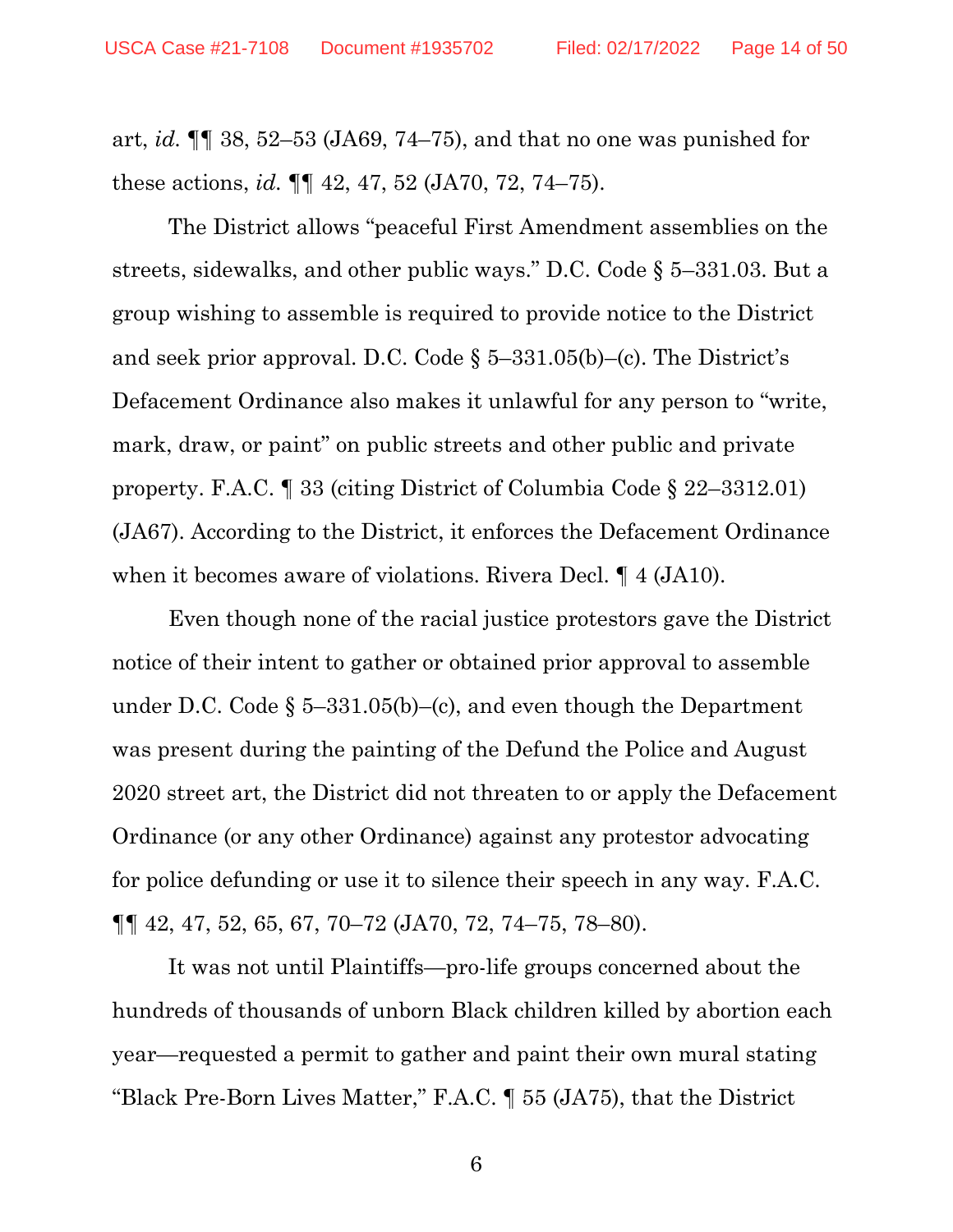rediscovered its Defacement Ordinance. The Department approved a group of up to 49 people to assemble and to use a bullhorn, music stand, and painted signs, but denied permission to paint or otherwise mark the street. JA18. Though Plaintiffs received verbal confirmation that they could paint their mural if they used washable paint, F.A.C. ¶ 59 (JA76), when they arrived on August 1, 2020 to begin painting, they were "confronted by myriad police cars and law-enforcement officers" and told that if they marked the streets or sidewalk, "they would be arrested" for violating the District's ordinance against defacing property. *Id.* ¶ 3 (JA59). When two individuals began chalking on the sidewalk in washable chalk, they were arrested. *Id*. ¶ 70 (JA79).

In March 2021, Plaintiffs held another rally for which they again sought a permit in accordance with D.C. Code to paint (in temporary paint) or chalk "Black Pre-Born Lives Matter." *Id.* ¶ 71 (JA79). They were again allowed to assemble with a bullhorn, music stand, and signs but forbidden from painting or drawing their message. *Id.* The permit states, "You are not authorized or permitted to paint or mark the street and to paint or mark the sidewalk." *Id*. Before that event, Plaintiffs moved for and the lower court denied a preliminary injunction. JA12.

#### **STATEMENT OF PROCEEDINGS BELOW**

<span id="page-14-0"></span>Having been twice denied the opportunity to express their message by painting or chalking, Plaintiffs brought this amended as-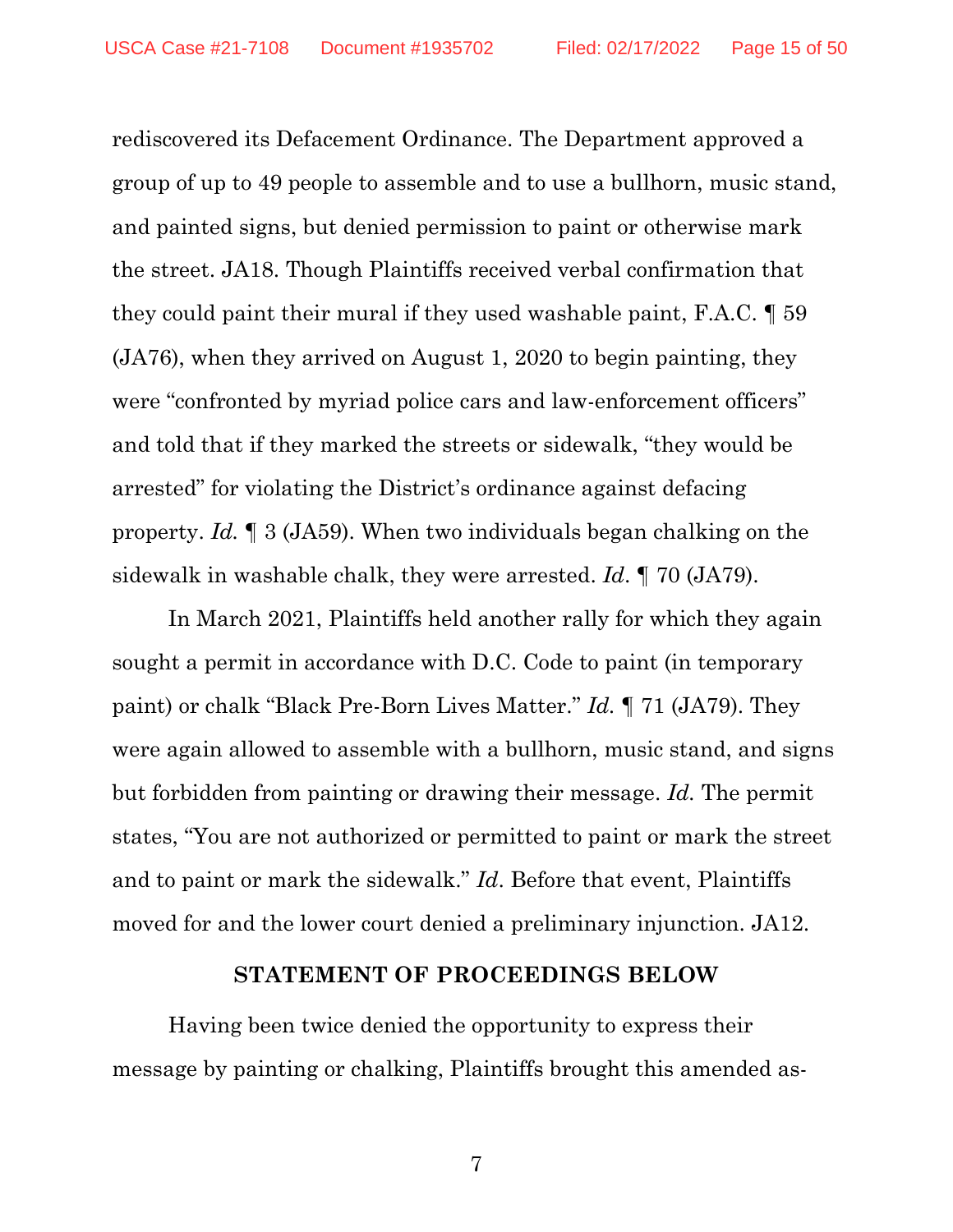applied challenge pursuant to 42 U.S.C. § 1983, alleging that the Defacement Ordinance has been unconstitutionally enforced to limit their activities, but not to punish others. F.A.C. ¶ 1 (JA59). They contend that the District targeted them because of their "religious and pro-life beliefs," *id.* ¶ 74 (JA80), while failing to enforce the Ordinance against other similarly situated individuals expressing messages with which it agreed. *See, e.g.*, *id.* ¶ 53 (JA75).

Defendants moved to dismiss, and the District Court granted it. Regarding Plaintiffs' as-applied, viewpoint-discrimination claim, the District Court acknowledged that the Courts of Appeals are "divided over how to categorize claims in which law enforcement is alleged to have selectively enforced restrictions on speech-related activities based on viewpoint." JA158. In the lower court's view, Plaintiffs' First Amendment claim was "better considered within the selectiveenforcement framework of the Fifth Amendment than within that for as-applied First Amendment viewpoint-discrimination challenges." JA157. The court said that any difference between the two claims was "semantic," held that "Plaintiffs' success on" their First Amendment Free Speech claim "depend[ed] on their success" on Plaintiffs' selectiveenforcement claim, and analyzed Plaintiffs' viewpoint discrimination claims under the Fifth Amendment's more demanding selectiveenforcement standard. JA161. Specifically, the Court held that, as with a selective-enforcement claim, Plaintiffs claiming viewpoint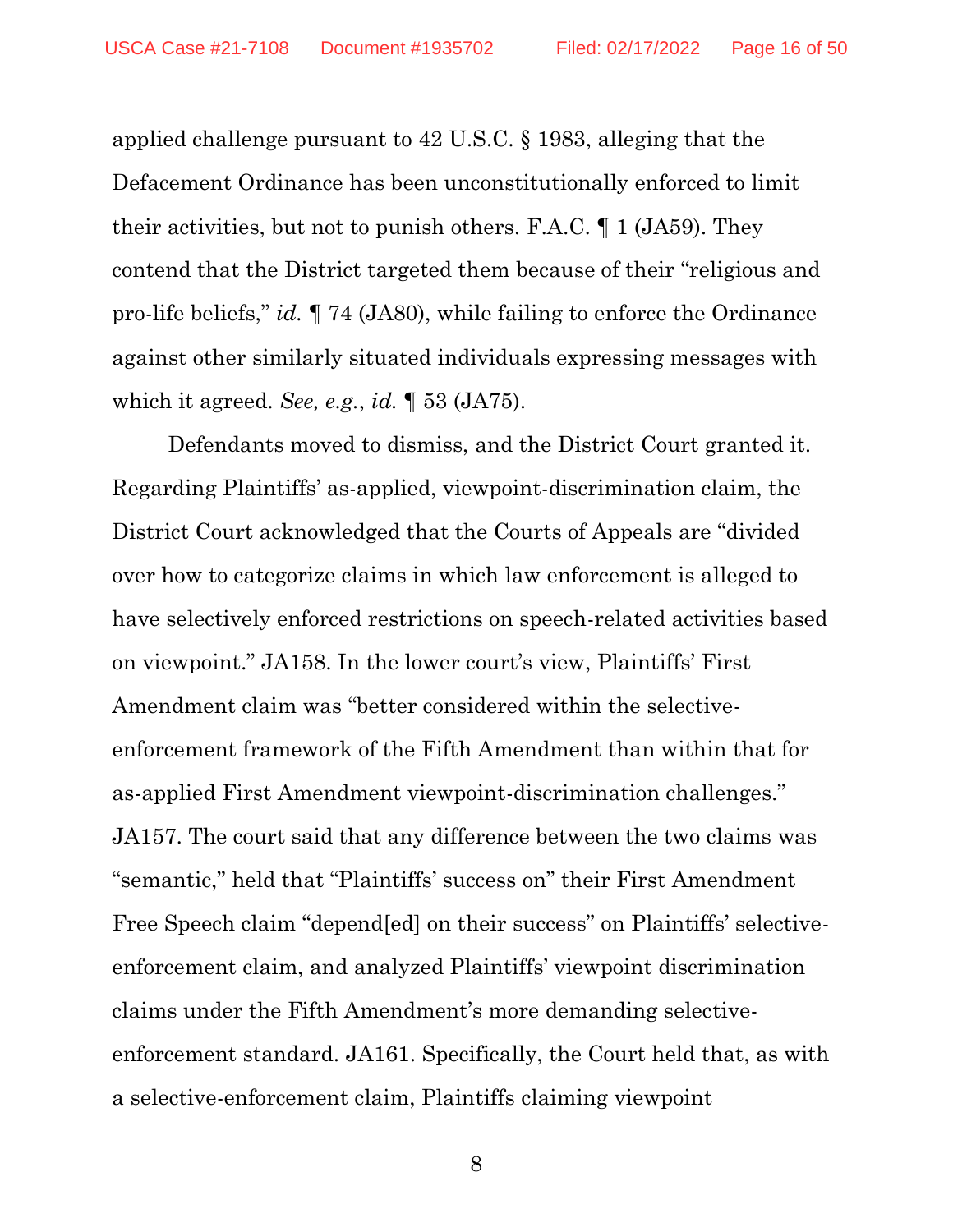discrimination must show *both* "intentional discrimination" and "a pattern of unlawful favoritism." JA159; *id.* at JA160 ("[A] disproportionate effect on certain speakers is not enough to render a regulation content or viewpoint discriminatory, but that purpose will often need to be considered as well.").

To make out a selective-enforcement claim, the lower court held that plaintiffs must establish: "that (1) [they were] singled out for prosecution from among others similarly situated; and (2) that [the] prosecution was improperly motivated, i.e*.*, based on race, religion or another arbitrary classification." JA162. The lower court found that Plaintiffs "have likely alleged enough . . . to support a plausible claim" that they were singled out from others similarly situated. It explained that (1) "protest art was placed on the Chamber by potentially similarly situated individuals in violation of the Ordinance and that no one was punished as a result," (2) "members of MPD, although present, did not enforce the Ordinance against potentially similarly situated protesters on August 16, 2020," and (3) "other similarly situated protesters expressing a message through writing on a street were not punished despite MPD's awareness of their activities." JA165–67. Nevertheless, the Court determined that it "need not resolve" the "similarly situated" inquiry. JA163.

Instead, the lower court held that Plaintiffs must establish that Defendants singled out Plaintiffs for different treatment "'because of,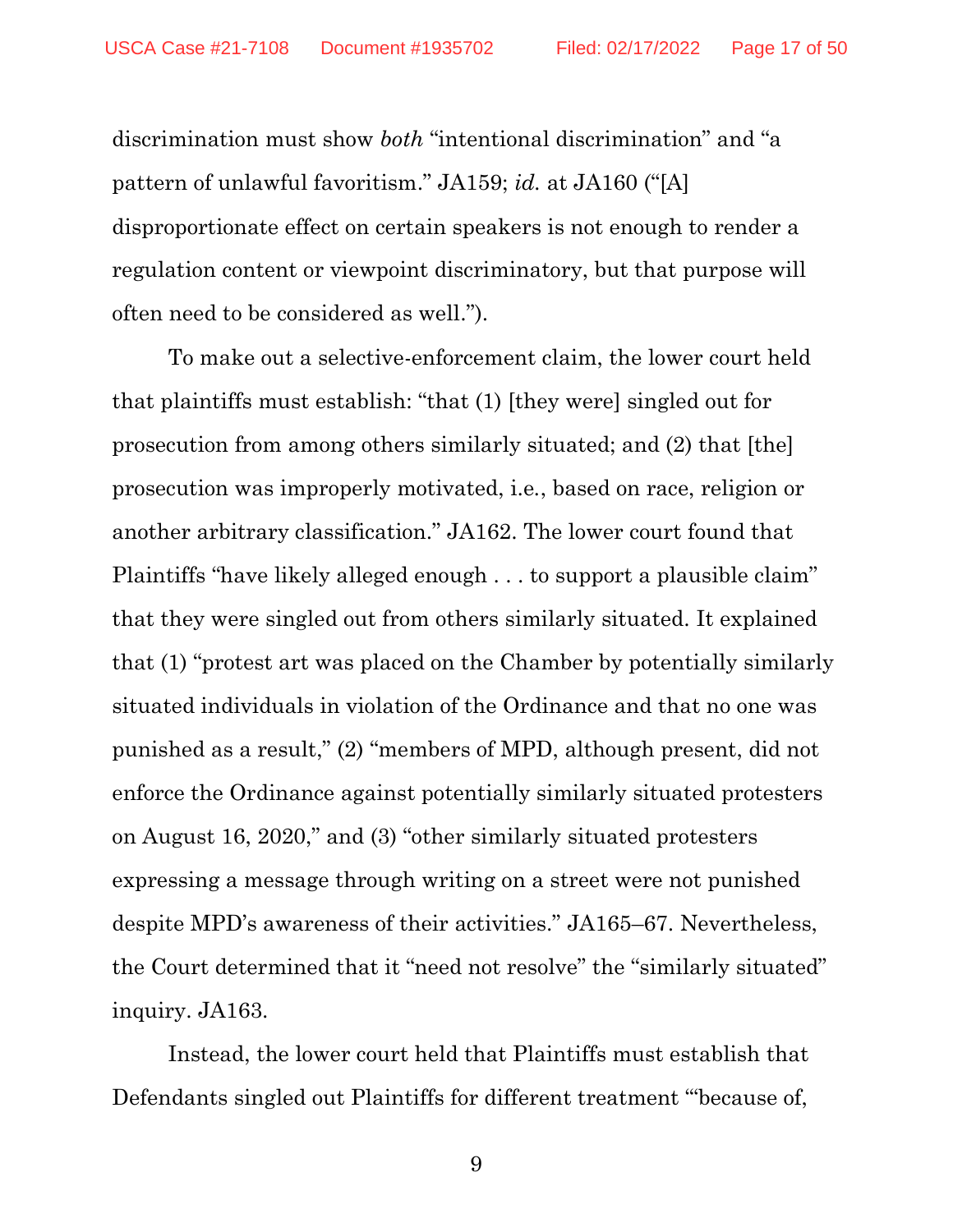not merely in spite of, [the action's] adverse effects upon an identifiable group.'" JA123 (quoting *Ashcroft v. Iqbal*, 556 U.S. 662, 676–77 (2009)) (alteration in original). The lower court conceded that Plaintiffs may have "plausibly alleged" that there were "lapses in enforcement," but found "no indication … that these were attributable to impermissible discrimination." JA170. The Court also acknowledged that Mayor Bowser's alleged support for Planned Parenthood and the Black Lives Matter movement was "consistent with" an improper motive to direct the Department to enforce the Defacement Ordinance against Plaintiffs, yet the Court believed these allegations insufficient to show that Defendants were "improperly motivated by a desire to discriminate against the viewpoint or content of the proposed message." JA169.

With respect to municipal liability, the Court concluded that the "handful of instances of alleged nonenforcement by [Department] officers" did not "lead to a plausible inference that the District has a policy or practice of enforcing the Ordinance only against disfavored messages." The Court noted that Plaintiffs have at most alleged that Mayor Bowser commissioned a Black Lives Matter mural, *see* F.A.C. ¶ 2 (JA59), that she has supported Planned Parenthood, *id.* ¶ 64 (JA78), that the Department did not enforce the Ordinance against certain protesters in three instances closely linked in circumstances and location, *id.* ¶¶ 36, 44, 49 (JA68–69, 71–73), and that the District did not allow Plaintiffs to paint or chalk their message, *id.* ¶¶ 65, 71 (JA78–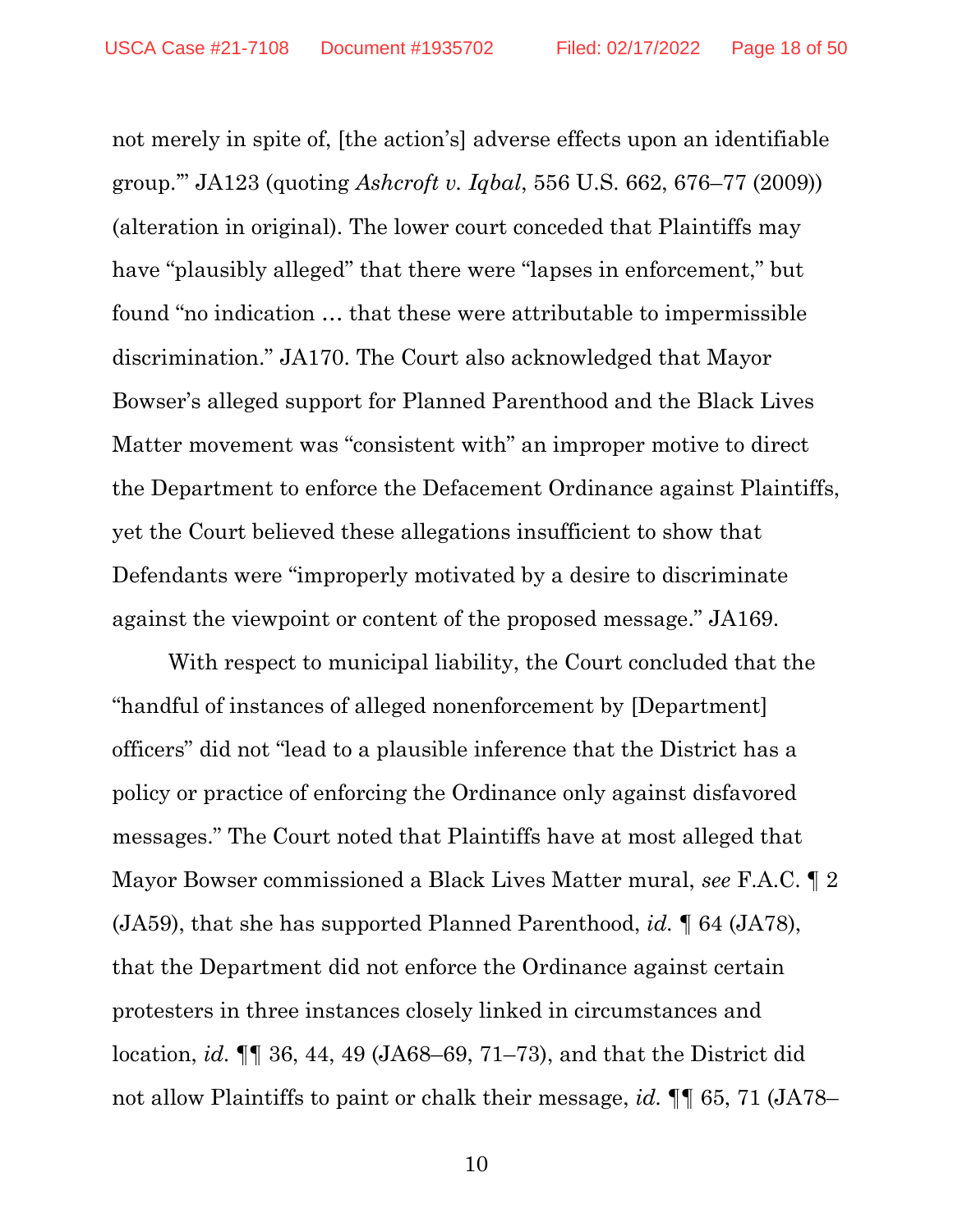79). But the lower court ignored Plaintiffs' allegation that "Mayor Muriel Bowser and/or District officials directed the District to enforce the Defacement Ordinance against Plaintiffs but not other speakers, so that enforcement became a policy and practice of the District," *id.* ¶ 78 (JA80), and thus concluded that no facts supported the claim that Bowser or another official was acting as a "policymaker." JA172.

#### **SUMMARY OF ARGUMENT**

<span id="page-18-0"></span>The Constitution forbids the government from favoring certain messages over others because of their viewpoint. Yet the District of Columbia selectively enforces its Defacement Ordinance, which prohibits the defacement of public and private property, against disfavored messages. It twice singled out for punishment peaceful protestors expressing pro-life messages on City streets in washable chalk while repeatedly ignoring (or affirmatively supporting) favored messages inked in permanent paint throughout the summer of 2020.

Plaintiffs' claims of viewpoint discrimination in violation of the First Amendment and selective enforcement in violation of the Fifth Amendment are sufficient to withstand a motion to dismiss. The District Court first erred by collapsing Plaintiffs' First and Fifth Amendment claims and holding both claims to the latter's higher intent standard. Those claims are distinct. And this Court's precedent teaches that, even if some sort of intent is required for an as-applied viewpoint-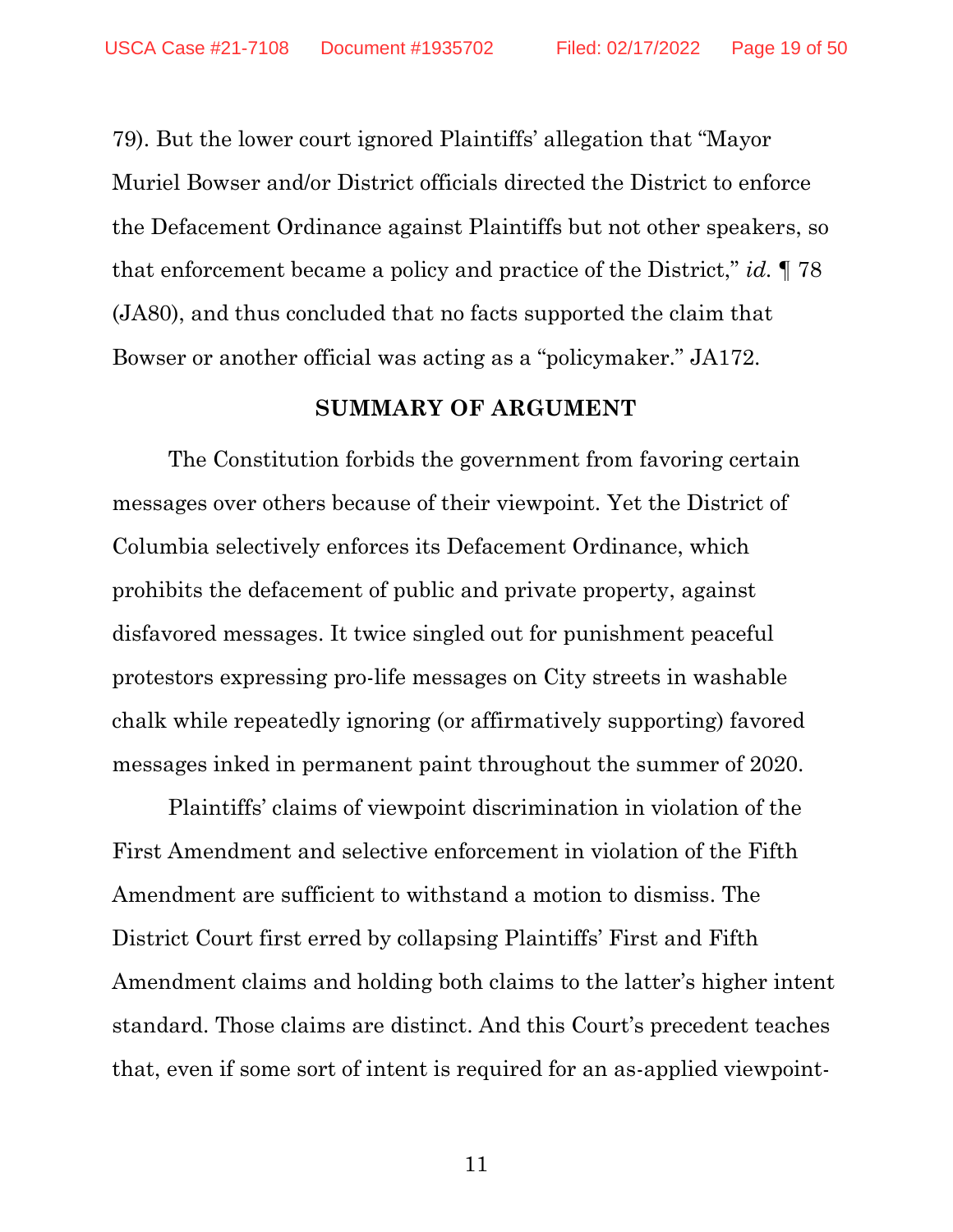discrimination claim, it may be shown by a pattern of discriminatory enforcement like the pattern alleged here. The "lapses in enforcement" for admittedly similar conduct acknowledged by the lower court are sufficient to survive a motion to dismiss. JA170. As enforced by the Department, the Defacement Ordinance "reflects the Government's disapproval of a subset of messages it finds offensive." *Matal v. Tam*, 137 S. Ct. 1744, 1766 (2017) (Kennedy, J., concurring in part and concurring in the judgment). This constitutes viewpoint discrimination. Id. In short, the lower court's elision of Plaintiffs' First and Fifth Amendment claims and its dismissal of the viewpoint-discrimination claim was reversible error.

The District Court also erred by dismissing Plaintiffs' selectiveenforcement claim. The Complaint plausibly alleges every element. First, the District Court conceded that the Complaint likely "support[s] a plausible claim" that Plaintiffs were singled out from others similarly situated, namely the multiple instances over multiple months of nearly identical messages that were ignored by the Department. JA166. Second, the District Court recognized that Mayor Bowser's alleged support for Planned Parenthood and the Black Lives Matter movement was "consistent with" an improper motive. JA169. These allegations combined with Plaintiffs' evidence of an unlawful pattern of enforcement give rise to at least an inference of intent. The Complaint contains "enough fact[s] to raise a reasonable expectation that discovery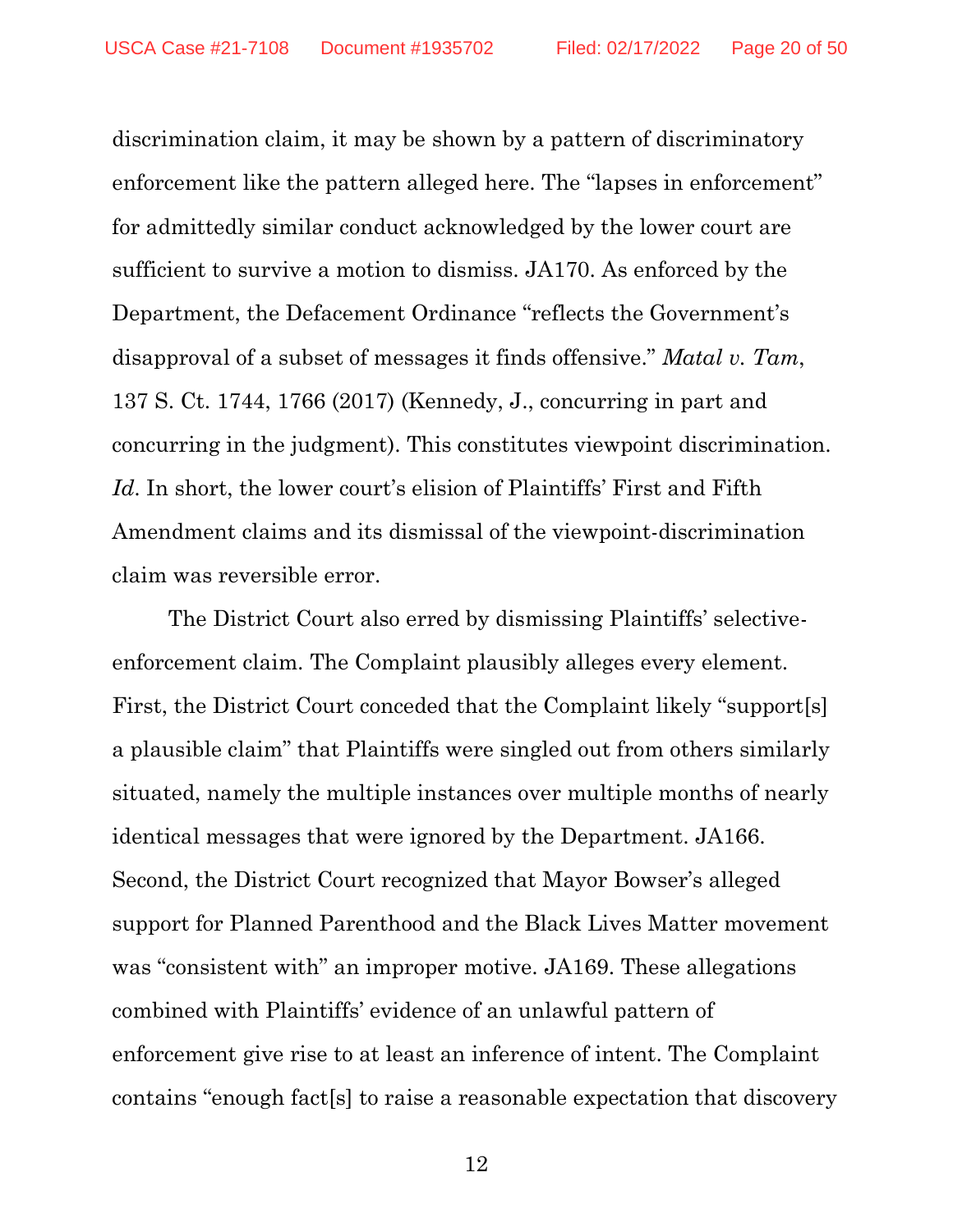will reveal evidence" of Defendant's liability under § 1983, *Bell Atlantic Corp. v. Twombly*, 550 U.S. 544, 556 (2007), including evidence of a municipal policy.

<span id="page-20-0"></span>Plaintiffs' First and Fifth Amendment claims easily meet the low bar required to survive a motion to dismiss. This Court should reverse.

#### **STANDARD OF REVIEW**

To survive a Fed. R. Civ. P. 12(b)(6) motion to dismiss, a complaint need only "contain sufficient factual matter, accepted as true, to 'state a claim to relief that is plausible on its face.'" *Ashcroft v. Iqbal*, 556 U.S. 662, 678 (2009) (quoting *Twombly*, 550 U.S. at 570). "A claim has facial plausibility when the plaintiff pleads factual content that allows the court to draw the reasonable inference that the defendant is liable for the misconduct alleged." *Id*. (citing *Twombly*, 550 U.S. at 556). This standard "does not impose a probability requirement" and simply "calls for enough fact to raise a reasonable expectation that discovery will reveal evidence" of Defendant's liability. *Twombly*, 550 U.S. at 556.

A complaint survives a motion to dismiss even where "there are two alternative explanations, one advanced by defendant and the other advanced by plaintiff, both of which are plausible." *Banneker Ventures, LLC v. Graham*, 798 F.3d 1119, 1129 (D.C. Cir. 2015). Where the District Court grants a motion to dismiss under Federal Rules of Civil Procedure 12(b)(6), this Court "construe<sup>[s]</sup> the complaint 'liberally,'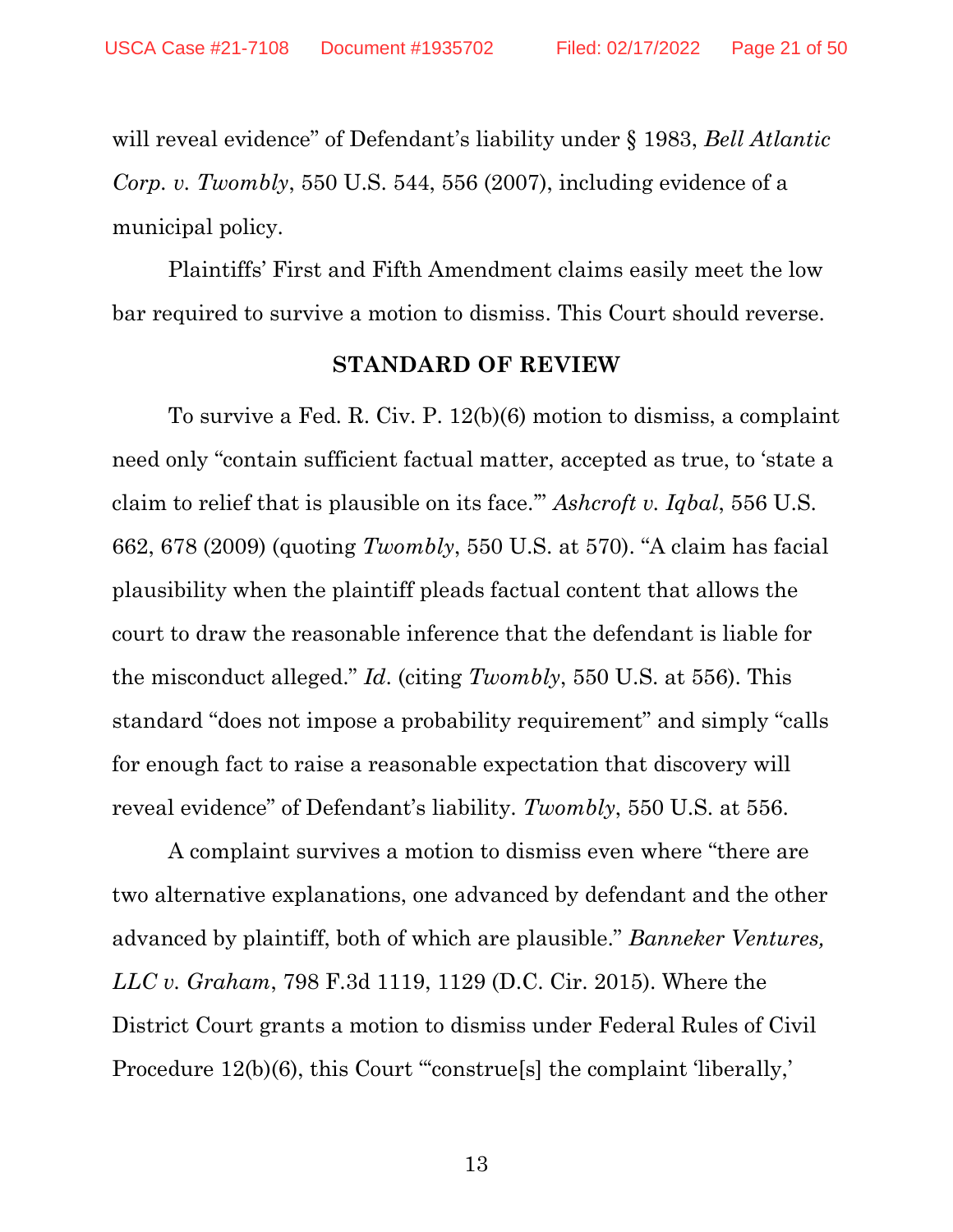granting [plaintiff] 'the benefit of all inferences that can be derived from the facts alleged.'" *Zukerman v. U.S. Postal Serv.*, 961 F.3d 431, 436 (D.C. Cir. 2020) (quoting *Barr v. Clinton*, 370 F.3d 1196, 1199 (D.C. Cir. 2004)).

#### **ARGUMENT**

### <span id="page-21-1"></span><span id="page-21-0"></span>**I. The district court erred in granting Defendant's motion to dismiss Plaintiffs' as-applied, viewpoint-discrimination claim.**

Discriminating against speech because of its message "is presumed to be unconstitutional." *Rosenberger v. Rector & Visitors of Univ. of Va.*, 515 U.S. 819, 828 (1995). "It is axiomatic that the government may not regulate speech based on its substantive content or the message it conveys." *Id*. As a result, the Free Speech Clause "has no more certain antithesis" than when government interferes with speech to either "promot[e] an approved message or discourage[e] a disfavored one." *Hurley v. Irish-Am. Gay, Lesbian and Bisexual Grp. of Bos.*, 515 U.S. 557, 579 (1995); *Rosenberger*, 515 U.S. at 829. "It is precisely this element of taking sides in a public debate that identifies viewpoint discrimination and makes it the most pernicious of all distinctions based on content." *Id.* at 894–95 (Souter, J., dissenting).

It is not enough that the government enact neutral laws; it must also enforce them in a viewpoint-neutral way. As the Supreme Court explains, where a law is neutral, "[g]ranting waivers to favored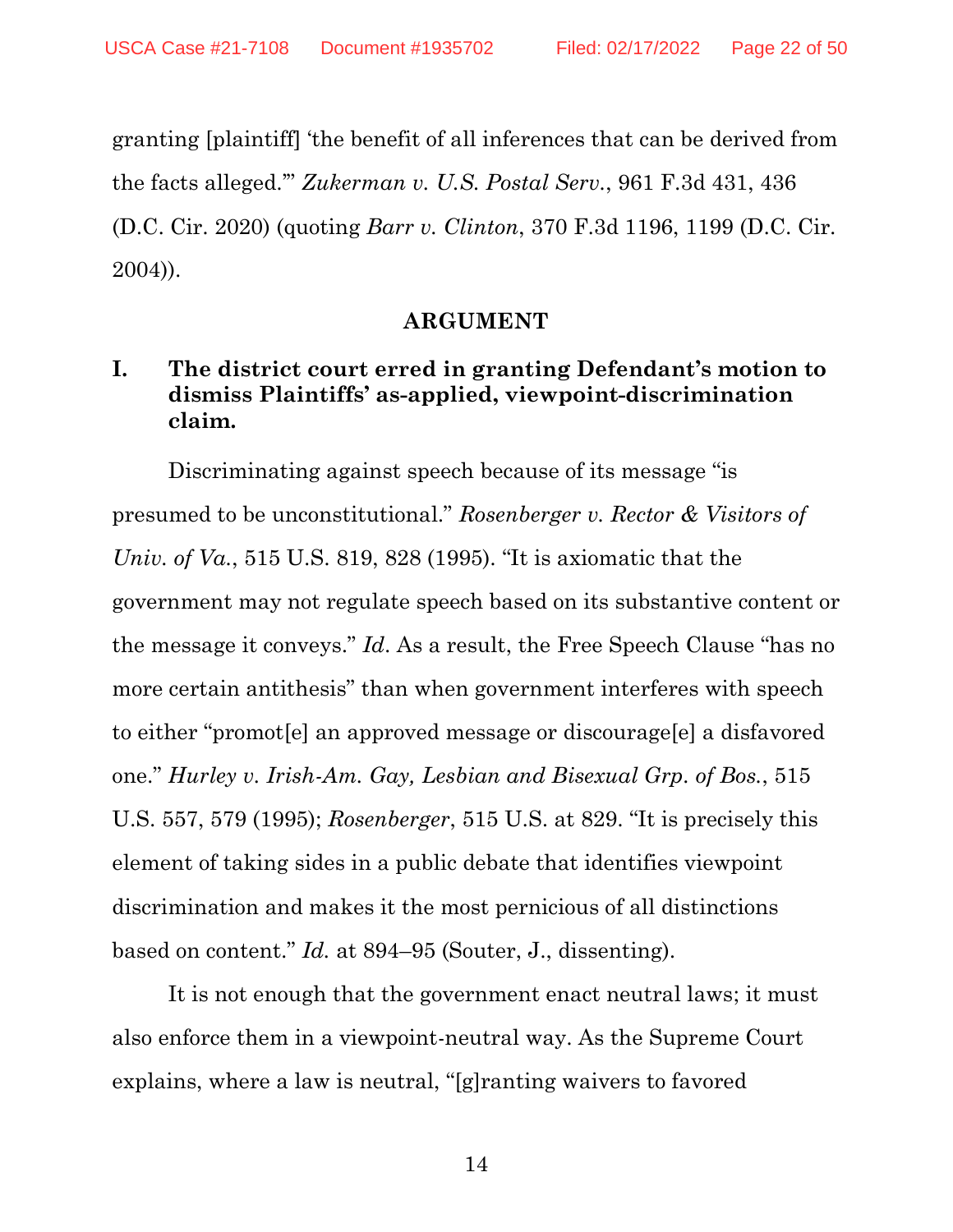speakers (or, more precisely, denying them to disfavored speakers) would of course be unconstitutional." *Thomas v. Chi. Park Dist.*, 534 U.S. 316, 324–25 (2002). Otherwise, "the First Amendment's guarantees would risk becoming an empty formality, as government could enact regulations on speech written in a content-neutral manner so as to withstand judicial scrutiny, but then proceed to ignore the regulations' content-neutral terms by adopting a content-discriminatory enforcement policy," *Hoye v. City of Oakland*, 653 F.3d 835, 854 (9th Cir. 2011), as here. This case is thus "a far cry from" *Mahoney v. Doe*, 642 F.3d 1112 (D.C. Cir. 2011), since Plaintiffs allege that a facially neutral ordinance has been applied in a viewpoint-discriminatory manner. JA29.

Of course, "the government rarely flatly admits it is engaging in viewpoint discrimination." *Am. Freedom Def. Initiative v. Wash. Metro. Area Transit Auth.*, 901 F.3d 356, 365 (D.C. Cir. 2018). Thus, as this Court and most Courts of Appeals have held, even if some sort of intent is required, a plaintiff may demonstrate as-applied viewpoint discrimination based on a pattern of enforcement that evinces governmental favoritism. *Id*. at 366 ("most relevant is a lack of evenhandedness in the Government's actions"); *see infra* at 20–21 (listing cases).

Further, the Seventh Circuit has held that *no intent* is required for an as-applied viewpoint-discrimination claim but that a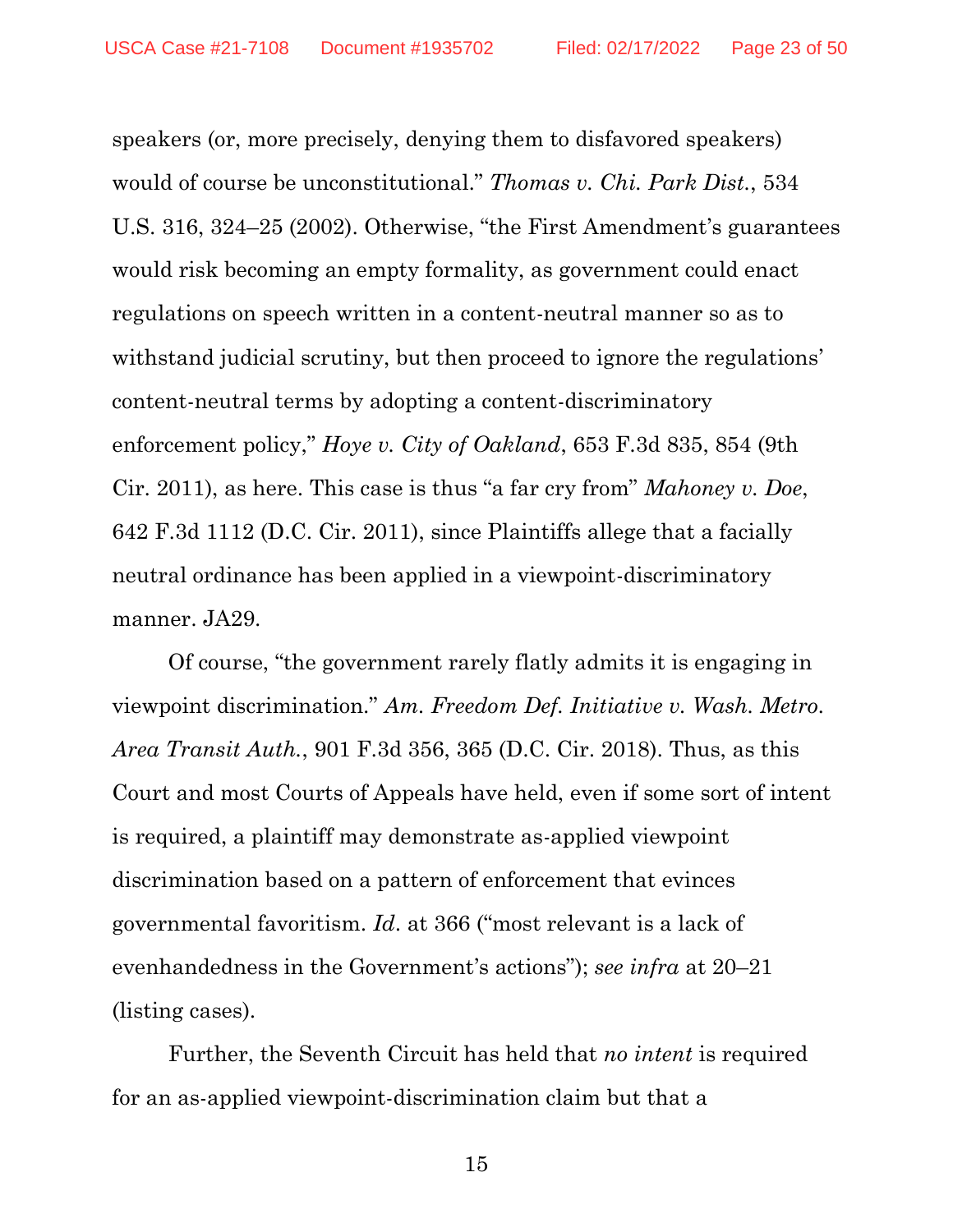"discriminatory effect" is sufficient even if "[t]he motive is innocent." *Chi. Acorn v. Metro. Pier and Exposition Auth.*, 150 F.3d 695, 701 (7th Cir. 1998). This conclusion finds support in Supreme Court precedent. For example, the *Reed* Court held that "illicit legislative intent is not the *sine qua non* of a violation of the First Amendment, and a party opposing the government need adduce no evidence of an improper censorial motive." *Reed v. Town of Gilbert*, 576 U.S. 155, 165 (2015) (cleaned up); *see also Nat'l Inst. of Fam. and Life Advocs. v. Becerra*, 138 S. Ct. 2361, 2371 (2018) (finding content-based discrimination without requiring intent).

#### <span id="page-23-0"></span>**A. The District Court erred by eliding Plaintiffs' viewpoint-discrimination claim.**

The District Court held that "Plaintiffs' success on" their First Amendment Free Speech claim "depend[ed] on their success" on Plaintiffs' selective-enforcement claim, and that any difference between the claims was merely "semantic." JA161. It therefore erred by analyzing Plaintiffs' First Amendment claim under the Fifth Amendment's more rigorous standard. *Id.*

This was wrong. Plaintiffs' First and Fifth Amendment claims are distinct, not "essentially the same." *Cf.* JA157. Rather, in addition to a Fifth Amendment selective-enforcement claim, "a litigant may separately argue that discriminatory enforcement of a speech restriction amounts to viewpoint discrimination in violation of the First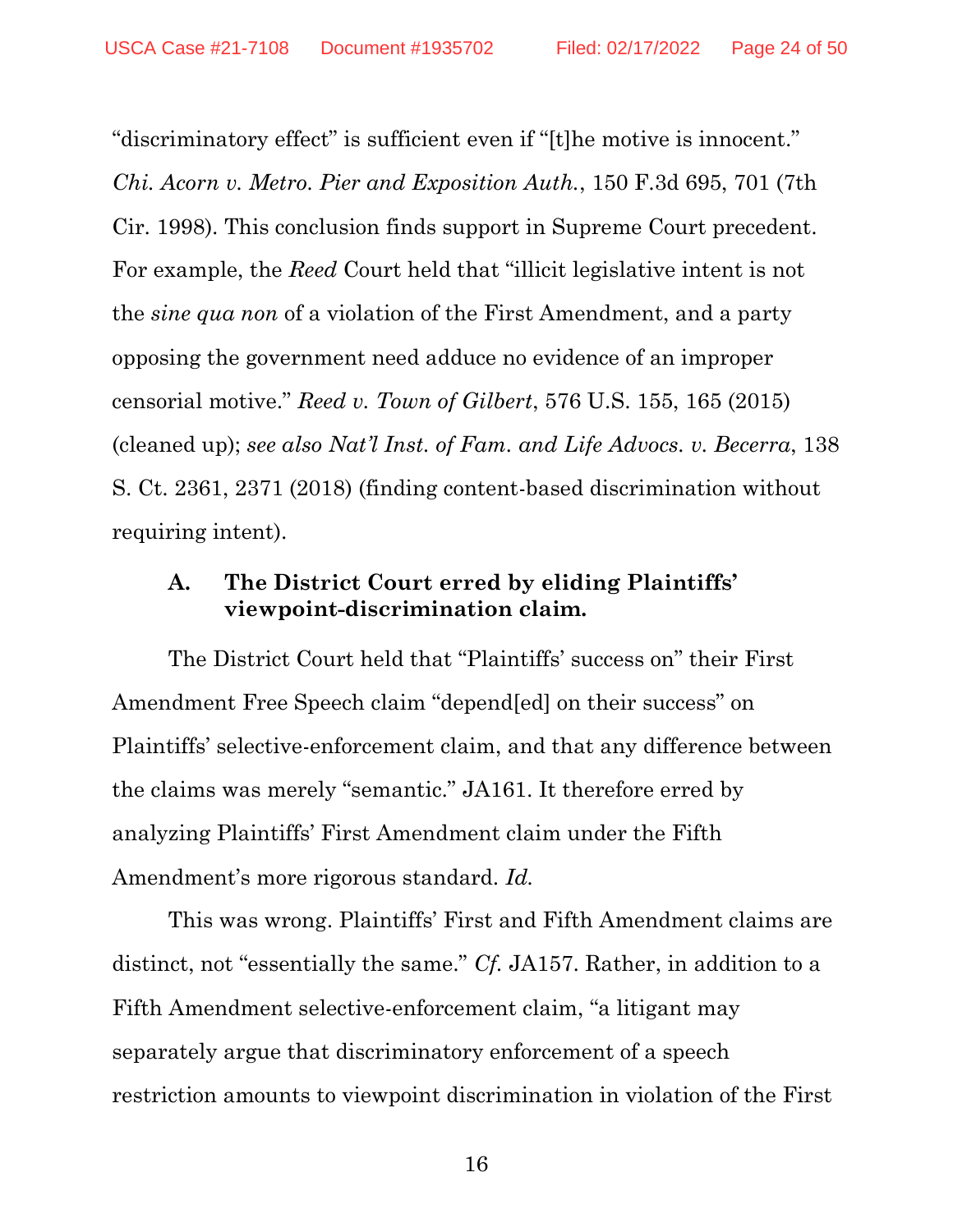Amendment." *Foti v. City of Menlo Park*, 146 F.3d 629, 635 (9th Cir. 1998). *Accord, e.g.*, *Berg v. Vill. of Scarsdale*, No. 20-4130-CV, 2021 WL 5751385, at \*3 (2d Cir. Dec. 3, 2021) (recognizing distinct First Amendment as-applied, viewpoint-discrimination claim and Fifth Amendment selective-enforcement claim where government favored commercial over political signs in enforcement); *McGuire v. Reilly*, 386 F.3d 45, 61 (1st Cir. 2004) (treating claim where the "law itself is neutral and constitutional in all fact situations, but [plaintiff alleges] that it has been enforced selectively in a viewpoint discriminatory way" as as-applied viewpoint discrimination); *see also Cent. Radio Co., Inc. v. City of Norfolk*, 811 F.3d 625 (4th Cir. 2016) (analyzing a law separately under the content discrimination analysis of the First Amendment finding liability—and the selective enforcement analysis under the Equal Protection Clause—finding no liability).

The District Court relied on *Sanjour v. EPA*, 56 F.3d 85, 92 n.9 (D.C. Cir. 1995), to argue that this Court has collapsed First Amendment viewpoint claims into Fifth Amendment selectiveenforcement claims. Not so. In *Sanjour*, plaintiffs maintained separate First and Fifth Amendment challenges. In fact, the footnote relied on by the District Court here was included to distinguish between selectiveenforcement and viewpoint-discrimination claims and explain whyunlike speech claims—there is no such thing as an "as applied" selective-enforcement claim. *Id*. As this Court explained, "'[s]elective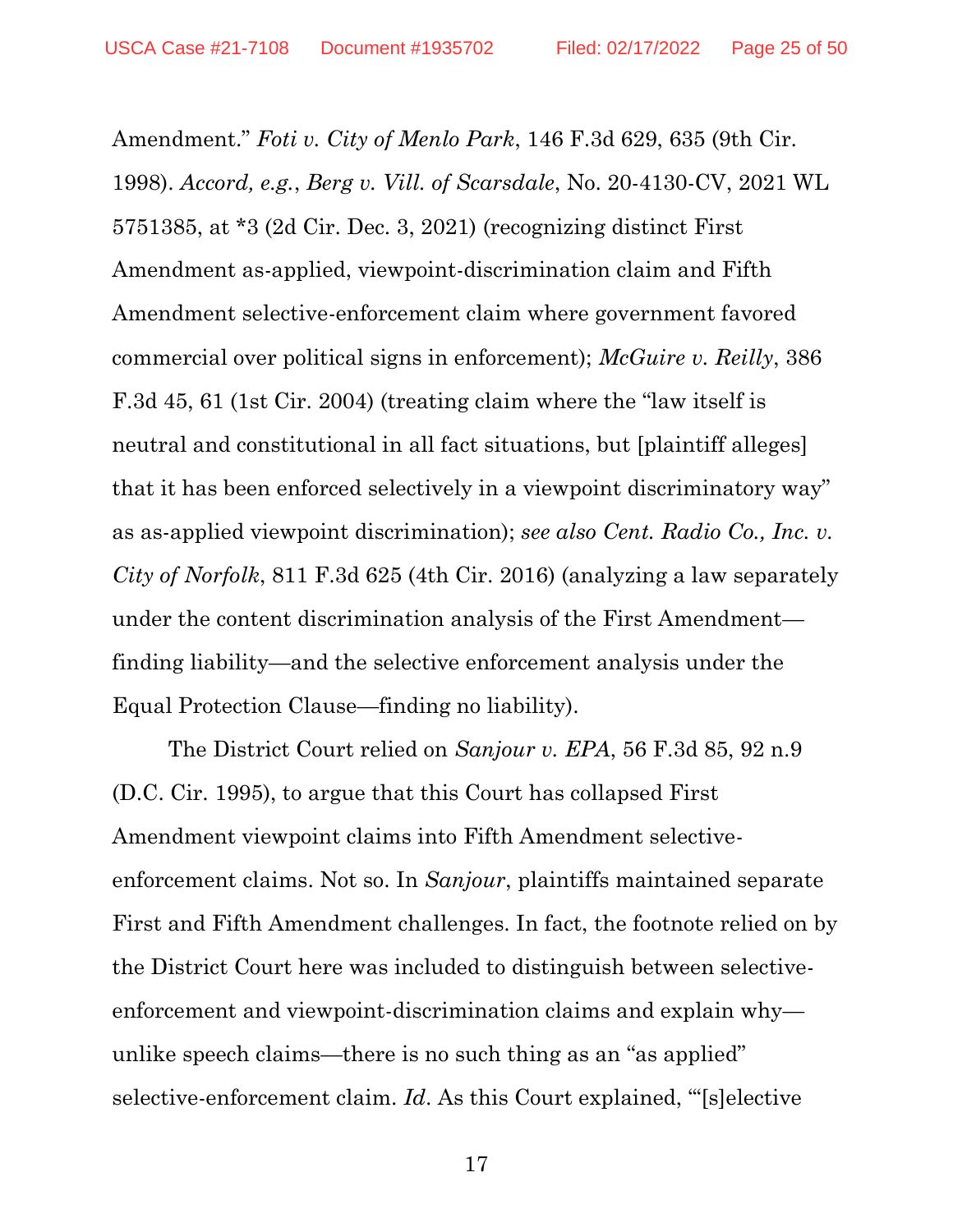enforcement' is not, of course, a First Amendment cause of action." *Id*. By the same token, an as-applied, viewpoint-discrimination claim is not a Fifth Amendment claim.

In *Berg v. Village of Scarsdale*, the Second Circuit recently recognized this distinction. 2021 WL 5751385, at \*3. That court concluded that, while there may be some overlap between viewpointdiscrimination and selective-enforcement claims, the contention that the government enforced its ordinance only against disfavored speech states a claim for as-applied viewpoint discrimination. *Id.*

In short, Plaintiffs' First and Fifth Amendment claims are distinct, and the District Court committed reversible error by collapsing those two claims and holding Plaintiffs' viewpoint discrimination challenge to the more demanding selective enforcement standard. *See McGuire*, 386 F.3d at 63 ("primary potential difference" between asapplied viewpoint discrimination and selective enforcement is that selective-enforcement "plaintiffs must show that the relevant government actor intended to discriminate against the disfavored group").

#### <span id="page-25-0"></span>**B. The District Court erred by holding that evidence of as-applied viewpoint discrimination cannot be shown by a pattern of conduct.**

The District Court also erred by requiring Plaintiffs to establish the same type of discriminatory intent in their as-applied First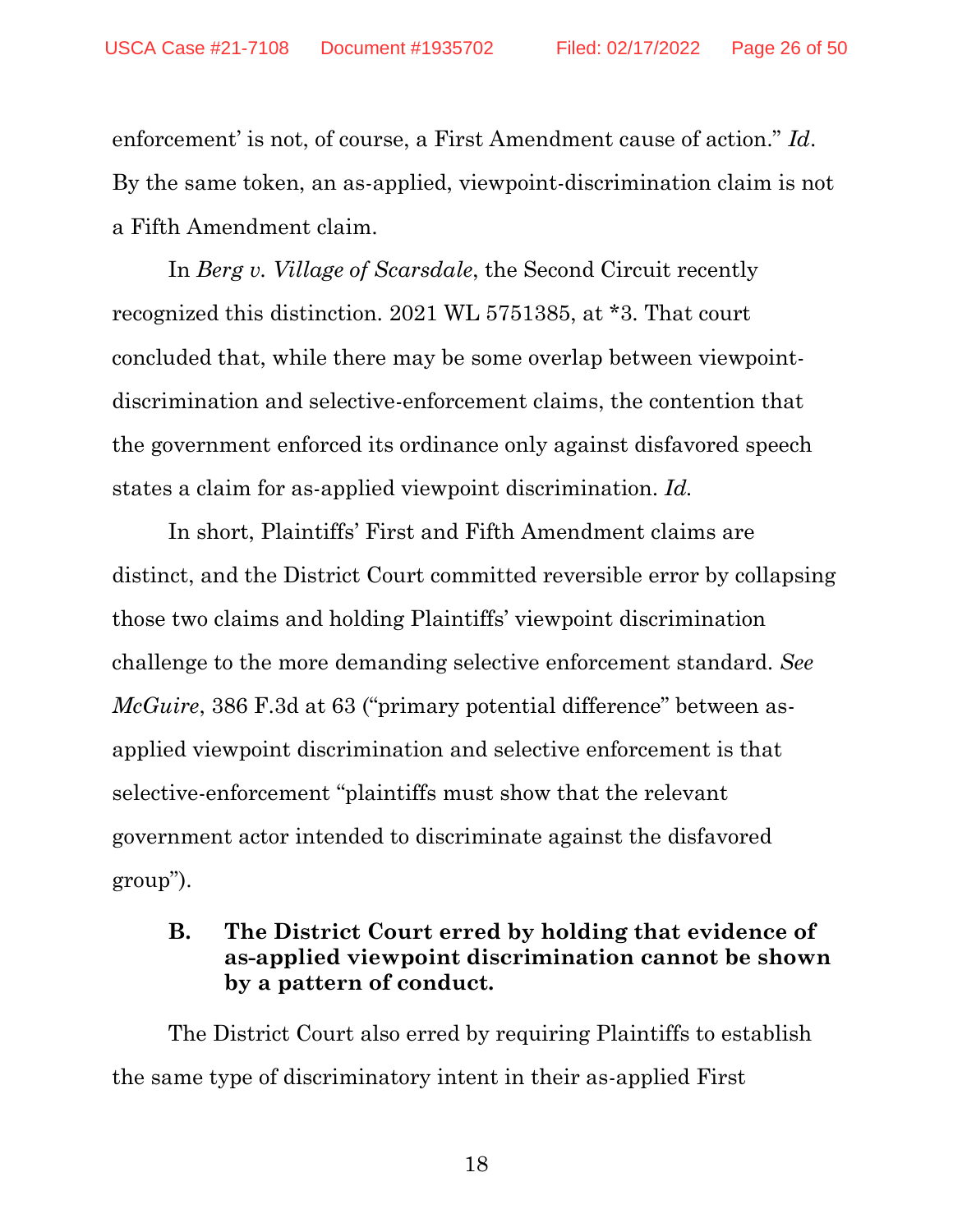Amendment claims as the intent required in selective-enforcement equal protection claims. JA158 (requiring both "some degree of intent and a showing that certain speech is disproportionately affected"); JA162 (holding that Plaintiffs must allege discrimination "because of" adverse effects). In so doing, the lower court ignored not one, but two, on-point cases from this Court. Under this Court's precedent, Plaintiffs may establish discriminatory intent by plausibly alleging a pattern of disparate enforcement, nothing more*. Am. Freedom Def. Initiative*, 901 F.3d at 366; *Zukerman*, 961 F.3d at 446.

In this Circuit, a plaintiff states a claim for as-applied viewpoint discrimination when he alleges that "the government has singled out a subset of messages for disfavor based on the views expressed." *Zukerman*, 961 F.3d at 446 (citation omitted). Relying on Supreme Court precedent, this Court held the allegation that "[Plaintiff] was prevented from speaking … while someone espousing another viewpoint was permitted to do so" defeats a motion to dismiss. *Id*. (quoting *McCullen v. Coakley*, 573 U.S. 464, 485 n.4 (2014)) (cleaned up); *Am. Freedom Def. Initiative*, 901 F.3d at 366 ("a lack of evenhandedness" in enforcement can show discriminatory intent).

In *American Freedom Defense Initiative*, for instance, this Court held Plaintiffs may establish intent from "prospective evidence," namely post-enactment "evidence of what happened." 901 F.3d at 365–66. "A lack of evenhandedness" in enforcement is the "most relevant" criterion.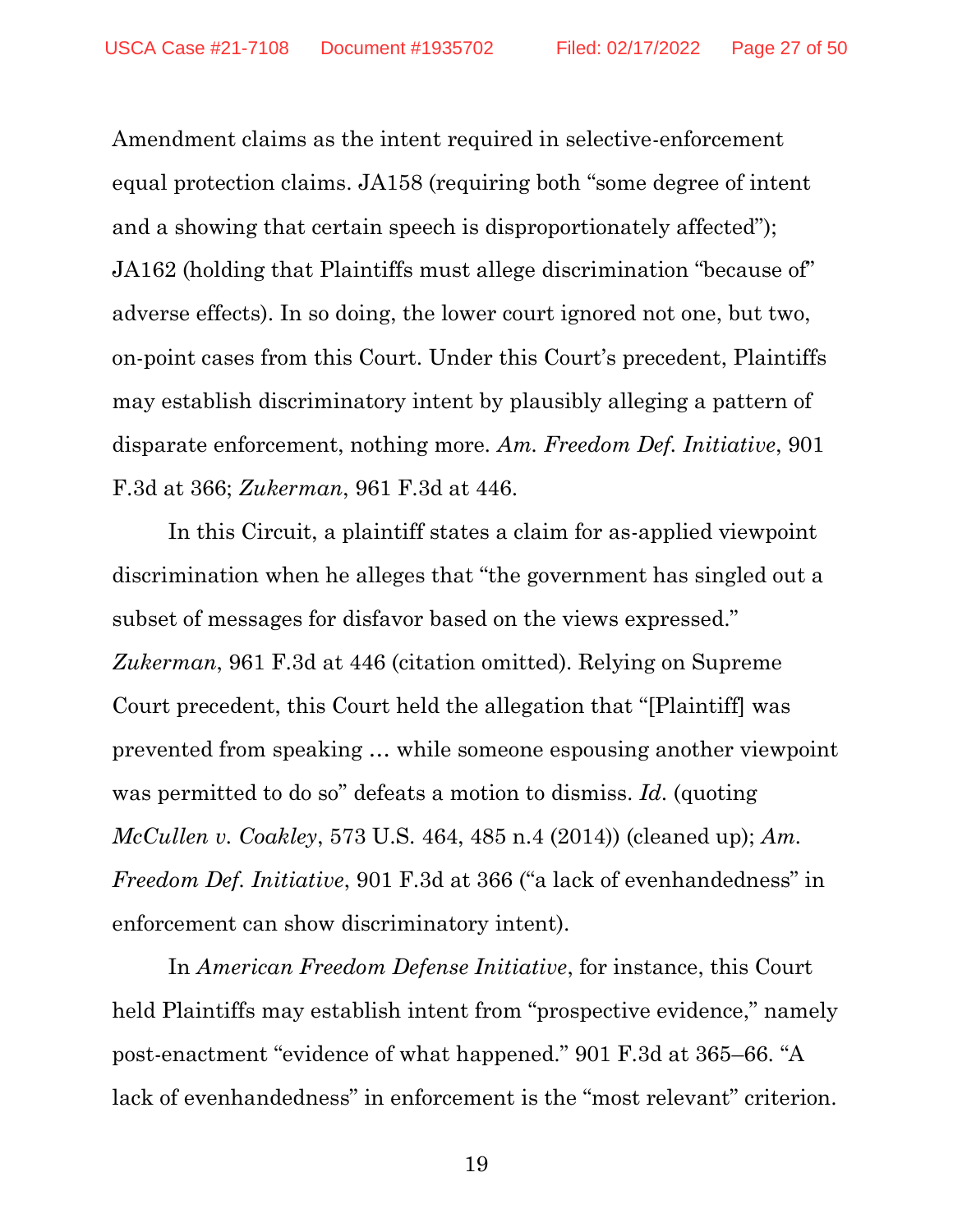Id. And "inconsistent application of [an ordinance] [i]s strong evidence of viewpoint discrimination." *Id*. at 368 (citation omitted). Similarly, in *Zukerman v. United States Postal Service*, this Court reversed the lower court's grant of a motion to dismiss where Plaintiff alleged that he was "prevented from speaking while someone espousing another viewpoint was permitted to do so." 961 F.3d at 446 (cleaned up).

This Court's determination that a pattern of uneven enforcement can establish the requisite intent in an as-applied viewpointdiscrimination claim represents the majority rule. *See, e.g.*, *Hoye*, 653 F.3d at 855 (evidence of disparate enforcement may suffice to establish discriminatory intent); *Brown v. City of Pittsburgh*, 586 F.3d 263, 294 (3d Cir. 2009) (holding that "a pattern of enforcement activity evincing a governmental policy or custom of intentional discrimination on the basis of viewpoint or content" is evidence of intent); *Gerlich v. Leath*, 861 F.3d 697, 705 (8th Cir. 2017) (same); *Boy Scouts of Am. v. Wyman*, 335 F.3d 80, 96 (2d Cir. 2003) (while an inference of motive from differential impact is not automatically drawn, "[e]vidence that the defendants, without legitimate reason [selectively enforced a law] . . . might well be enough to preclude summary judgment"); *Phelps-Roper v. Ricketts*, 867 F.3d 883, 897 (8th Cir. 2017) ("To sustain an as-applied challenge based on viewpoint discrimination, [the plaintiff] must establish 'a pattern of unlawful favoritism' by showing that she 'was prevented from speaking while someone espousing another viewpoint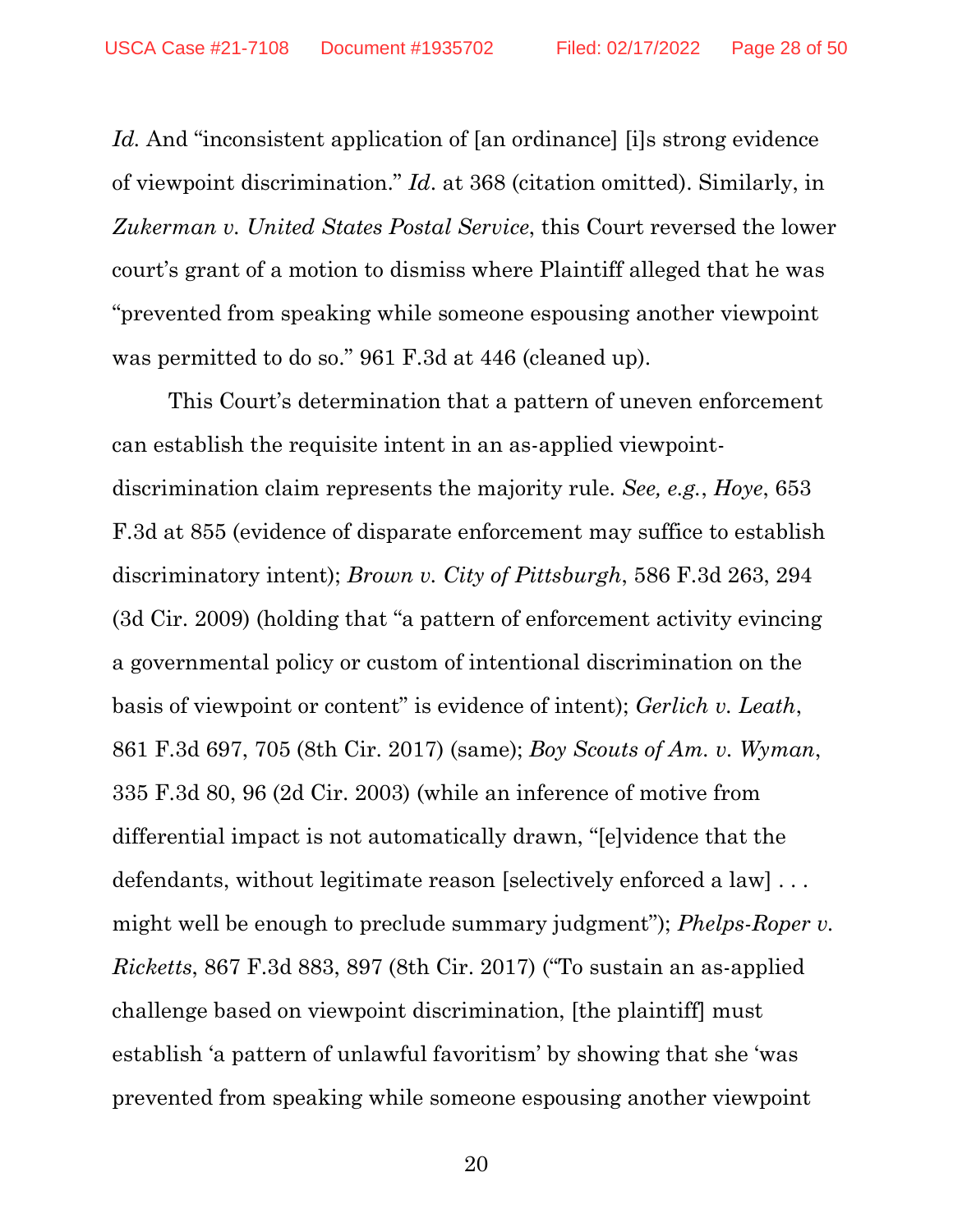was permitted to do so.'") (citation omitted); *accord Chi. Acorn*, 150 F.3d at 701 (evidence of "discriminatory effect" can support an as-applied content-discrimination claim, even if the government's "motive is innocent").

But instead of looking to these cases and this Court's precedents, the District Court relied on two out-of-circuit cases to hold that a pattern of unlawful enforcement is *insufficient* to support an inference of discriminatory intent at the motion-to-dismiss stage. Neither of those summary judgment cases support that proposition. *McGuire* suggests that "a pattern of unlawful favoritism" *can* support an inference of intent. 386 F.3d at 64. Similarly, *Pahls v. Thomas* states that a "" pattern of unlawful favoritism" *can* be "suggestive of a discriminatory" motive" and support an "inference" of discriminatory intent. 718 F.3d 1210, 1239 (10th Cir. 2013) (citing *Thomas*, 534 U.S. at 325). Such an inference is all that is required at the motion-to-dismiss stage. And in contrast to the plaintiffs in *McGuire*, where the state had enforced the Act in a viewpoint neutral manner, here Plaintiffs credibly allege that Defendants "ignor[ed] the speech activities of favored speakers [while] prosecuting … only disfavored speakers." *McGuire*, 386 F.3d at 64 (cleaned up).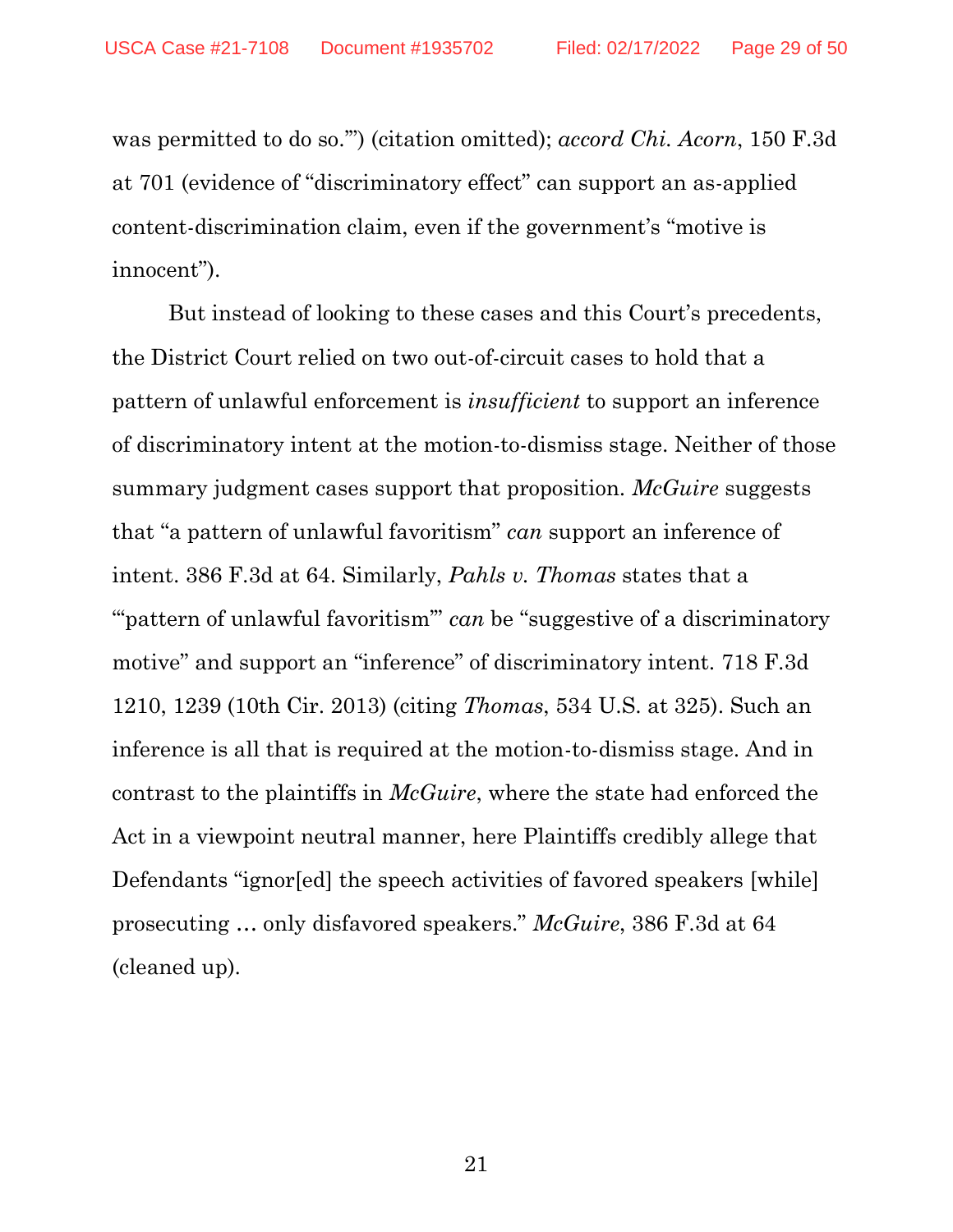#### **C. Plaintiffs allege an unlawful pattern of favoritism.**

<span id="page-29-0"></span>The District of Columbia engaged in blatant viewpoint discrimination by failing to enforce the Defacement Ordinance against persons expressing certain favored messages while prosecuting similarly situated individuals who expressed disfavored views. The Constitution prohibits this. Without the benefit of any discovery, Plaintiffs have clearly pled a pattern of unlawful favoritism. *See* F.A.C.  $\P$  4 (JA60).

First, the Complaint details how, the day after the District's "Black Lives Matter" mural was painted, protesters defaced the mural, and added their own expression so that the message read "Black Lives Matter = Defund the Police." F.A.C. ¶ 36 (JA68–69). The Complaint alleges that the protesters did not seek a permit to paint "Defund the Police" or otherwise notify the District, *id.* ¶¶ 41–42 (JA70); that Department officers "were present during the painting of the" mural but did not punish anyone; *id*. ¶¶ 38, 42 (JA69–70); and that Department officers "refused to enforce the Defacement Ordinance against those creating the mural because of the District's agreement with the message," not "due to a concern for officer safety or due to being outnumbered by protestors." *Id.* ¶ 38 (JA69).

Second, the Complaint alleges that that "protest art" was placed along "construction scaffolding located on the southern side of the U.S. Chamber of Commerce headquarters ... without prior permission of the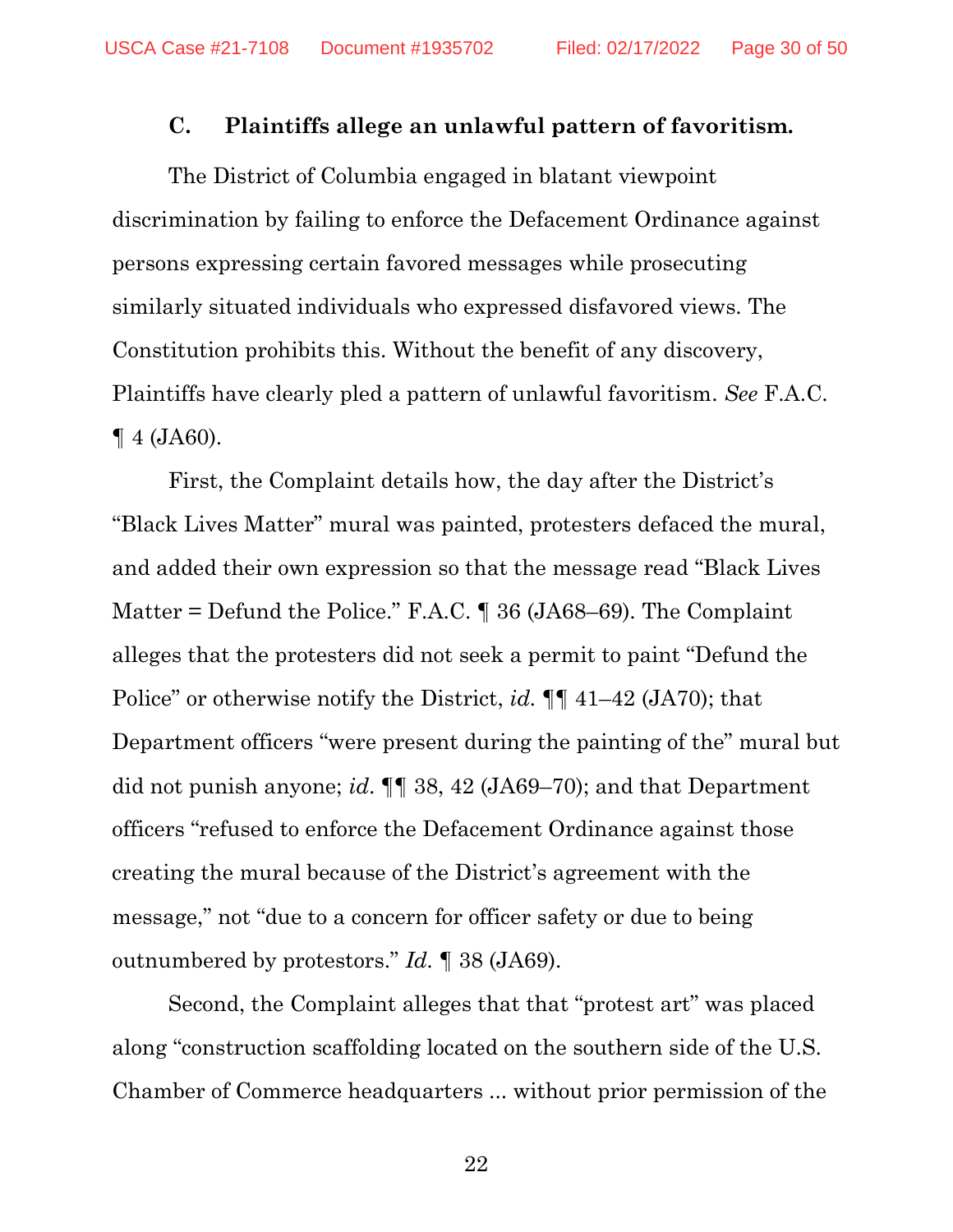property owner." F.A.C. ¶ 44 (JA71). A permit was not sought from the District. *Id.*  $\P\P$  45–46 (JA72). And "no punishment resulted from [this] unlawful activity," either. *Id.* ¶ 47 (JA72).

Third, the Complaint alleges that graffiti and other paintings related to the Black Lives Matter movement were placed on and around 17th and H Streets, Northwest, on August 16, 2020. F.A.C. ¶¶ 48–49 (JA72–73). Again, no permission was sought for these messages. *Id.* ¶¶ 50–51 (JA74). "No arrests were made and no one was cited" even though the Department "was present ... and observed the violations of the Defacement Ordinance." *Id*. ¶ 52 (JA74–75). The Complaint also alleges that the District failed to enforce the Ordinance because it agreed with the messages expressed. *Id*. ¶ 53 (JA75).

In contrast, the District twice enforced the Defacement Ordinance against Plaintiffs. And the lower court concluded that each of the situations above likely "support[s] a plausible claim" that Plaintiffs were singled out from others similarly situated. JA166.

This Court's decision in *Zukerman* moves that needle from "likely" to unquestionably. There, the Postal Service declined to publish custom postage with a drawing of Uncle Sam being strangled by a snake labeled Citizens United because it conflicted with a ban on politically oriented postage. *Zukerman*, 961 F.3d at 438–39. Zukerman alleged that his design had been declined while designs advocating for Ted Cruz, Jeb Bush, Donald Trump, and Hilary Clinton had been allowed.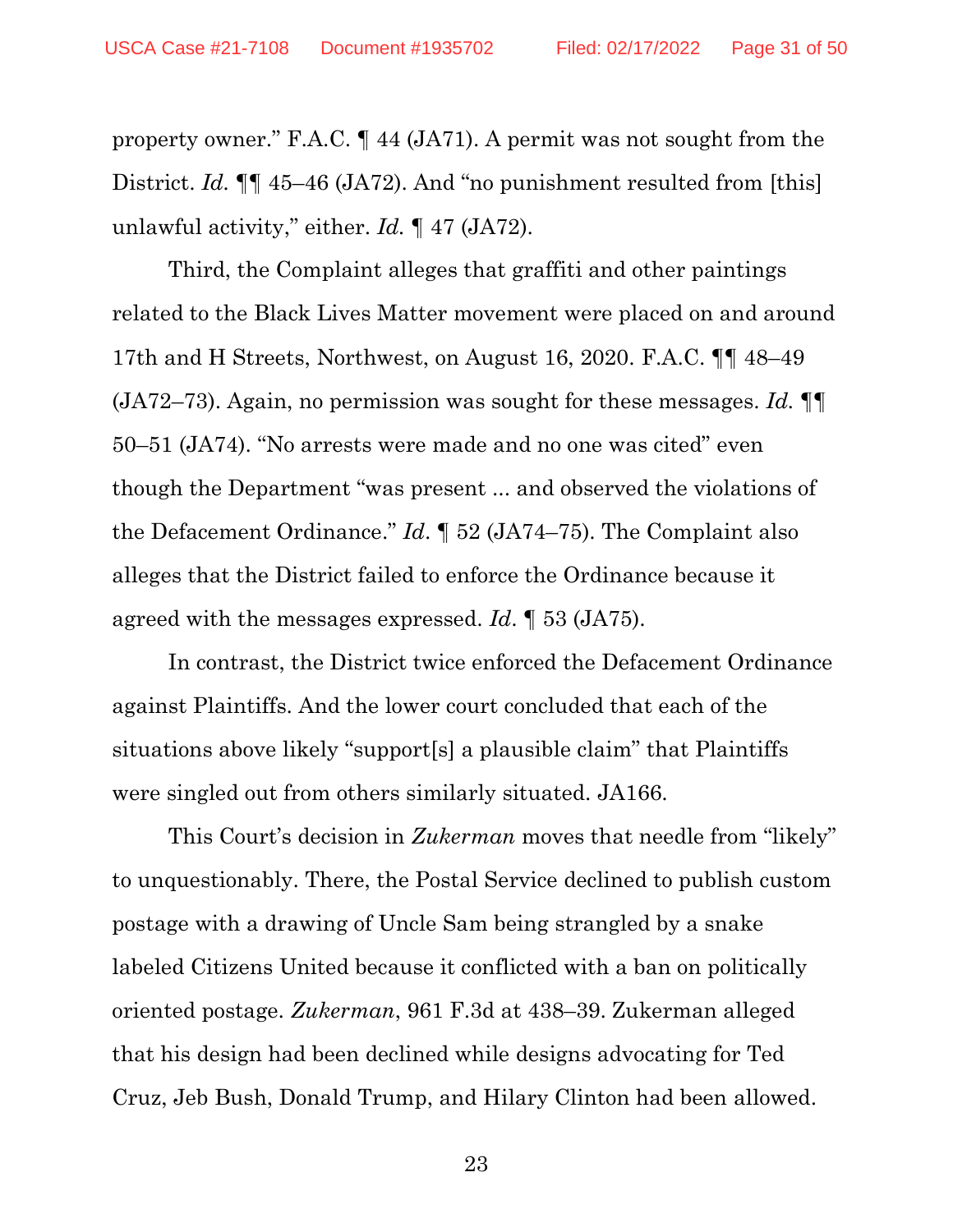On a record more sparse than the present one, this Court held that allegation sufficient to state a claim for unlawful viewpoint discrimination and reversed the lower court's grant of defendant's motion to dismiss.

Zukerman had pled that "he was [ (and is) ] prevented from speaking [through the custom postage program] while someone espousing another viewpoint was [ (and still is) ] permitted to do so." *Id.* at 446 (quoting *McCullen*, 573 U.S. at 485 n.4). This allegation "pass[es] the 'most basic ... test for viewpoint discrimination,' which is 'whether within the relevant subject category—the government has singled out a subset of messages for disfavor based on the views expressed.'" *Id*. at 446 (quoting *Matal*, 137 S. Ct. at 1766 (Kennedy, J., concurring in part and concurring in the judgment)).

Similarly, in *Mahoney v. Babbitt*, this Court held that the National Park Service violated the First Amendment's viewpointneutrality requirement by threatening arrest of pro-life demonstrators but not demonstrators expressing other viewpoints. 105 F.3d 1452, 1456 (D.C. Cir. 1997). As this Court explained, in enforcing a facially neutral ordinance, "the government has no authority to license one side to fight freestyle, while forbidding the other to fight at all." *Id.* at 1454. *Accord Foti*, 146 F.3d at 635 (declaration that government arrested only anti-WTO protestors sufficient to defeat summary judgment on as-applied viewpoint-discrimination claim).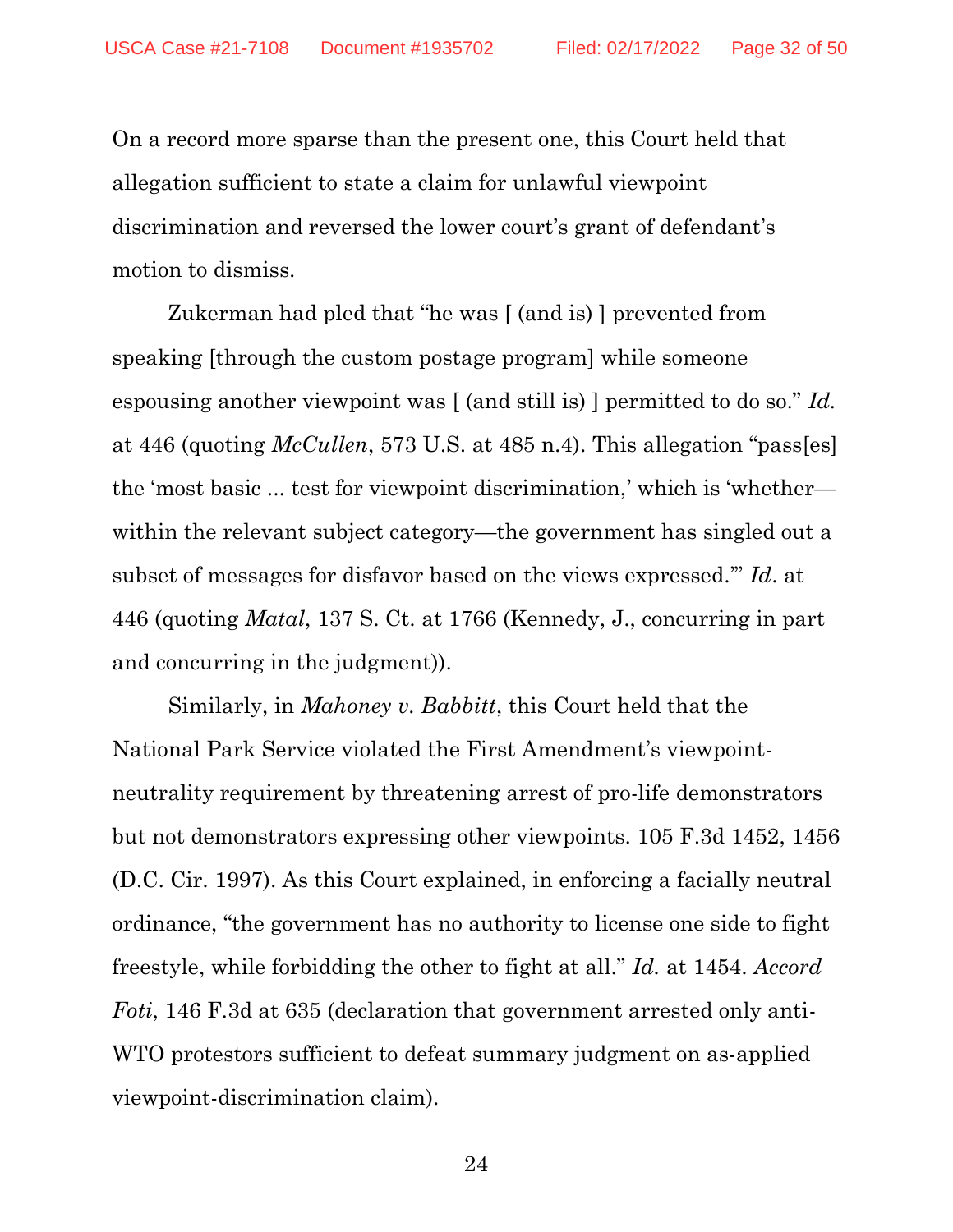This case is on all fours with *Zukerman*. Plaintiffs have alleged that they were "prevented from speaking while someone espousing another viewpoint was permitted to do so." *See, e.g.*, F.A.C. ¶¶ 52–53, 65, 66, 67, 70, 75 (JA74–75, 78–80). This allegation "pass[es] the 'most basic ... test for viewpoint discrimination,' which is 'whether—within the relevant subject category—the government has singled out a subset of messages for disfavor based on the views expressed.'" *Zuckerman*, 961 F.3d at 446 (citation omitted). Yet the decision below failed to cite any of this Court's as-applied viewpoint discrimination precedents and instead committed reversible error by eliding Plaintiffs' First and Fifth Amendment claims and requiring Plaintiffs to prove both intentional discrimination and a pattern of unlawful enforcement. JA157–61.

In sum, there is ample evidence—particularly at the pleading stage—that "police turned a blind eye toward [favored] speech while not turning a blind eye to [disfavored speech] by plaintiffs." *McGuire*, 386 F.3d at 65. The Department did not respond equally to equal speech. *See id*. Rather, as enforced, the Defacement Ordinance "reflects the Government's disapproval of a subset of messages it finds offensive." *Matal*, 137 S. Ct. at 1766 (Kennedy, J., concurring in part and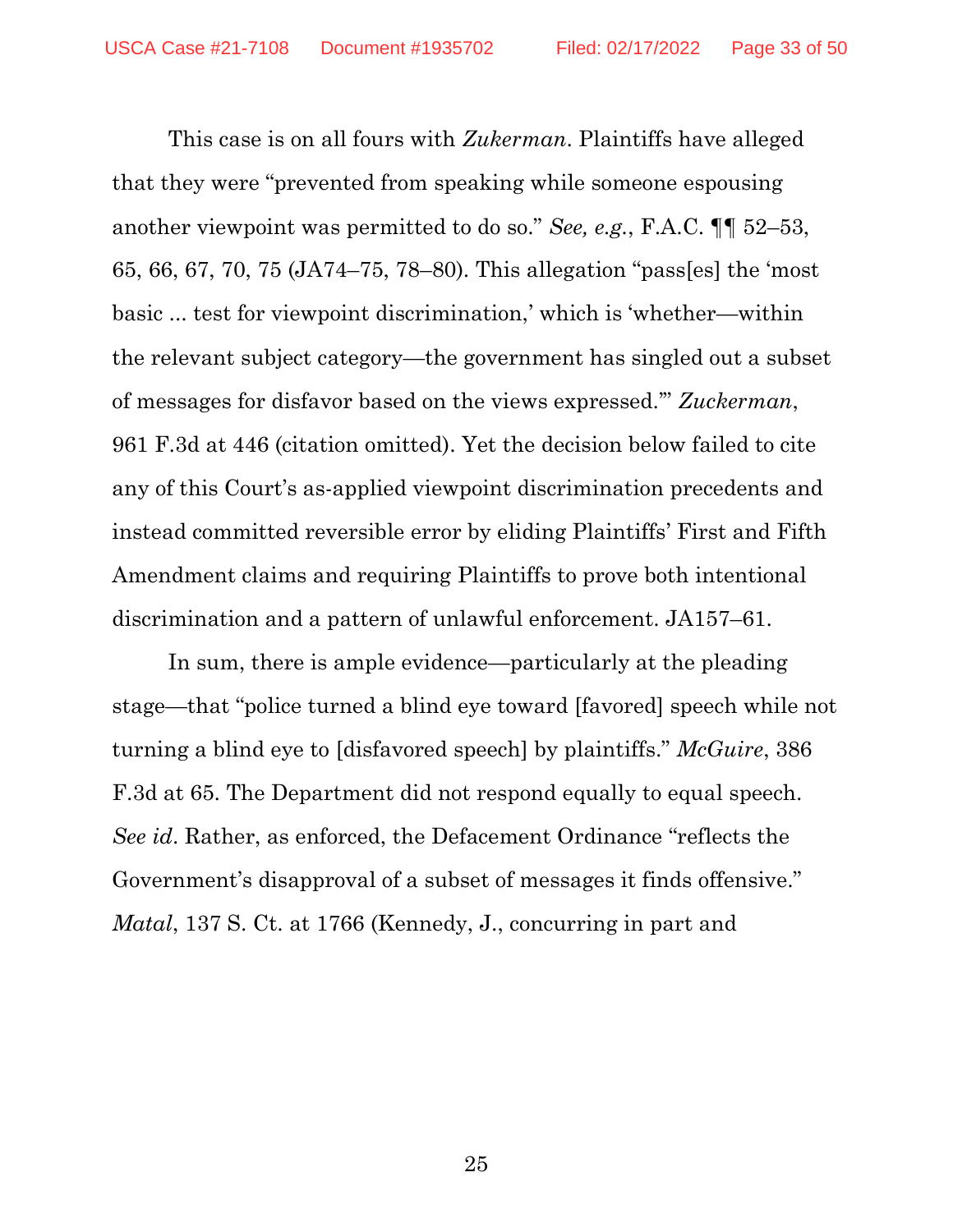concurring in the judgment). "This is the essence of viewpoint discrimination." *Id*. 1

### <span id="page-33-0"></span>**II. The District Court erred in dismissing Plaintiffs' selectiveenforcement claim**

The Fourteenth Amendment's Equal Protection Clause requires the District "to treat similarly situated persons alike." *Women Prisoners of D.C. Dep't of Corr. v. District of Columbia*, 93 F.3d 910, 924 (D.C. Cir. 1996). In a selective-enforcement claim, Plaintiffs must show they were "singled out for prosecution from among others similarly situated" and that the "prosecution was improperly motivated, *i.e.*, based on race, religion or another arbitrary classification." *Branch Ministries v. Rossotti*, 211 F.3d 137, 144 (D.C. Cir. 2000) (citation omitted). Plaintiffs plausibly allege the elements of such a claim here.

# <span id="page-33-1"></span>**A. Plaintiffs plausibly alleged they were singled out for prosecution among others similarly situated.**

With respect to the similarly situated requirement, the District Court concluded that Plaintiffs "have likely alleged enough . . . to support a plausible claim." JA166. The Court noted that (1) "protest art was placed on the Chamber by potentially similarly situated individuals in violation of the Ordinance and that no one was punished as a result,"

<sup>1</sup> Though it is unnecessary to allege intentional discrimination to state a claim for an as-applied, viewpoint-discrimination claim, Plaintiffs have alleged intentional discrimination. See *infra* at 28–31.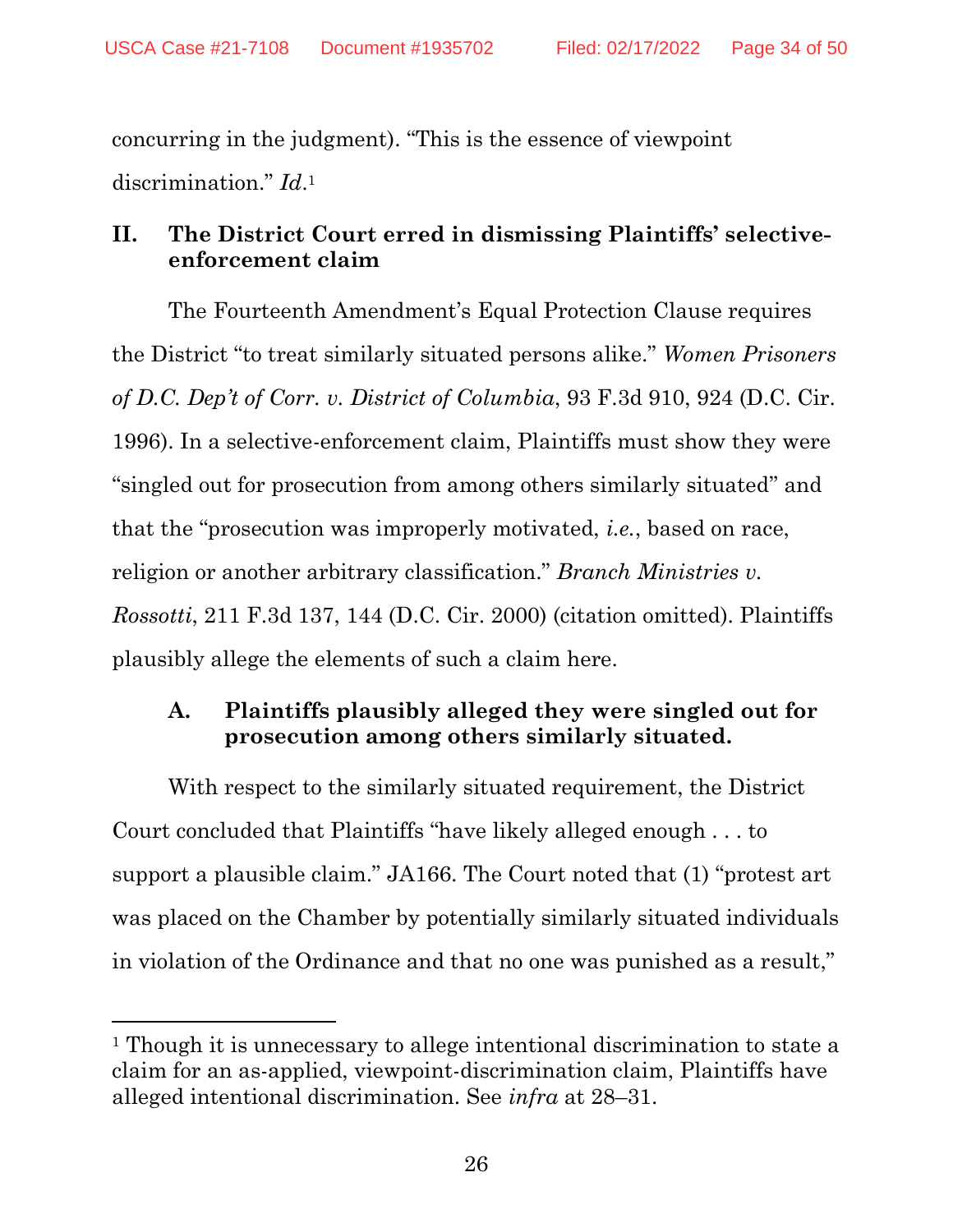(2) "members of [the Department], although present, did not enforce the Ordinance against potentially similarly situated protesters," and (3) "other similarly situated protesters expressing a message through writing on a street were not punished despite [the Department]'s awareness of their activities." JA165–167.

The District Court also correctly rejected Defendant's claim that the racial justice protestors were not similarly situated because they did not inform the District of their intent to deface public property. JA167– 168. Because the Department enforces known violations, and because Plaintiffs allege that the Department was present for the racial justice protestors' actions, it does not matter that the police were not notified in advance. JA168.

The lower court's suggestion that Plaintiffs might not be similarly situated because the racial justice protests were larger in size and scale is nonsensical. JA168. While "legitimate" distinguishing factors may result in differential enforcement, it is irrational for government to impose greater punishment on speakers who seek to comply with notice and permitting requirements and less on speakers who flaunt those requirements. Similarly, it would be illegitimate to subject small, peaceful demonstrations to more stringent enforcement than large-scale protests complete with the permanent defacement of public and private property. *See Branch Ministries*, 211 F.3d at 145 ("legitimate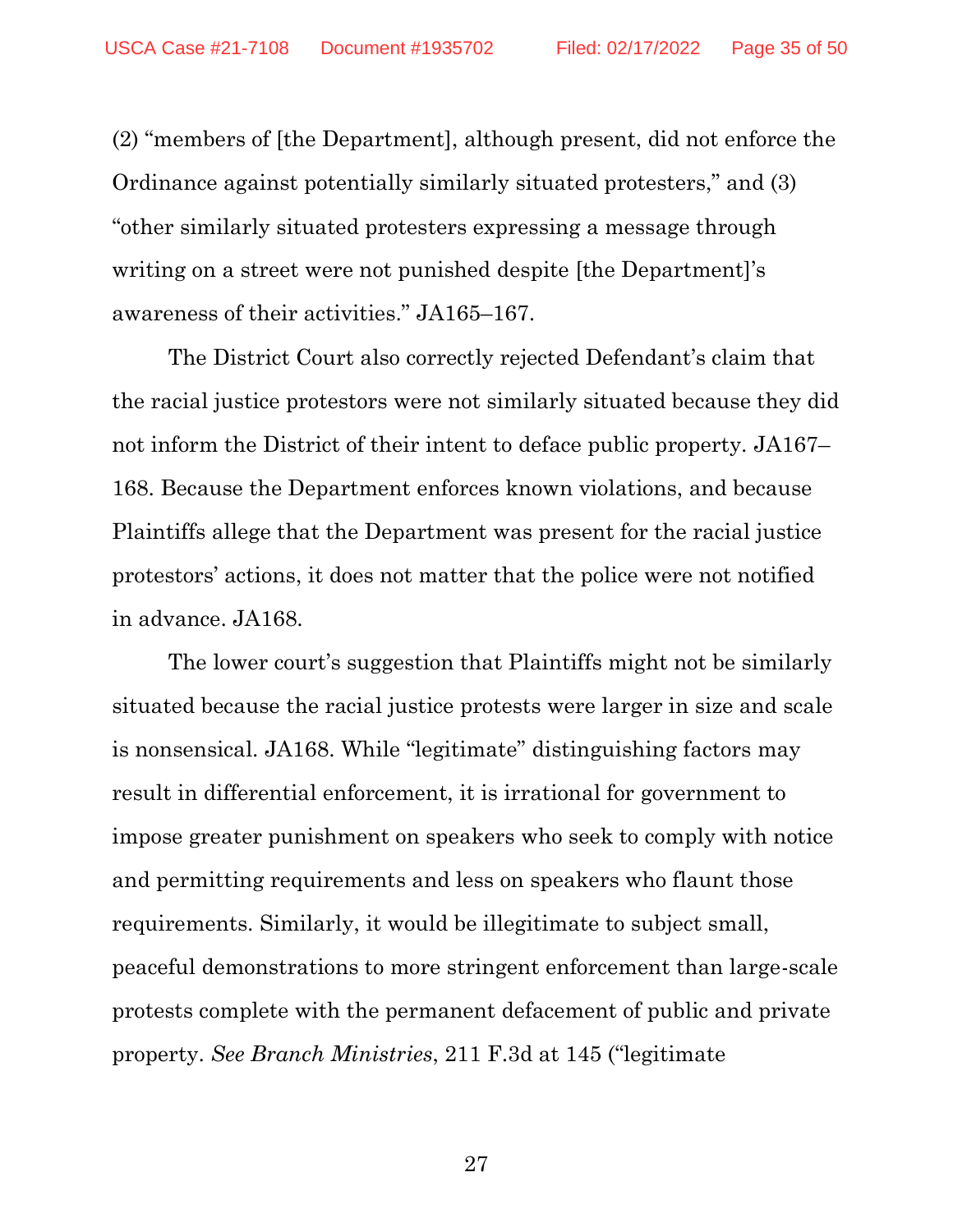prosecutorial factors" can "justify making different prosecutorial decisions").

#### <span id="page-35-0"></span>**B. The Complaint plausibly alleges discriminatory intent.**

The First Amended Complaint adequately alleges that Defendant acted with an intent to discriminate. F.A.C. ¶¶ 121–22 (JA86). Plaintiffs allege that Mayor Bowser "supports" Planned Parenthood's "pro-choice" agenda and opposes Plaintiffs' contrary viewpoint, *id*. ¶ 64 (JA78); that Defendant deliberately failed to enforce the Defacement Ordinance against the "Defund the Police" mural and other street art, *id*. ¶¶ 35–54 (JA68–75); that in enforcing the ordinance, "District officials targeted the Plaintiffs' religious and pro-life beliefs," *id*. ¶ 74 (JA80); that "Mayor Bowser and/or District officials ordered the Metropolitan Police Department to be present at the FDF and SFLA event in order to stop the painting and chalking," *id*. ¶ 66 (JA78); that the "enforcement of the Defacement Ordinance against Plaintiffs was improperly motivated by the desire to prevent Plaintiffs' exercise of their constitutional rights," *id*. If 118 (JA85); that the District "singled out Plaintiffs for enforcement of the Defacement Ordinance but declined to enforce the Defacement Ordinance against substantially similar conduct and similarly situated actors," *id.* ¶ 119 (JA86); and that "[t]he District had a discriminatory purpose and intent when it enforced the Defacement Ordinance against Plaintiffs but not others similarly situated," *id*. ¶ 121 (JA86).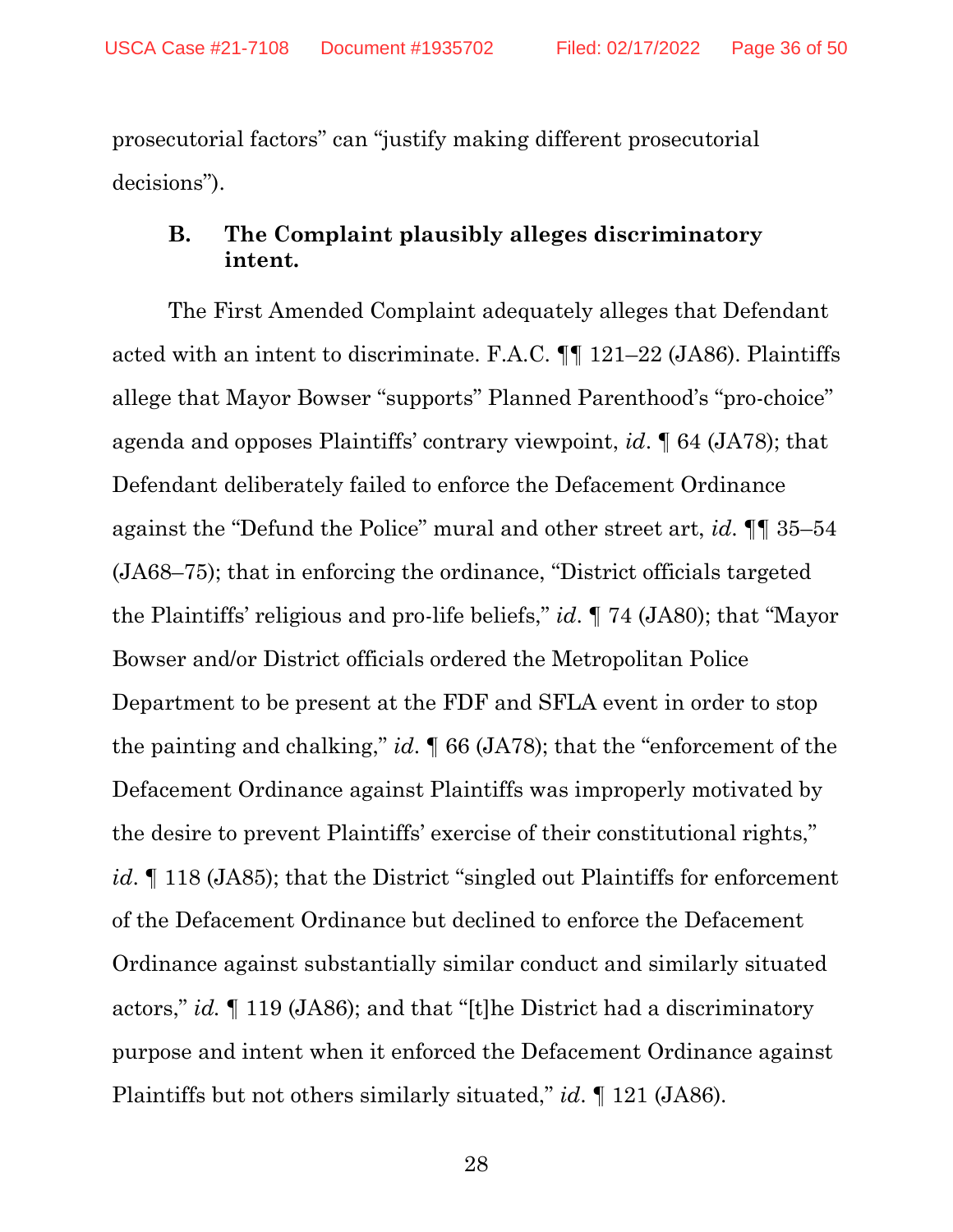The District Court erred by holding these allegations insufficient on their face. Together, Plaintiffs' allegations raise at least "a reasonable expectation that discovery will reveal evidence" of Defendant's liability. *Twombly*, 550 U.S. at 556. Indeed, the lower court recognized that Mayor Bowser's alleged support for Planned Parenthood and the Black Lives Matter movement was "consistent with" an improper motive to direct the Department to enforce the Defacement Ordinance against Plaintiffs. JA169. And the Court conceded that Plaintiffs have plausibly alleged "lapses in enforcement." JA170.

Nonetheless, that court said there is "no indication" "that these were attributable to impermissible discrimination.'" *Id.* But at the motion-to-dismiss stage, the District Court was required to construe the complaint "liberally" and to grant Plaintiffs "the benefit of *all* inferences that can be derived from the facts alleged." *Zukerman*, 961 F.3d at 436 (emphasis added). And Plaintiffs' specific factual allegations allegations that the Court correctly viewed as "consistent with" an improper motive—and the "lapses in enforcement" at minimum give rise to an inference of impermissible discrimination.

Further, there is direct evidence of discriminatory intent here. Whereas the District would not allow Plaintiffs to chalk their pro-life message in washable materials, it affirmatively sought to adopt and promote the racial justice protestors' speech. JA120 (Memo in Supp.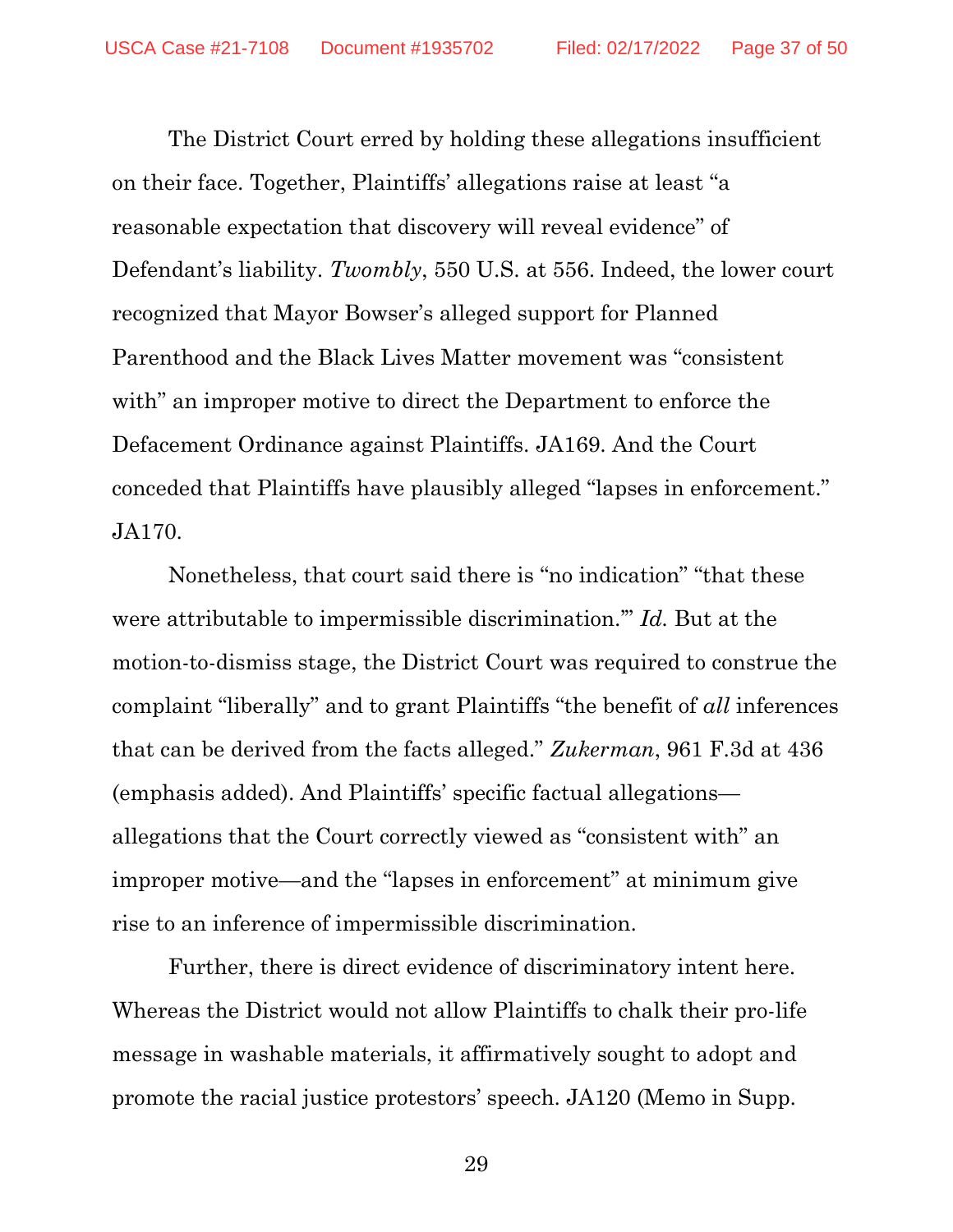Mot. To Dismiss). In its motion to dismiss, the District admitted to agreeing with—to "accept[ing] and preserv[ing]" the mural "for purposes of sharing the message therein"—the message of racial justice protestors and tried to claim the "Defund the Police" mural as its own speech. *Id*. This bid to take ownership of and share certain speech shows the District's preference for favored viewpoints and is direct evidence of discrimination. *See Hoye*, 653 F.3d at 856 (no need to show unlawful enforcement where the government's "own pronouncements definitively articulate a content-discriminatory enforcement policy").

In short, the District Court erred in dismissing Plaintiffs' selective-enforcement claim because the Complaint plausibly alleges Plaintiffs were "singled out for [enforcement] from among others similarly situated" and that the enforcement was "improperly motivated." *Branch Ministries*, 211 F.3d at 144.

#### <span id="page-37-0"></span>**C. Plaintiffs sufficiently pled a policy or practice.**

Plaintiffs' allegations contain "enough fact[s] to raise a reasonable expectation that discovery will reveal evidence" of Defendant's liability under § 1983, *Twombly*, 550 U.S. at 556, including evidence of a municipal policy. Municipal policy may be shown through "the decisions of a government's lawmakers, the acts of its policymaking officials, and practices so persistent and widespread as to practically have the force of law." *Connick v. Thompson*, 563 U.S. 51, 61 (2011). In other words, the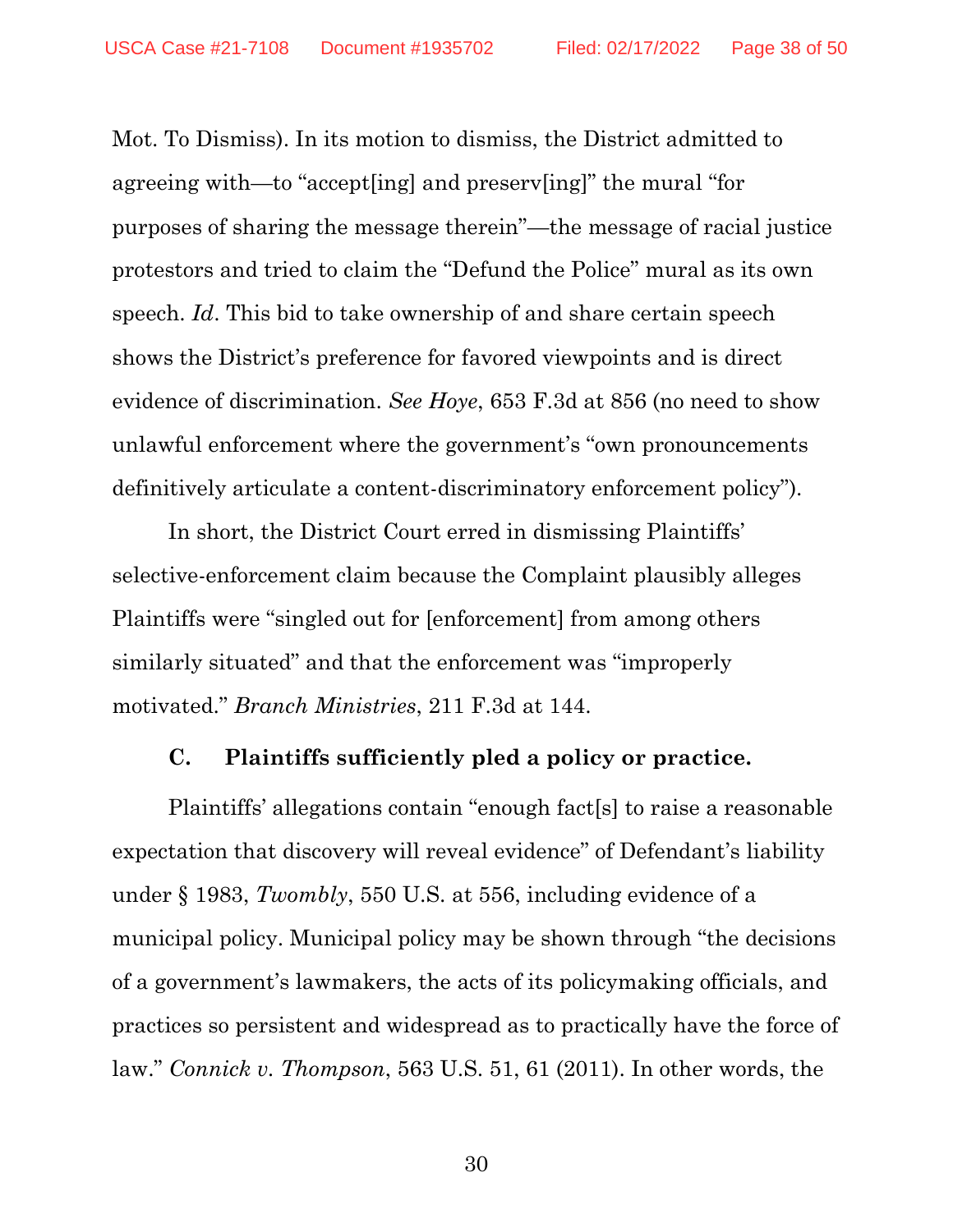complaint must state a claim for a predicate constitutional violation and a claim "that a custom or policy of the municipality caused the violation." *Baker v. District of Columbia*, 326 F.3d 1302, 1306 (D.C. Cir. 2003). "[I]f a complaint alleging municipal liability under § 1983 may be read in a way that can support a claim for relief, thereby giving the defendant fair notice of the claim, that is sufficient." *Id.* at 1307.

As explained above, the Complaint alleges two predicate constitutional violations—an as-applied viewpoint-discrimination claim and a selective-enforcement claim—and the District Court erred in dismissing them both.

Plaintiffs also alleged specific facts from which a court may infer a policy or practice. The lower court admitted that one "avenue[ ] through which the policy or practice alleged by Plaintiffs could have taken shape" is "through a policy or practice of punishing violations of the Ordinance only when the District disagreed with the message expressed." JA171. This is precisely what the Complaint alleges. It details two instances in which the Department enforced the Defacement Ordinance against pro-life speech and many other occasions when the Department chose not to enforce the policy against the District's favored speech. This is evidence of "a policy or practice of enforcing the Defacement Ordinance against speech it disagrees with and not enforcing against speech it prefers." *Id*.; *accord* F.A.C. ¶ 98 (JA83). Citing specific evidence, Plaintiffs also allege that Mayor Bowser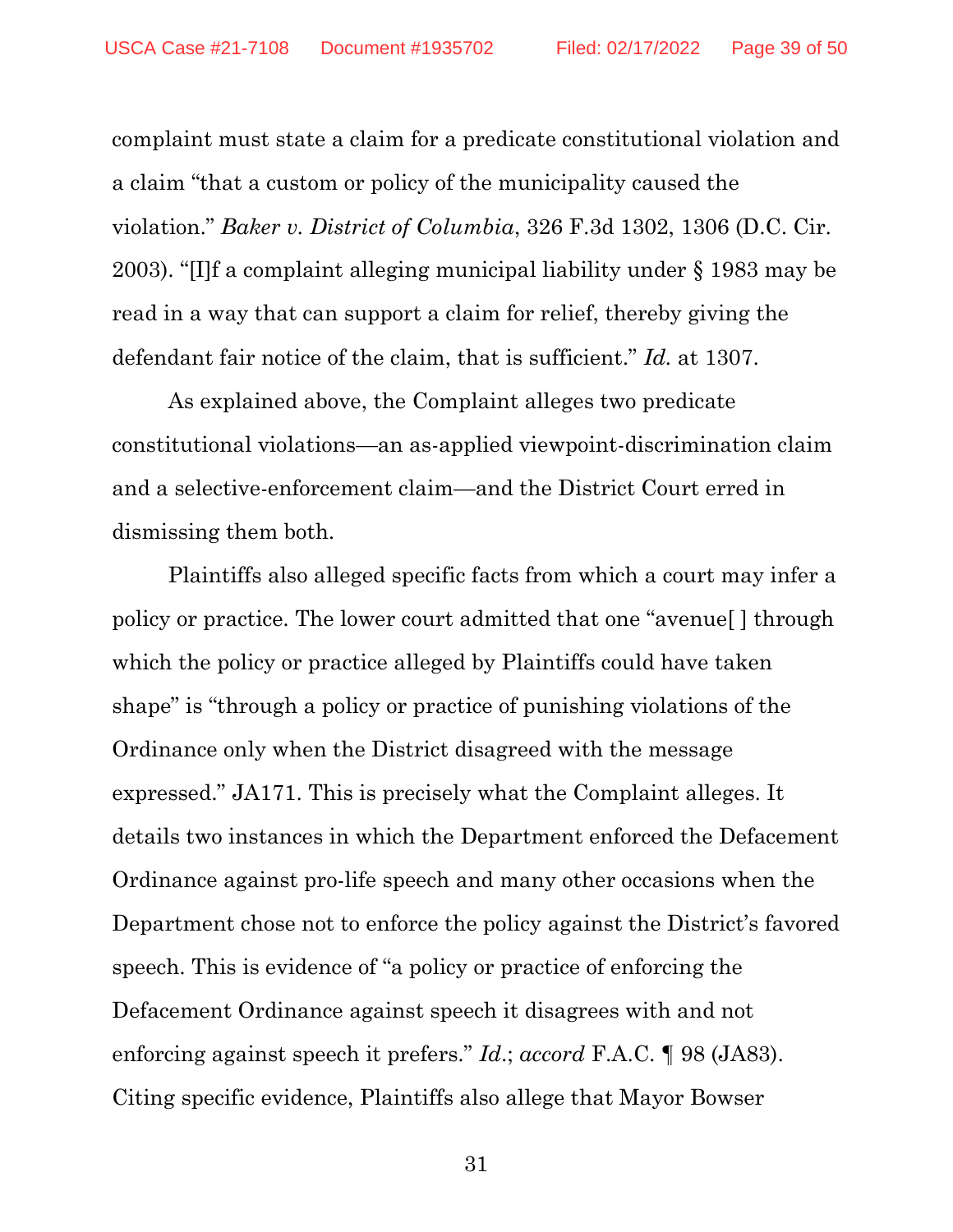supports Planned Parenthood's "pro-choice" agenda and therefore opposes Plaintiffs' contrary viewpoint; *id*. ¶ 64 (JA78); that Defendant "adopted a policy and practice of enforcing the Defacement Ordinance against speech with which it disagrees when it knowingly failed to enforce the Defacement Ordinance against speech and expression of views the District prefers," *id*. ¶ 79 (JA80); that the District "showed a deliberate indifference to the risk that the enforcement of the Defacement Ordinance would result in violations to Plaintiffs' constitutional rights," *id*. ¶ 80 (JA81); and that District officials, acting under such policies and practices, "acted under color of state law when enforcing the Defacement Ordinance against the Plaintiffs." *Id*. ¶ 97 (JA83).

The District Court concluded that Plaintiffs did not allege "any facts" for their claim that "Bowser or another official was acting as a 'policymaker' or was even aware of the decision to enforce the Ordinance against Plaintiffs and not against racial-justice protesters." JA172. But this is a selective reading of the Complaint. That pleading states that "Mayor Muriel Bowser and/or District officials directed the District to enforce the Defacement Ordinance against Plaintiffs but not other speakers, so that enforcement became a policy and practice of the District," F.A.C. ¶ 78 (JA80), and that "Mayor Bowser and/or District officials ordered the Metropolitan Police Department to be present at the FDF and SFLA event in order to stop the painting and chalking," *id*.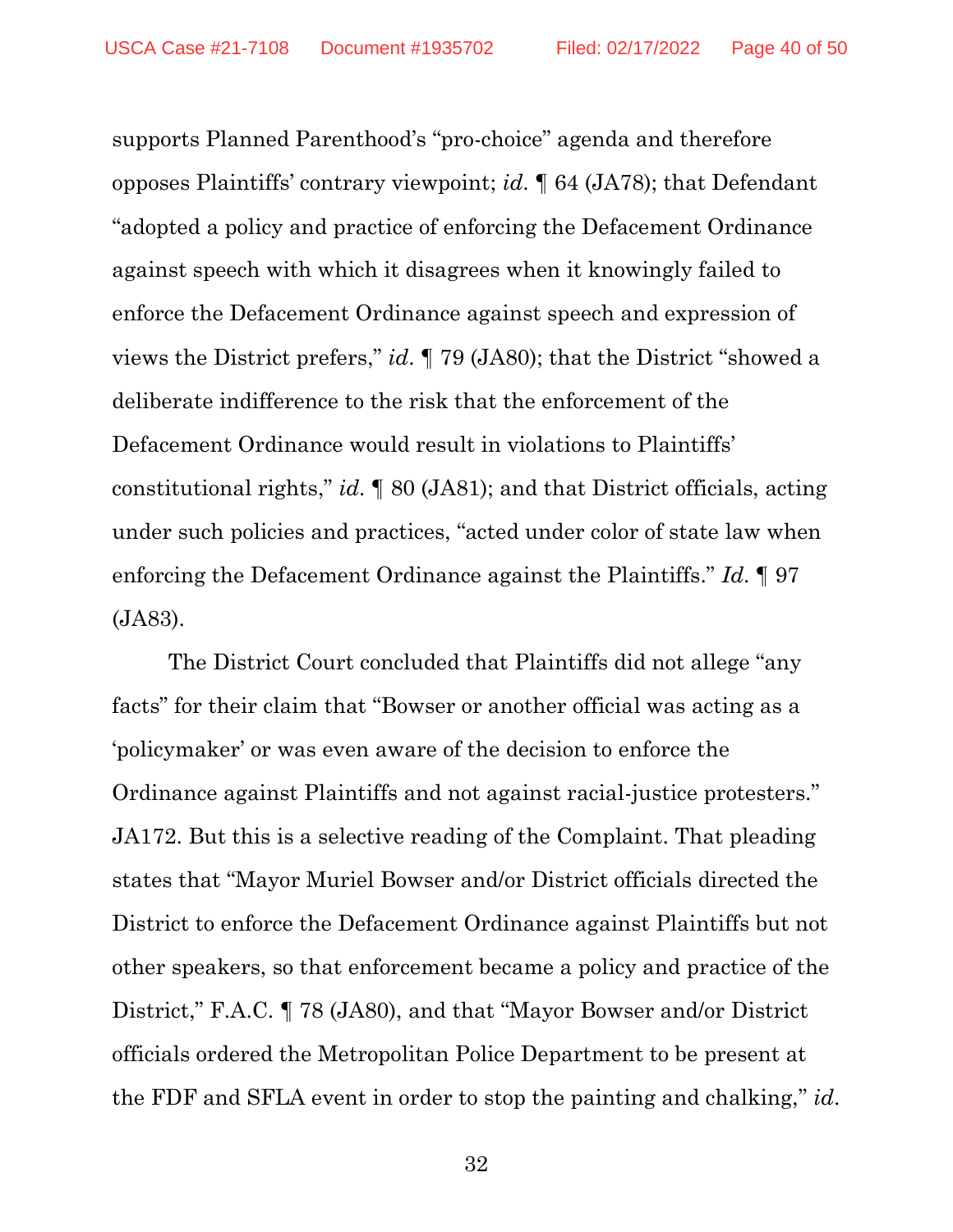¶ 66 (JA78). At the motion to dismiss stage, these allegations are more than sufficient "to raise a reasonable expectation that discovery will reveal evidence" of Defendant's liability. *Twombly*, 550 U.S. at 556. This Court should reverse.

#### **CONCLUSION**

<span id="page-40-0"></span>For the foregoing reasons, this Court should hold that the Complaint plausibly alleges sufficient facts to survive a motion to dismiss and remand for the consideration of Plaintiffs' viewpointdiscrimination and selective-enforcement claims.

JOHN J. BURSCH ERIN M. HAWLEY ALLIANCE DEFENDING FREEDOM 440 First Street, NW, Suite 600 Washington, DC 20001 (616) 450-4235 jbursch@ADFlegal.org ehawley@ADFlegal.org

KEVIN H. THERIOT ALLIANCE DEFENDING FREEDOM 15100 N. 90th Street Scottsdale, AZ 85260 (480) 444-0020 ktheriot@ADFlegal.org

*Counsel for Plaintiffs-Appellants*

February 17, 2022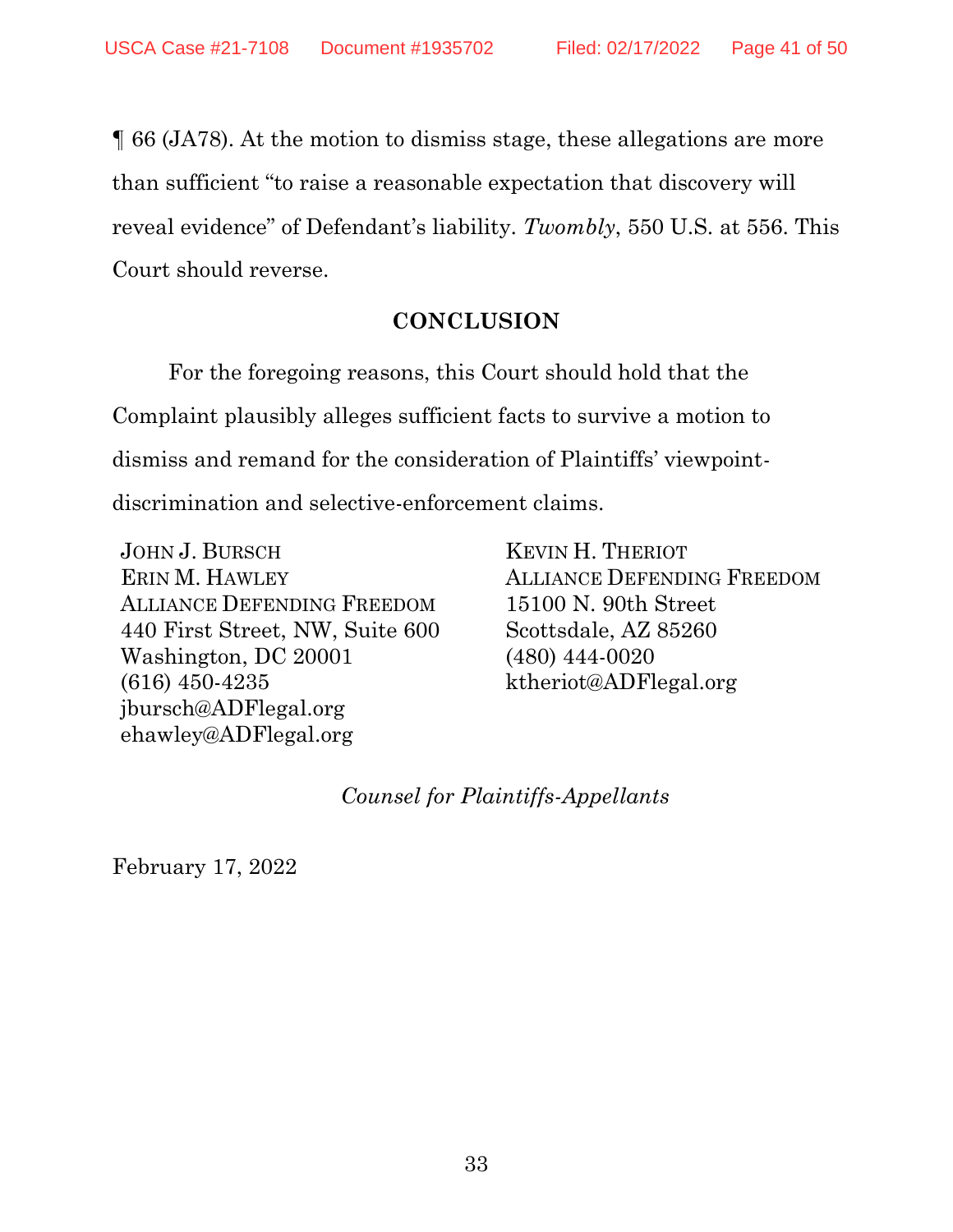#### **CERTIFICATE OF COMPLIANCE**

<span id="page-41-0"></span>This brief complies with the type-volume limitation of Fed. R. App. P. 32(a)(7)(B) and Circuit Rule 32 because the brief contains 6,918 words, excluding the parts exempted by Fed. R. App. P. 32(f), as determined by the word counting feature of Microsoft Office 365.

This brief complies with the typeface and type-style requirements of Fed. R. App. P. 32(a)(5) and (6) because it has been prepared in a proportionally spaced typeface using 14-point Century Schoolbook.

Dated: February 17, 2022

*/s/ John J. Bursch* John J. Bursch Counsel for Plaintiffs-Appellants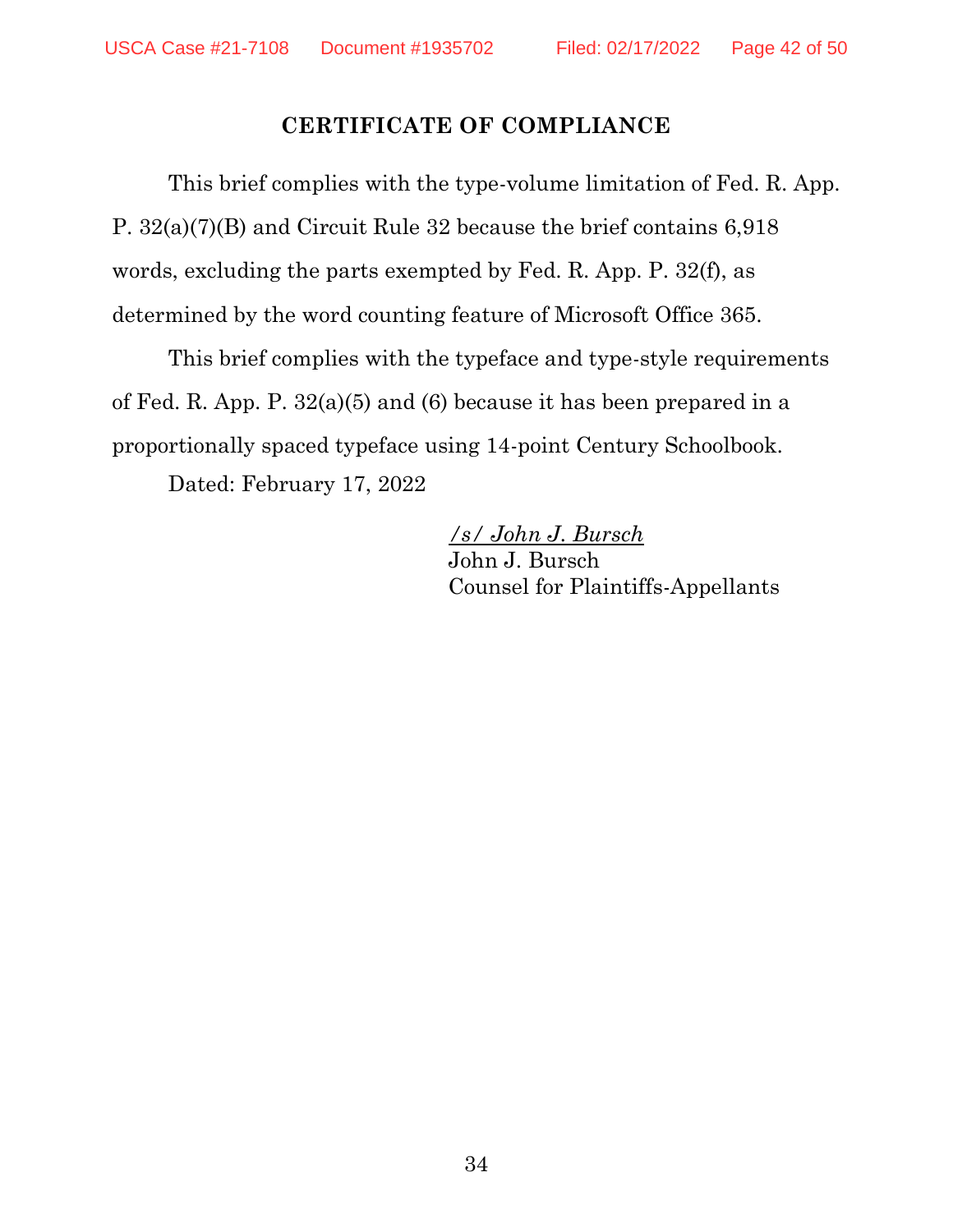#### **CERTIFICATE OF SERVICE**

<span id="page-42-0"></span>I hereby certify that on February 17, 2022, I electronically filed the foregoing Opening Brief with the Clerk of the Court for the United States Court of Appeals for the District of Columbia Circuit by using the CM/ECF system, which will accomplish service on counsel for all parties through the Court's electronic filing system.

> */s/ John J. Bursch* John J. Bursch Counsel for Plaintiffs-Appellants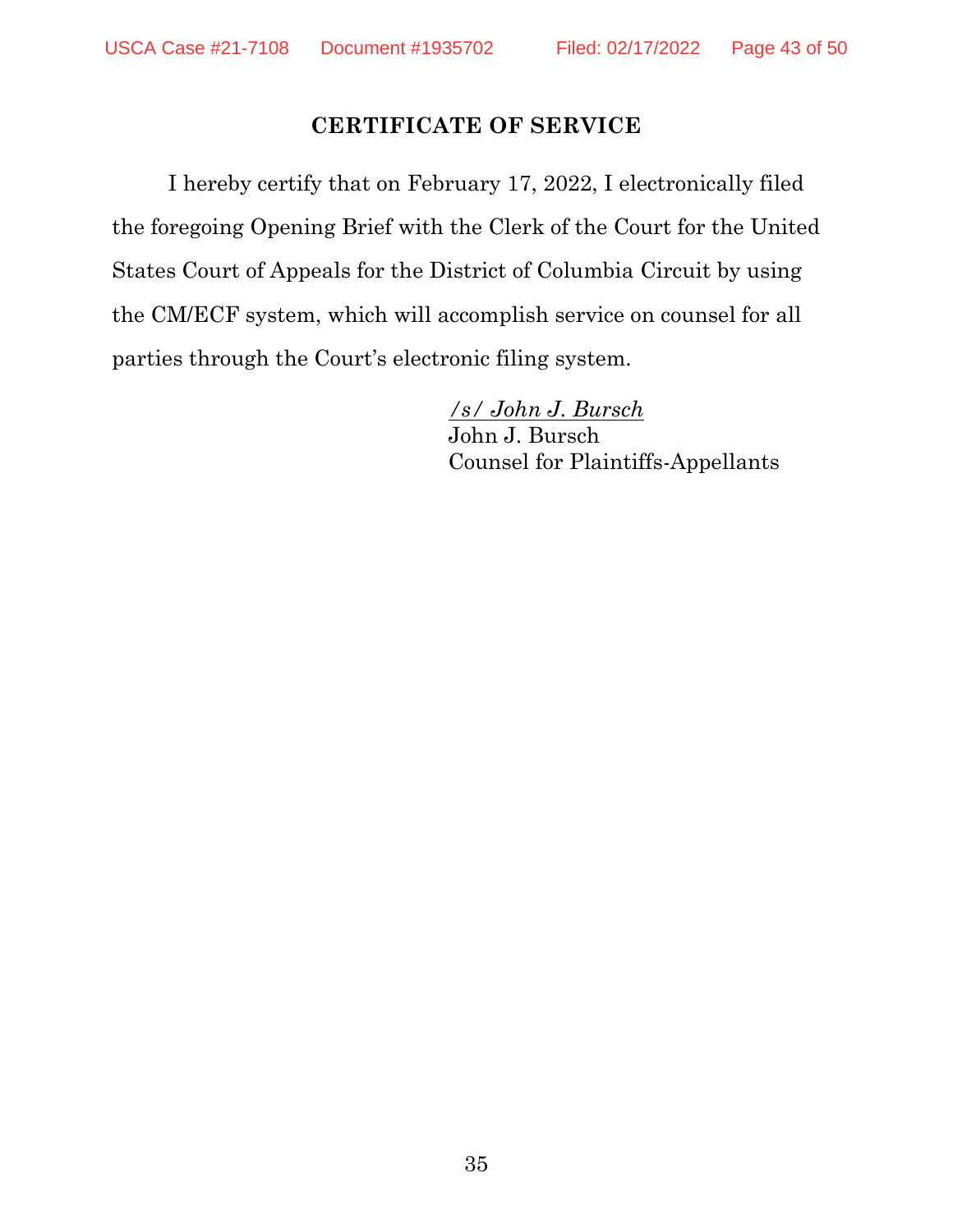# **ADDENDUM**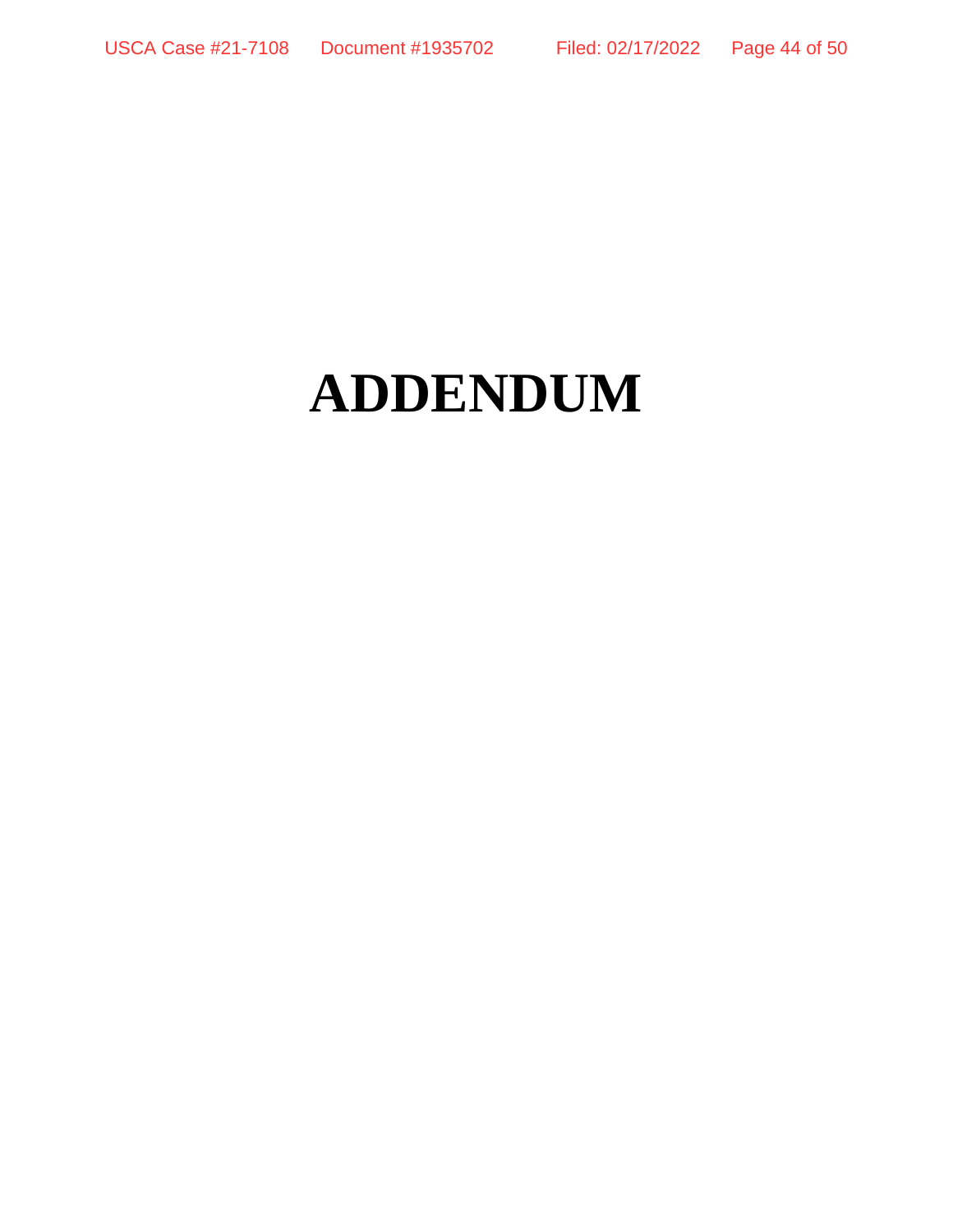# **ADDENDUM**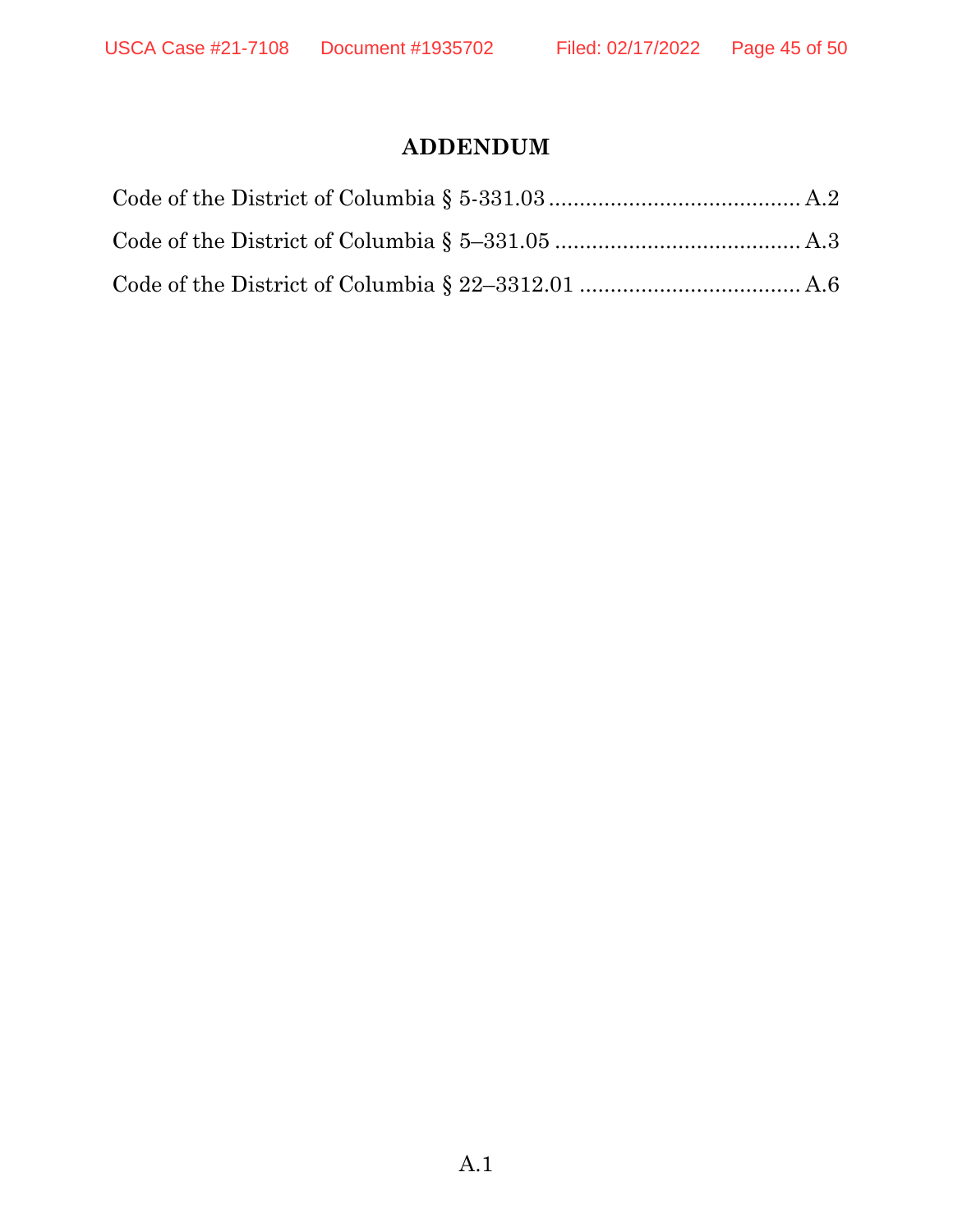#### **PERTINENT STATUTES AND REGULATIONS**

#### **§ 5–331.03. Policy on First Amendment assemblies.**

It is the declared public policy of the District of Columbia that persons and groups have a right to organize and participate in peaceful First Amendment assemblies on the streets, sidewalks, and other public ways, and in the parks of the District of Columbia, and to engage in First Amendment assembly near the object of their protest so they may be seen and heard, subject to reasonable restrictions designed to protect public safety, persons, and property, and to accommodate the interest of persons not participating in the assemblies to use the streets, sidewalks, and other public ways to travel to their intended destinations, and use the parks for recreational purposes.

(Apr. 13, 2005, D.C. Law 15-352, § 103, 52 DCR 2296.)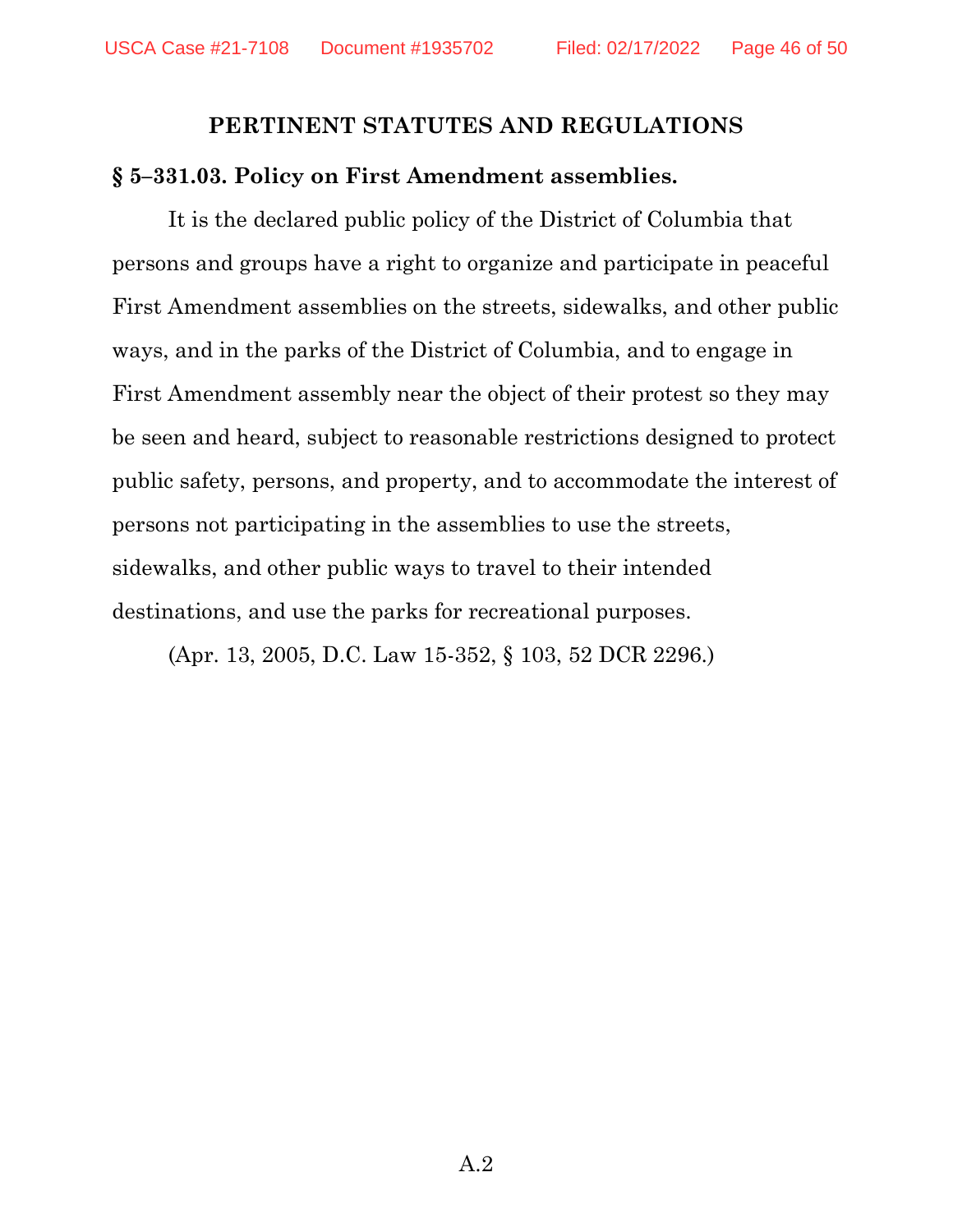# **5–331.05. Notice and plan approval process for First Amendment assemblies — Generally.**

(a) It shall not be an offense to assemble or parade on a District street, sidewalk, or other public way, or in a District park, without having provided notice or obtained an approved assembly plan.

(b) The purpose of the notice and plan approval process is to avoid situations where more than one group seeks to use the same space at the same time and to provide the MPD and other District agencies the ability to provide appropriate police protection, traffic control, and other support for participants and other individuals.

(c) Except as provided in subsection (d) of this section, a person or group who wishes to conduct a First Amendment assembly on a District street, sidewalk, or other public way, or in a District park, shall give notice and apply for approval of an assembly plan before conducting the assembly.

(d) A person or group who wishes to conduct a First Amendment assembly on a District street, sidewalk, or other public way, or in a District park, is not required to give notice or apply for approval of an assembly plan before conducting the assembly where:

(1) The assembly will take place on public sidewalks and crosswalks and will not prevent other pedestrians from using the sidewalks and crosswalks;

A.3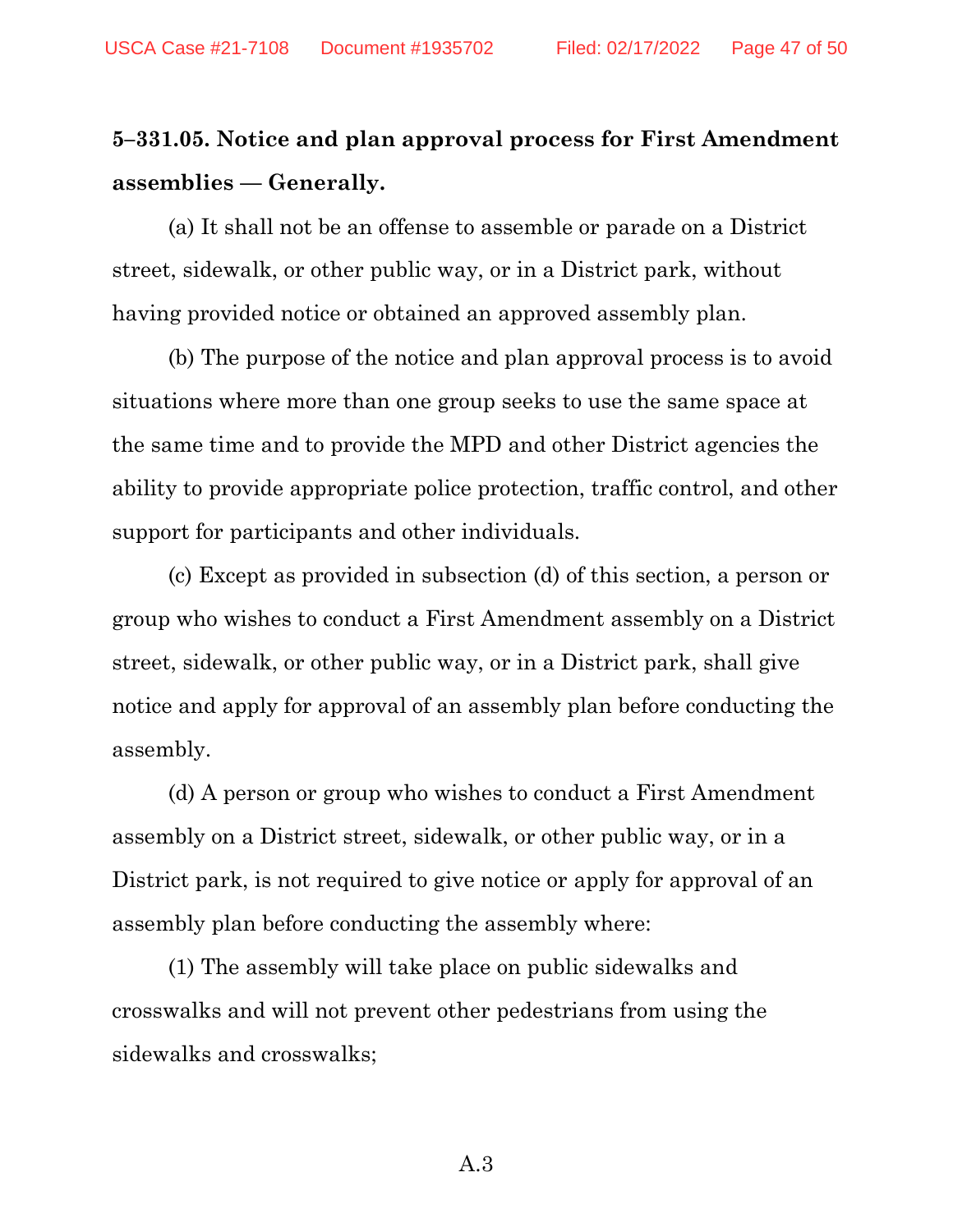(2) The person or group reasonably anticipates that fewer than 50 persons will participate in the assembly, and the assembly will not occur on a District street; or

(3) The assembly is for the purpose of an immediate and spontaneous expression of views in response to a public event.

(e) The Mayor shall not enforce any user fees on persons or groups that organize or conduct First Amendment assemblies.

(f) The Mayor shall not require, separate from or in addition to the requirements for giving notice of or applying for approval of an assembly plan for a First Amendment assembly, that persons give notice to, or obtain a permit or plan from, the Chief of Police, or other District officials or agencies, as a prerequisite for making or delivering an address, speech, or sermon regarding any political, social, or religious subject in any District street, sidewalk, other public way, or park.

(g) The Mayor shall not require, separate from or in addition to the requirements for giving notice of or applying for approval of an assembly plan for a First Amendment assembly, that persons give notice to, or obtain a permit or plan from the Chief of Police, the Department of Consumer and Regulatory Affairs, or any other District official or agency as a prerequisite for using a stand or structure in connection with such an assembly; provided, that a First Amendment assembly plan may contain limits on the nature, size, or number of

A.4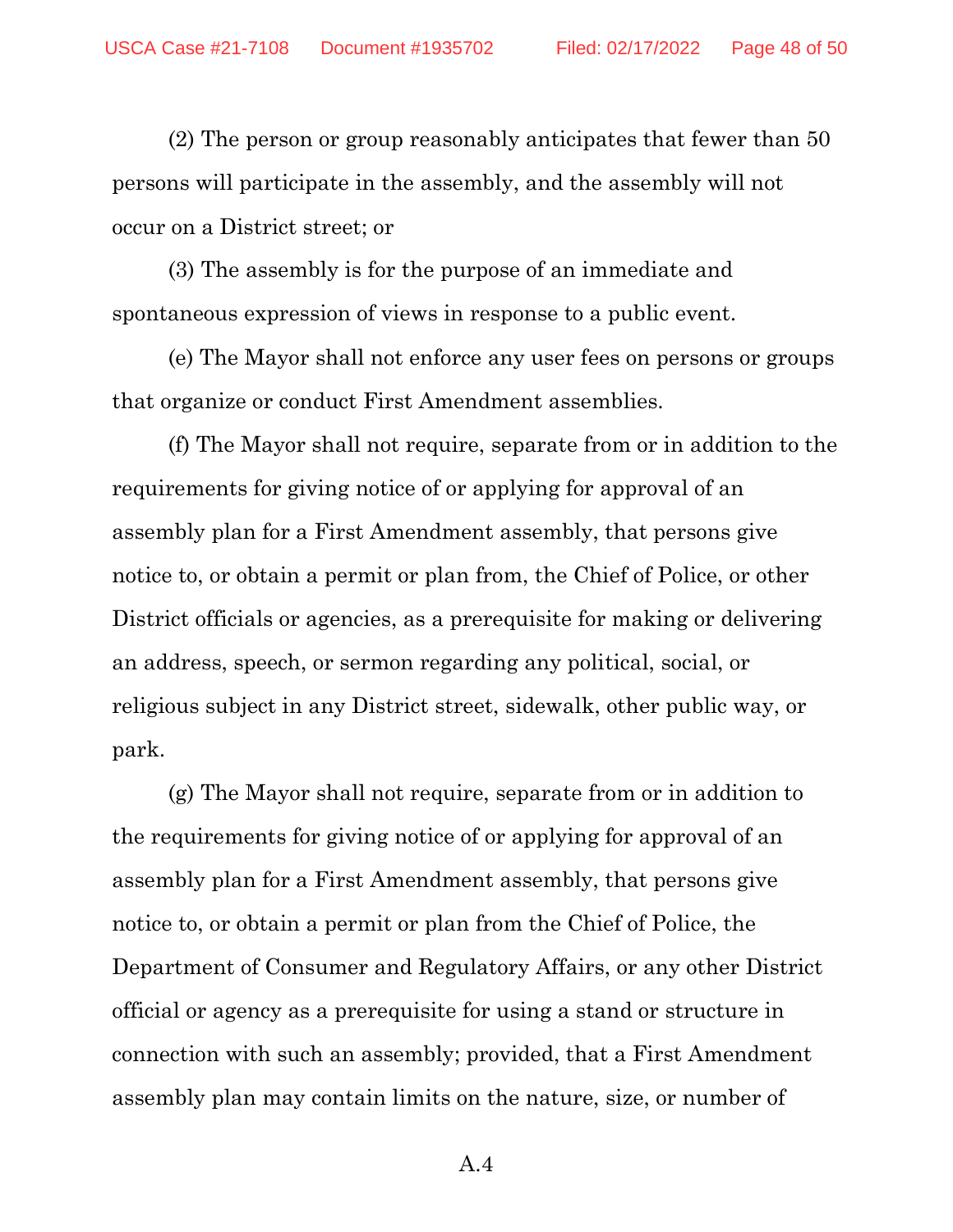stands or structures to be used as required to maintain public safety. Individuals conducting a First Amendment assembly under subsection (d) of this section may use a stand or structure so long as it does not prevent others from using the sidewalk.

(h) The Mayor shall not require, separate from or in addition to the requirements for giving notice of or applying for approval of an assembly plan for a First Amendment assembly, that persons give notice to, or obtain a permit or plan from, the Chief of Police, the Director of the Department of Consumer and Regulatory Affairs, or any other District official or agency as a prerequisite for selling demonstration-related merchandise within an area covered by an approved plan or within an assembly covered by subsection (d) of this section; provided, that nothing in this subsection shall be construed to authorize any person to sell merchandise in a plan-approved area contrary to the wishes of the plan-holder.

(Apr. 13, 2005, D.C. Law 15-352, § 105, 52 DCR 2296.)